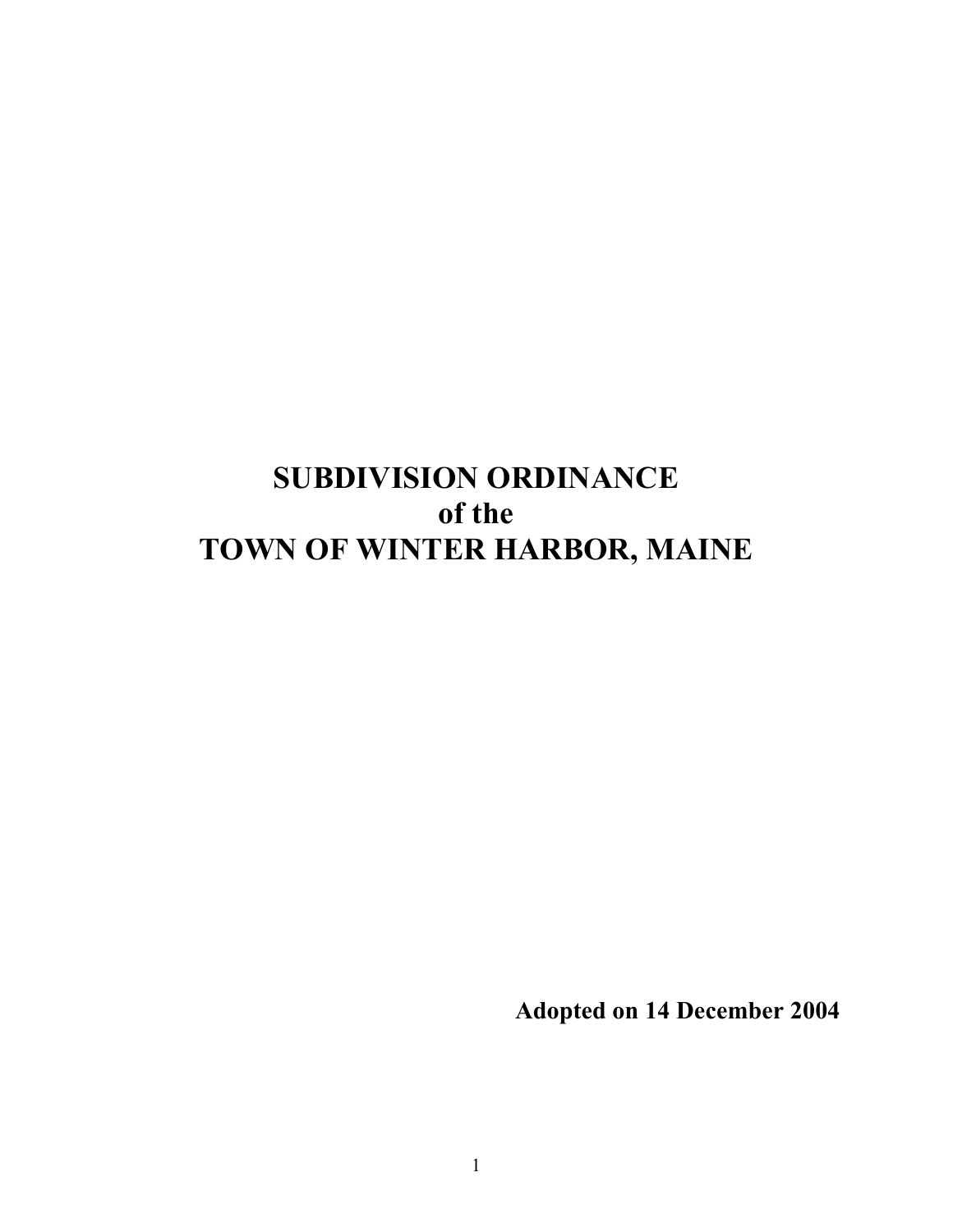2004 Draft Ordinance Review Schedule:

- JUN-OCT: Planning Board meetings/workshops to update Ordinance
- 19 OCT: Draft Ordinance complete for review process
- 26 OCT: Planning Board Initial Approval
- 9 NOV: Initial Public Hearing
- 16 NOV: Planning Board approves Initial Public Hearing changes
- 22 NOV: Municipal Attorney comments received
- 29 NOV: Select Board review
- 30 NOV: Planning Board meeting to discuss Municipal Attorney comments
- 06 DEC: Planning Board workshop to make final changes
- 13 DEC: Select Board Final Review
- 14 DEC: Second Public Hearing and Special Town Meeting vote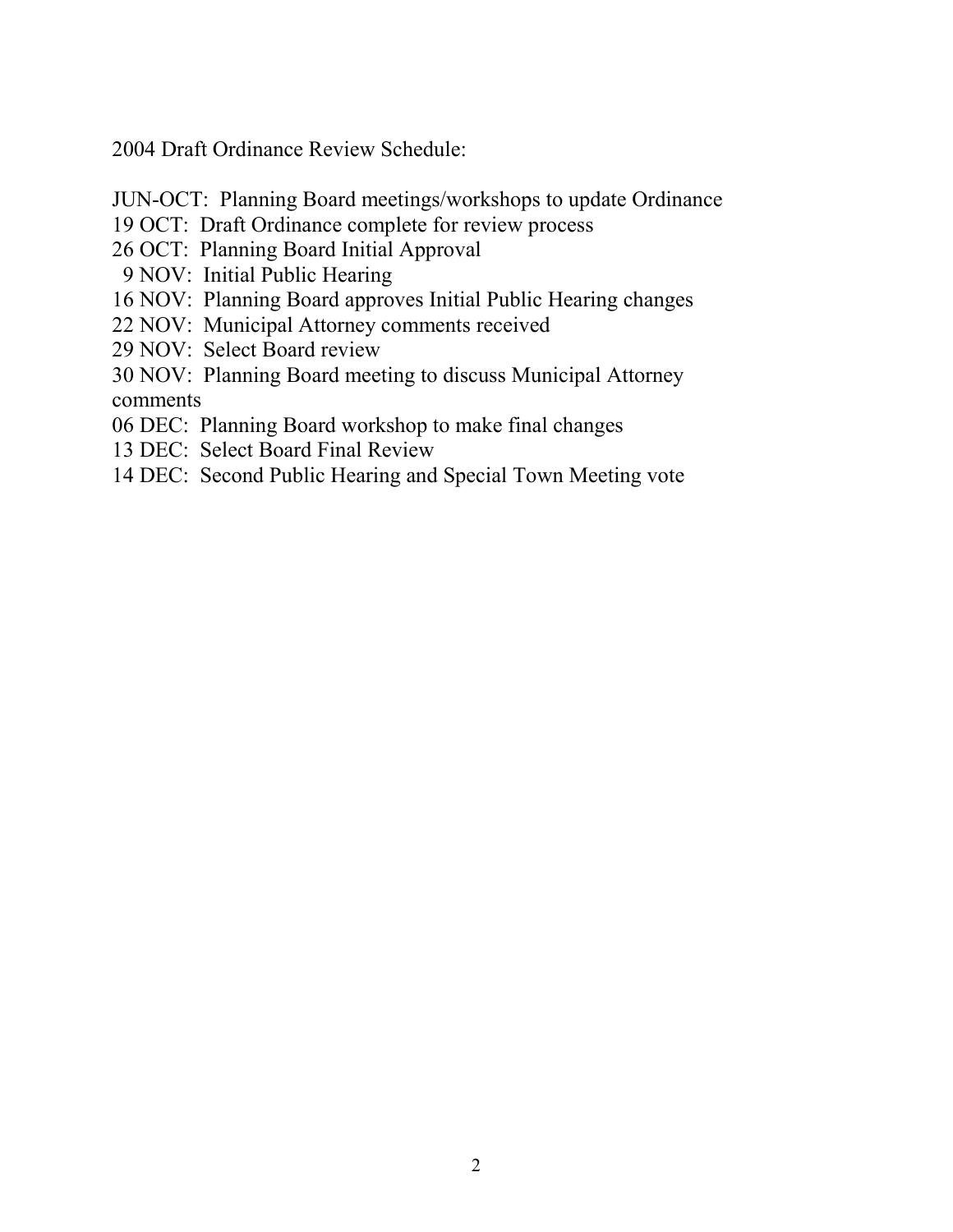## **TABLE OF CONTENTS**

Page

## ARTICLE I. AUTHORITY AND ADMINISTRATION

- 5 A. Authority
- 5 **B.** Administration
- $\overline{5}$ C. Separability, Validity, Conflict of Ordinances, Effective Date

## **ARTICLE II. PURPOSE**

- 6 A. Purposes
- 6 **B. Planning Board Considerations**

## **ARTICLE III. DEFINITIONS**

8 Definitions

## ARTICLE IV. WAIVERS AND EXEMPTIONS

- $17$ A. Waivers
- 17 **B.** Exemptions

## ARTICLE V. DESIGN AND PERFORMANCE STANDARDS

- 18 Required of all Subdivisions
- A. Plan Shall Conform to Land Use Regulations 18
- 18 B. Relationship to Community
- 18 C. Historic Resources and Community Character
- 18 D. Municipal Facilities
- 18 E. Utilities
- 19 F. Disclosure of Subsequent Development Plan
- 19 G. Homeowners Association
- 19 H. Public Rights of Access
- 19 I. Land Not Suitable for Development
- 19 J. Pollution
- $20<sup>1</sup>$ K. Soil Erosion and Sediment Control
- 20 L. Fire Protection
- 21 M. Natural and Scenic Features
- 21 N. Prominent Ridgelines and Hillsides
- 22 O. Retention of Open Spaces and Historic Features
- P. Open Space and Cluster Development 22
- **Q.** Storm Water Management 24
- 25 R. Traffic Conditions
- 26 S. Road Standards
- 28 T. Street Standards
- 33 U. Lots
- 34 V. Mobile Home Parks
- 35 W. Vegetative Buffer Strips
- 36 X. Sewage Disposal
- 37 Y. Impact on Municipality's Ability to Dispose of Solid Waste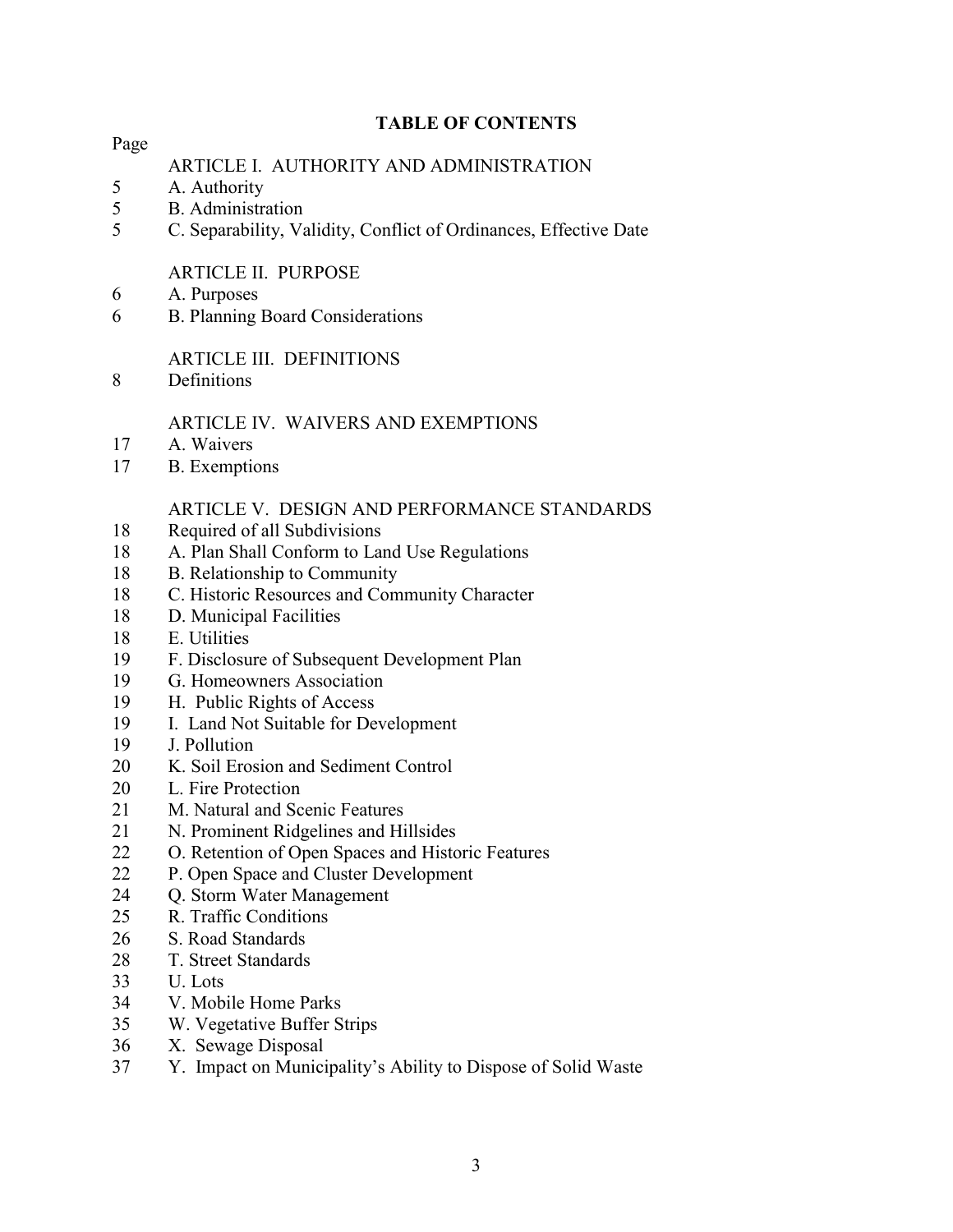#### page

- 37 Z. Impact on Ground Water Quality or Quantity
- 37 AA. Phosphorus Loading

## ARTICLE VI. ADMINISTRATIVE PROCEDURE FOR SUBDIVISION REVIEW

- 39 A. Board Meetings
- 39 B. Pre-Application Meeting, Sketch Plan and Site Inspection

## ARTICLE VII. SUBMISSION OF DOCUMENTS AND REVIEW SCHEDULE

- 41 A. Application, Fees, Deposits
- **B.** Required Documents 43
- 45 C. Supporting Documents
- 46 D. Final Approval and Filing
- 47 E. Appeals
- 47 F. Plan Revisions After Approval

## ARTICLE VIII. INSPECTION, VIOLATIONS, ENFORCEMENT

- 49 A. Inspection of Required Improvements
- 49 **B.** Required Improvements Not Completed
- C. Modification to Required Improvements 49
- 49 D. Inspection at End of Construction Season
- 49 E. Survey Required
- 49 F. Certification by a Professional Engineer Required
- 50 G. Utility Services Permits Required
- 50 H. Maintenance Required
- 50 I. Filing of Non-Approved Final Plan Prohibited
- 50 J. Time Limit for Initiation and Completion
- 50 K. Sale Prior to Approval Prohibited
- 50 L. Unauthorized Changes Prohibited
- 50 M. Municipal Remedies
- 51 N. Record of Amendments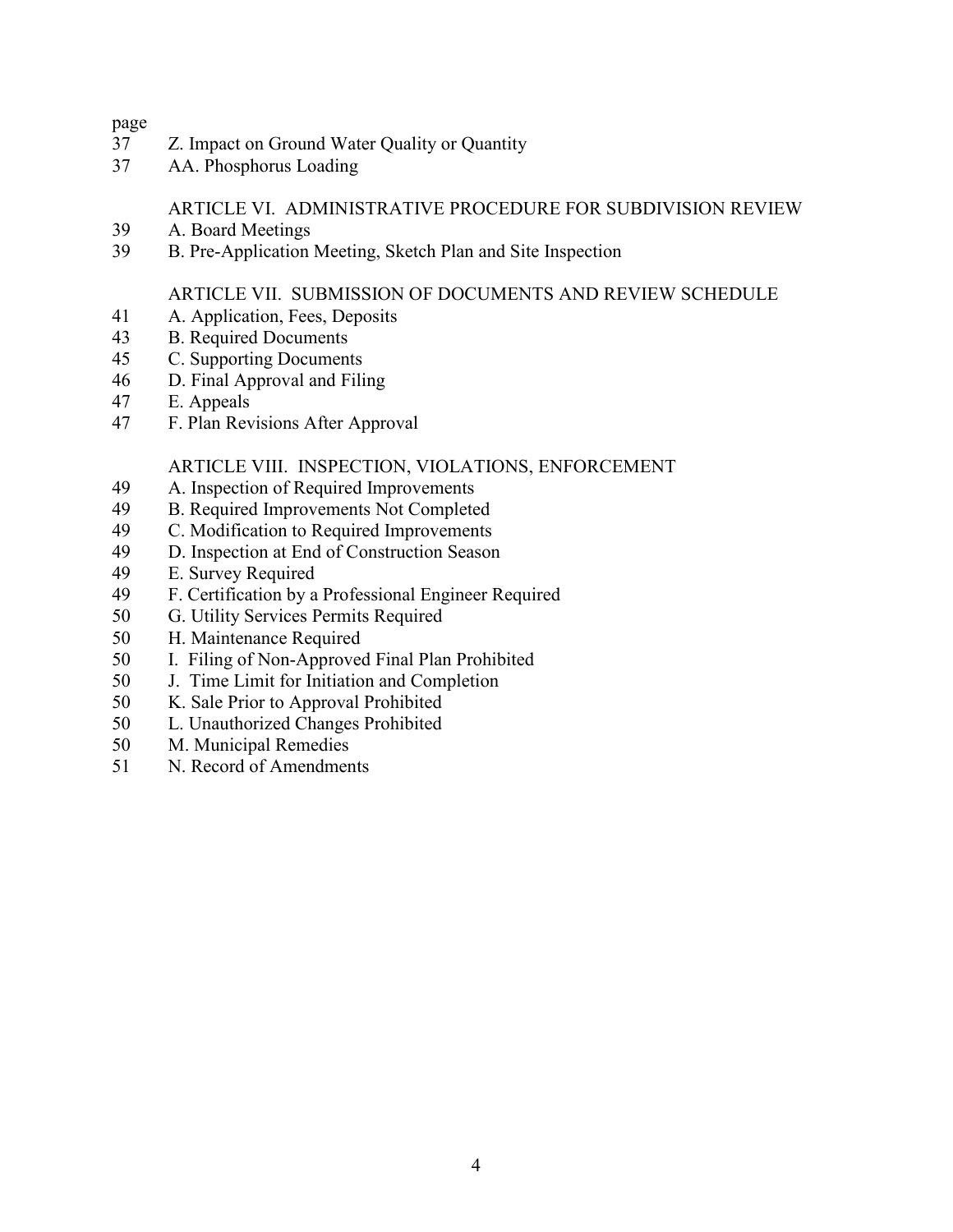# **ARTICLE I. AUTHORITY AND ADMINISTRATION**

## A. Authority.

1. This Ordinance has been prepared in accordance with the provisions of Title 30-A, MRSA, Sections 4401:4407 as amended, the Winter Harbor Comprehensive Plan, the Shore Land Zoning Ordinance, the Town Zoning Ordinance and other ordinances adopted by the Town.

2. These standards shall be known and may be cited as "Subdivision Ordinance of the Town of Winter Harbor, Maine".

3. It shall apply to all subdivisions as defined by said Maine Statures, including residential, commercial and industrial

## **B.** Administration.

1. The Planning Board of the Town of Winter Harbor, hereinafter called the Board, shall administer these standards.

2. No building permit shall be issued by the Code Enforcement Officer for any use or development within the scope of this Ordinance until an application has been reviewed and approved by the Board and any conditions attached to the approval are fulfilled.

3. This Ordinance may be amended by the legislative body of the Town of Winter Harbor. A public hearing shall be held prior to the adoption of any amendment. Notice of the hearing shall be provided at least thirty days in advance of the hearing.

# C. Separability, Validity, Conflict of Ordinances and Effective Date.

1. The invalidity of any section, subsection, paragraph, sentence, clause, phrase or work of this Ordinance shall not be held to invalidate any other section, subsection, paragraph, sentence, clause, phrase, or work of this Ordinance; and to this end the provisions of this Ordinance are hereby declared to be severable.

2. In any case where a provision of this Ordinance is found to be in conflict with a provision of any other ordinance, regulation, or code of the Town of Winter Harbor existing on the effective date of this ordinance, the provision which established the higher standard for the promotion and protection of health, safety and general welfare shall prevail.

3. This Ordinance requires adoption by the legislative body of Winter Harbor and has a retroactive effective date of 19 October, 2004.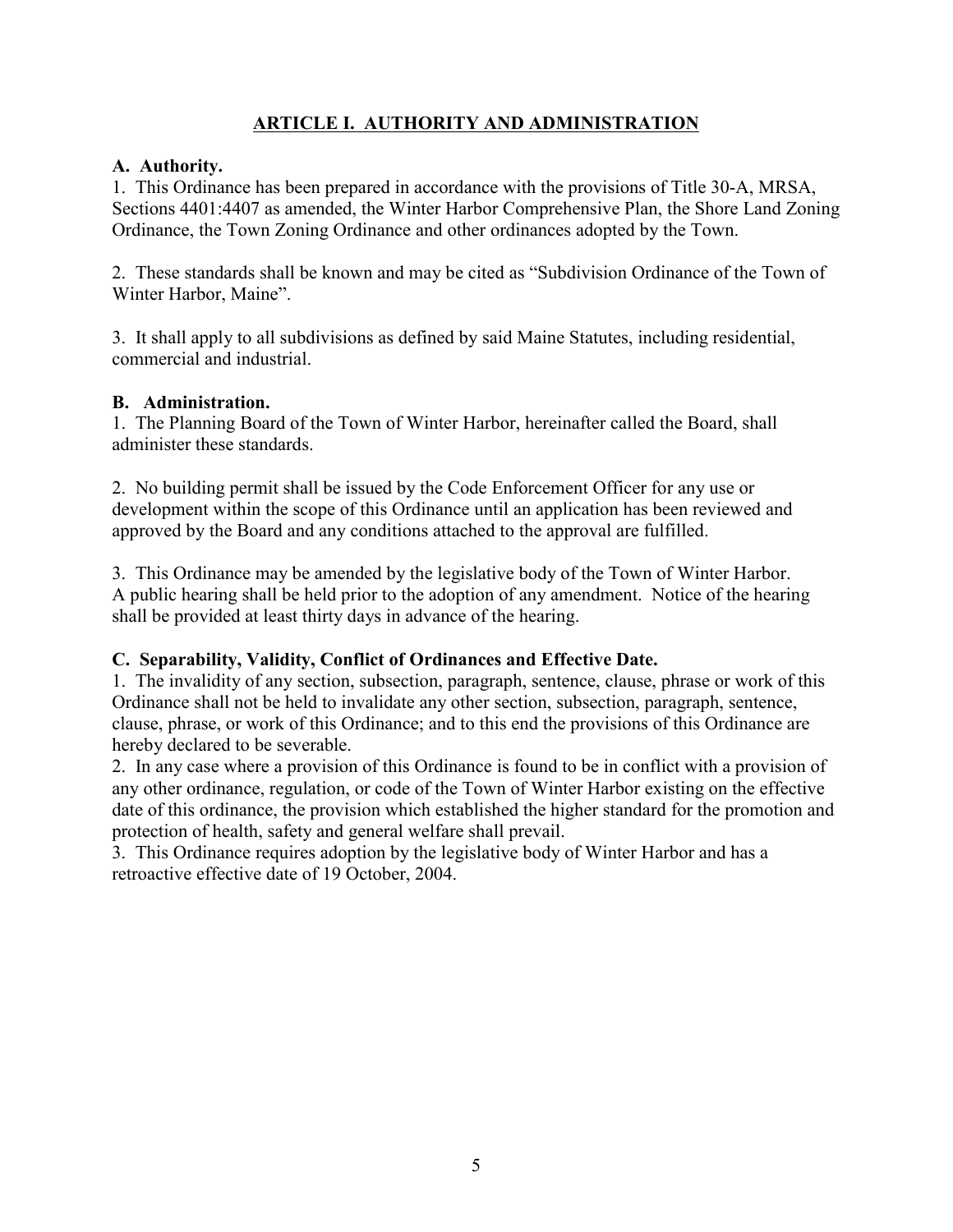## **ARTICLE II. PURPOSE**

#### A. The purpose(s) of this Ordinance are:

1. To assure that new development in the Town of Winter Harbor meets the goals and conforms to the policies of the Winter Harbor Comprehensive Plan.

2. To protect the environment and conserve the natural and cultural resources identified in the Winter Harbor Comprehensive Plan as important to the community.

3. Providing a process by which the Winter Harbor Planning Board can evaluate the impact of the subdivision as well as providing clear procedures which applicants for subdivision permits shall follow.

4. Establish an administrative review process which will provide the Winter Harbor Planning Board with sufficient evidence, data, and material to carry out its responsibilities as required by 30-A MRSA, Sections 4401:4407 as amended.

5. Assure the safety, health and welfare of the people, to protect the environment and to promote the development of an economically sound and stable community.

6. Assures conformance with the zoning regulations.

7. Provides for drainage, water, sewerage, streets, open space and other improvements to recognize a desirable relation to land form, topography and geology, natural drainage and surface run-off, and to preserve natural assets.

#### **B. Planning Board Considerations.**

The Planning Board shall consider the following criteria and before granting approval, shall determine that the proposed subdivision:

(a) Is in conformance with Winter Harbor Ordinances.

(b) Is developed by an applicant who has adequate financial and technical capacity to meet the required standards.

(c) Will not cause a shortage or overtaxing of the municipal water, solid waste disposal, sewage disposal, public safety, or school system.

(d) Will not have an adverse effect on the scenic or natural beauty of the area, historic sites, significant wildlife habitat, rare and irreplaceable natural areas or any public rights for physical or visual access to the shoreline.

(e) Will not result in undue water or air pollution and complies with all applicable state and local health and water resource rules and regulations.

(f) Or any part of it is in the one hundred (100) year Flood Hazard Boundary based on the Federal Emergency Management Agency (FEMA) Flood Insurance Rate Map.

(g) Will not adversely affect the watershed of any coastal wetland, great pond, river, stream, brook and actual or potential freshwater wetland as defined in 38 M.R.S.A., Section 480-B or any great pond or lake, or within 250 feet of the upland edge of any great pond, river or saltwater body, coastal or freshwater wetland, or within 75 feet of the high water line of a stream.

(h) Will not, alone or in conjunction with existing activities, adversely affect the quality or quantity of ground water.

(i) Will not cause a long-term cumulative effect substantially increasing a great pond's phosphorus concentration during the construction phase and life of the subdivision.

(i) Will not create any lots with the greatest dimension more than five (5) times the shortest dimension.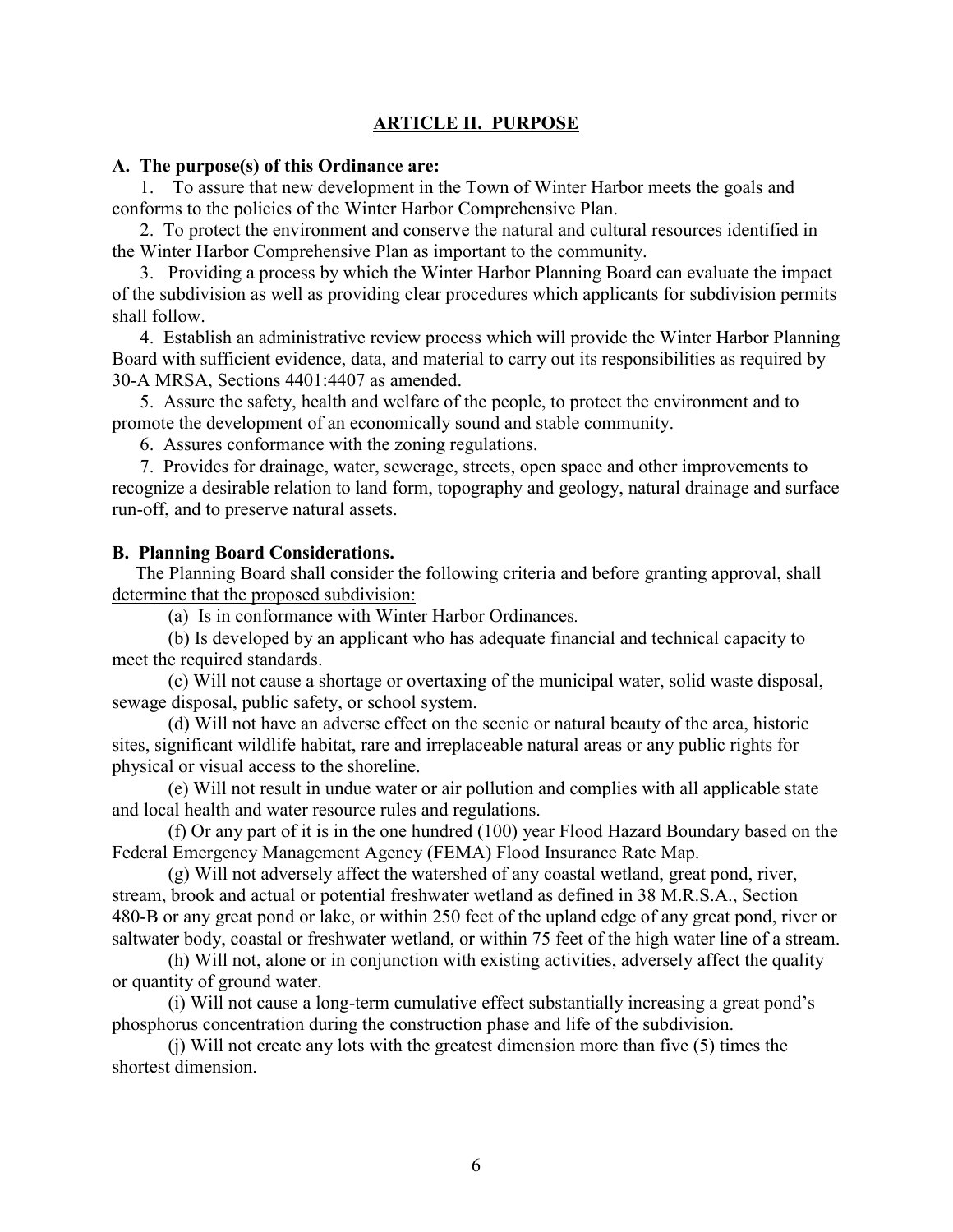(k) Includes provisions for adequate sewage waste disposal including the nature of soils and sub-soils and their ability to adequately support waste disposal.

(1) Will provide for adequate storm water management, has adequate slope of the land and the effect on water runoff.

(m) Has sufficient water available for the foreseeable needs of the subdivision or will not cause an overtaxing on an existing water supply.

(n) Will not cause unreasonable soil erosion or reduction in the capacity of the land to hold water so that a dangerous or unhealthy condition may result.

(o) Will not cause congestion or unsafe conditions to existing or proposed highways or public roads.

(p) Will protect and assure access to direct sunlight for solar energy systems on adjoining property.

(q) Will not cause unreasonable traffic congestion or unsafe conditions with respect to the use of existing public ways in an adjoining municipality in which part of the subdivision is located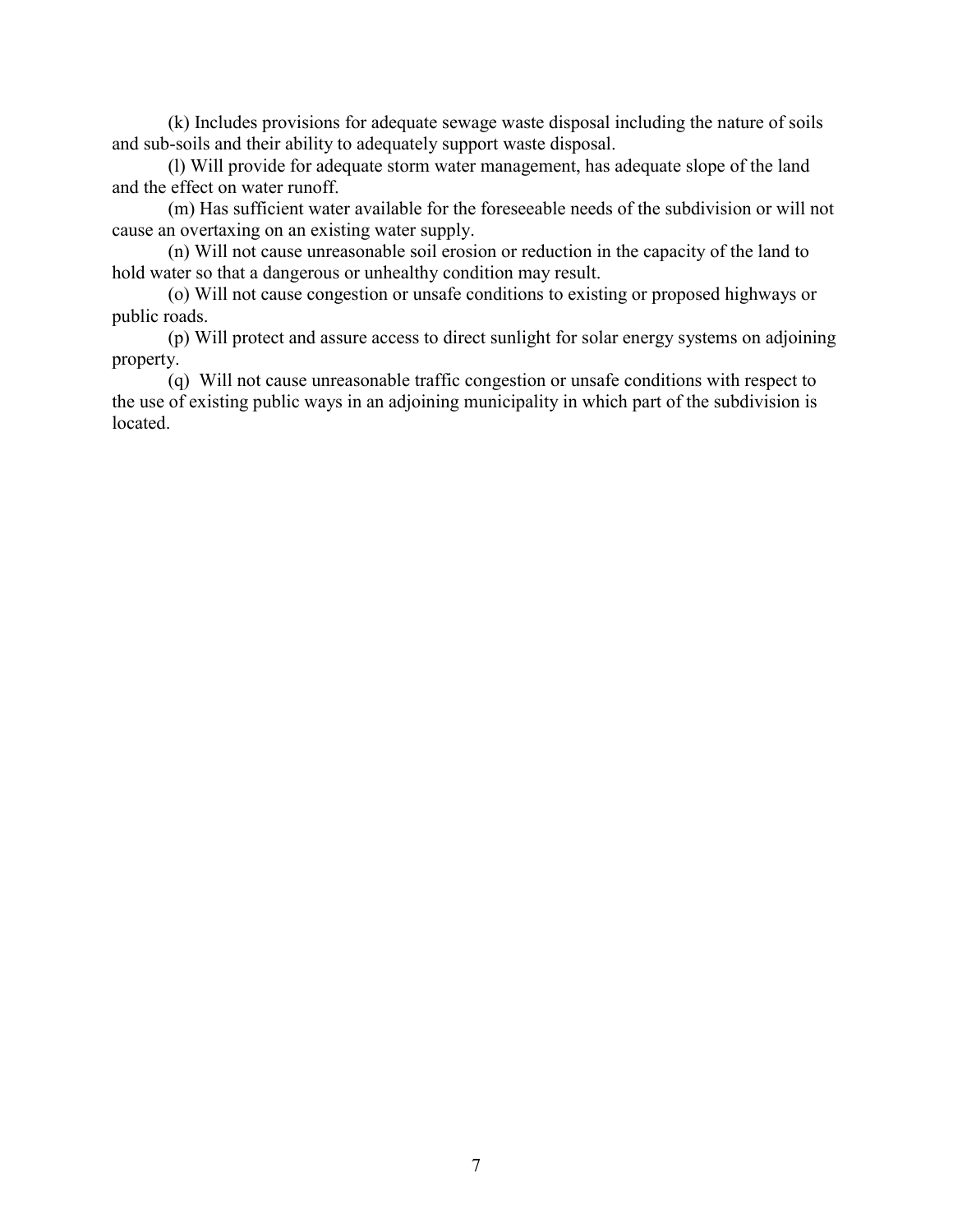## **ARTICLE III. DEFINITIONS**

In general, words and terms used in this Ordinance shall have their customary dictionary meanings. Terms not specifically defined below but defined in Title 30-A MRSA, Section 4401 et seq. as amended shall have the meanings therein stated.

**Acceleration Lane:** a speed-change lane for the purpose of enabling a vehicle entering a roadway to increase its speed to a rate at which it can safely merge with through traffic.

Access: the ability to enter or leave a public street or highway from an adjacent driveway or another public street.

**Access Management:** the design and regulatory control of curb cuts and driveways to maintain highway and roadway safety and the traffic carrying capacity of an arterial and major collector road

**Applicant:** the owner of record, an optionee, or his agent duly authorized in writing.

Area (rural): any area in the Town of Winter Harbor not defined as an urban area.

Area (urban): all areas within the Town of Winter Harbor and any other area designated on the Comprehensive Plan as Downtown District.

Average Daily Traffic (ADT): the average number of vehicles per day that enter and exit the premises to travel over a specific section of road.

**Base:** that portion of the roadway constructed of material on the sub-grade and supporting the surface and pavement.

**Board:** the Town of Winter Harbor Planning Board.

**Board of Appeals:** the administrative review panel. The Board of Appeals shall conduct a hearing, in the case of appeals of subdivision decisions which shall be purely appellate and shall not be de novo.

**Building Area:** the area designated on a plat within which may be located the principal building and/or house site, including driveways, septic fields, and landscaping.

**Building Site/Building Footprint:** the ground area enclosed by the exterior surfaces of the walls of a building, together with the area of all covered porches and other roofed portions including roofed or open patios and decks.

**Buffer Area:** a part of a property or entire property, which is not built upon and is specifically intended to separate and minimize the effects of a land use activity (e.g. noise, dust, visibility, glare, etc.) on adjacent properties or on sensitive natural resources.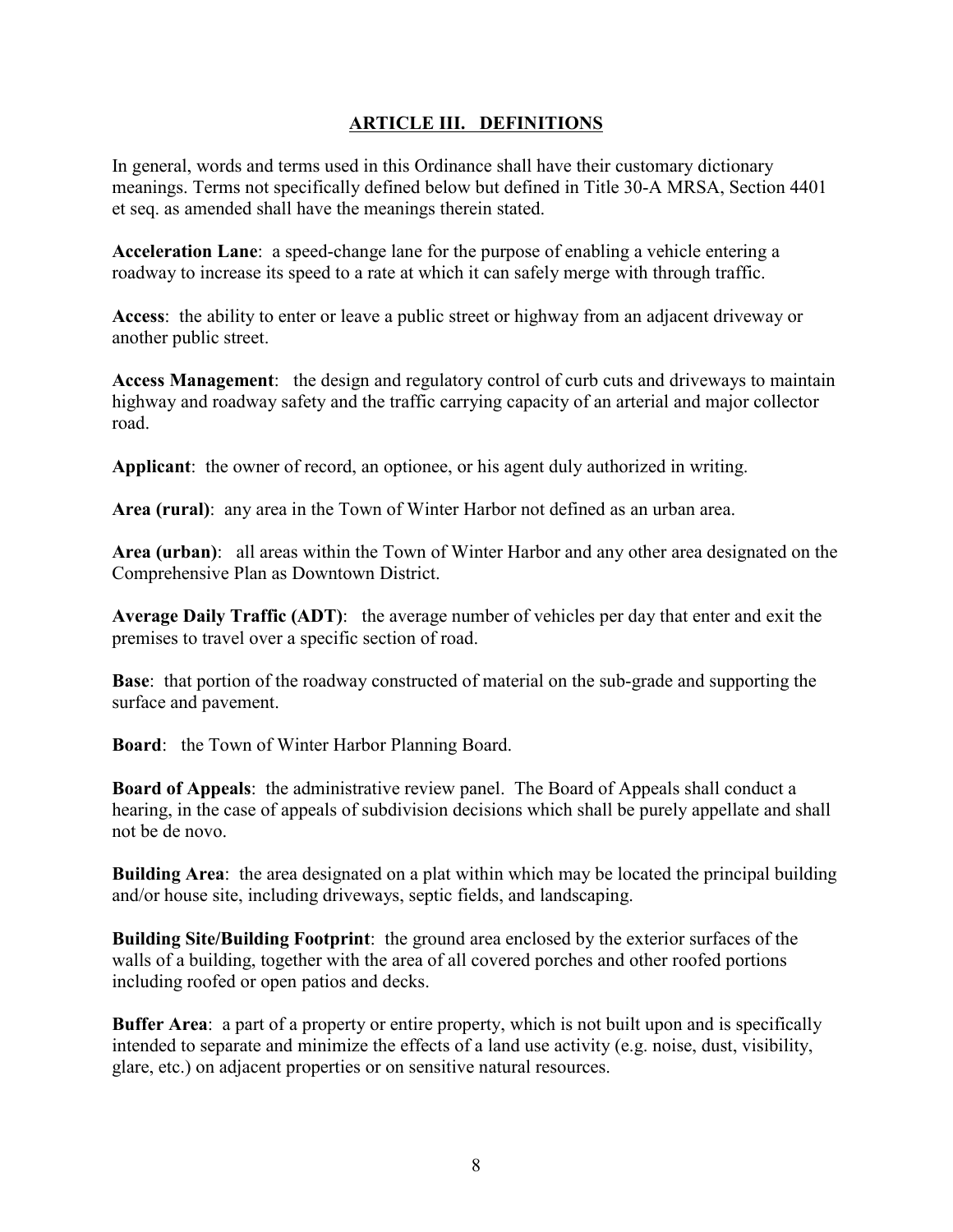**Capital Improvement Program (CIP)**: the municipality's proposed schedule of future projects listed in order of construction priority together with cost estimates and the anticipated means of financing each project.

Capital Investment Plan: the portion of the Comprehensive Plan that identifies the projects for consideration for inclusion within the capital improvements program, together with an estimate of the order of magnitude for the cost of each project.

**Cluster Subdivision:** a subdivision in which the lot sizes are reduced below those normally required in the zoning district in which the development is located in return for the provision of permanent open space.

**Code Enforcement Officer:** the certified individual charged with enforcing the Town's Zoning Ordinance, State and local Subdivision regulations, and other legal codes under his/her jurisdiction.

**Complete Application:** an application shall be considered complete upon submission of the required fee and all information required by these regulations for a preliminary plan. The Board shall issue a receipt to the applicant upon its determination that an application is complete.

**Comprehensive Plan:** any part or element of the overall plan or policy for development of the Town as defined in Title 30: A MRSA Section 4502.

**Commercial Use:** the use of lands, buildings, or structures, the intent and result of which activity is the production of income from the buying and selling of goods and/or services, exclusive of rental of residential buildings and/or dwelling units.

**Community Open Space:** land not to be developed for building purposes, but to remain permanently available for purposes of recreation, including recreation facilities, and for conservation, including agriculture, for the benefit of the neighborhood community, without buildings, except as incidental accessories to agricultural, forestry, conservation and recreational purposes and maintenance.

**Complete Application:** an application shall be considered complete upon submission of the required fee and all information required by these regulations or by a vote by the board to waive the submission of required information. The board shall issue a written statement to the applicant upon its determination that an application is complete.

**Complete Substantial Construction:** the completion of a portion of the improvements which represents no less than thirty percent of the costs of the proposed improvements within a subdivision. If the subdivision is to consist of individual lots to be sold or leased by the applicant, the cost of construction of buildings on those lots shall not be included. If the subdivision is a multifamily development, or if the applicant proposes to construct the buildings within the subdivision, the cost of building construction shall be included in the total costs of proposed improvements.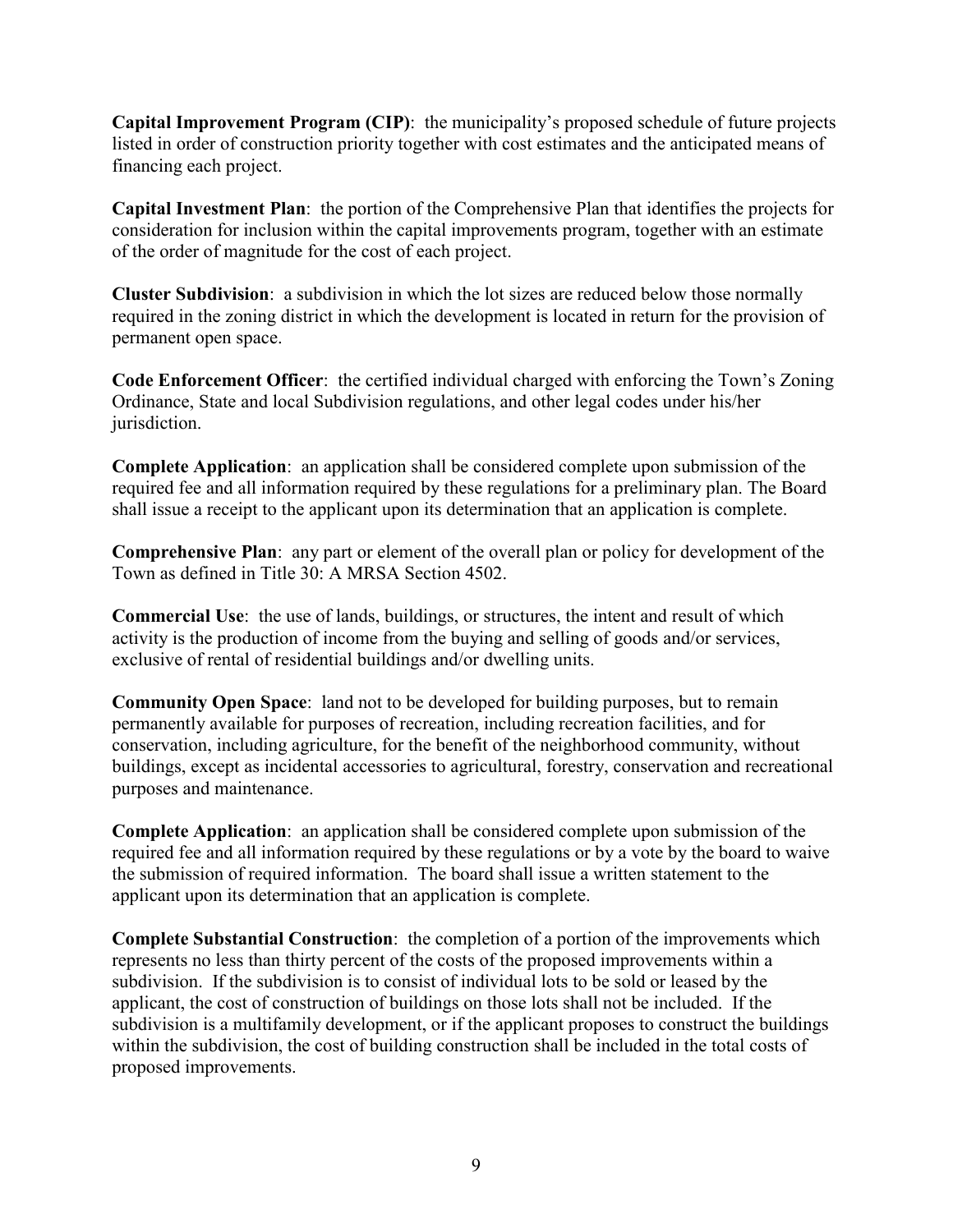**Construction Drawings:** drawings showing the location, profile, grades, size and type of drains, sewers, water mains, underground power ducts and underground telephone ducts, pavements, cross sections of streets, miscellaneous structures, etc.

**Contiguous Lots**: lots which adjoin at any line or point, or are separated at any point by a body of water less than 15' wide.

Covered Improvements: improvements (roads, sidewalks, sewer, and water), storm water control and erosion control.

**Cul-de-sac**: a local street, one end of which is closed and consists of a circular turnaround.

**Cluster or Planned Development:** a residential development in which the minimum lot standards and setback requirements, otherwise required by this Ordinance, are reduced or modified in exchange for the permanent preservation of open space or other common areas; provided that the overall residential density of the development meets the requirements of the zoning district in which the development is located.

**Densely-Developed Area:** any commercial, industrial or compact residential area of 10 or more acres with an existing density of at least one principal structure per 2 acres.

**Driveway**: a vehicular access way serving two dwelling units or less. A vehicular way within a  $1$ ot

**Dwelling Unit:** a room or suite of rooms used as a habitation which is separate from other such rooms or suites of rooms, and which contains independent living, cooking, and sleeping facilities; includes single family houses, and units in a duplex, apartment house, multi-family dwellings, and residential condominiums.

**Density:** the average area of land required per family of occupancy in the area of the town where located, as described in the municipal plan and more particularly as required by applicable provisions of the zoning bylaw. Density is expressed in acres per dwelling unit, but where less than one  $(1)$  acre, units per acres.

**Developed Area:** any area on which a site improvement or change is made, including buildings, landscaping, parking areas, and streets.

**Direct Watershed of a Great Pond:** that portion of the watershed which drains directly to the great pond without first passing through an upstream great pond. For the purposes of these regulations, the watershed boundaries shall be as delineated in the Comprehensive Plan. Due to the scale of the map in the Comprehensive Plan there may be small inaccuracies in the delineation of the watershed boundary. Where there is a dispute as to exact location of a watershed boundary, the board or its designee and the applicant shall conduct an on-site investigation to determine where the drainage divide lies. If the board and the applicant can not agree on the location of the drainage divide based on the on-site investigation, the burden of proof shall lie with the applicant to provide the board with information from a registered land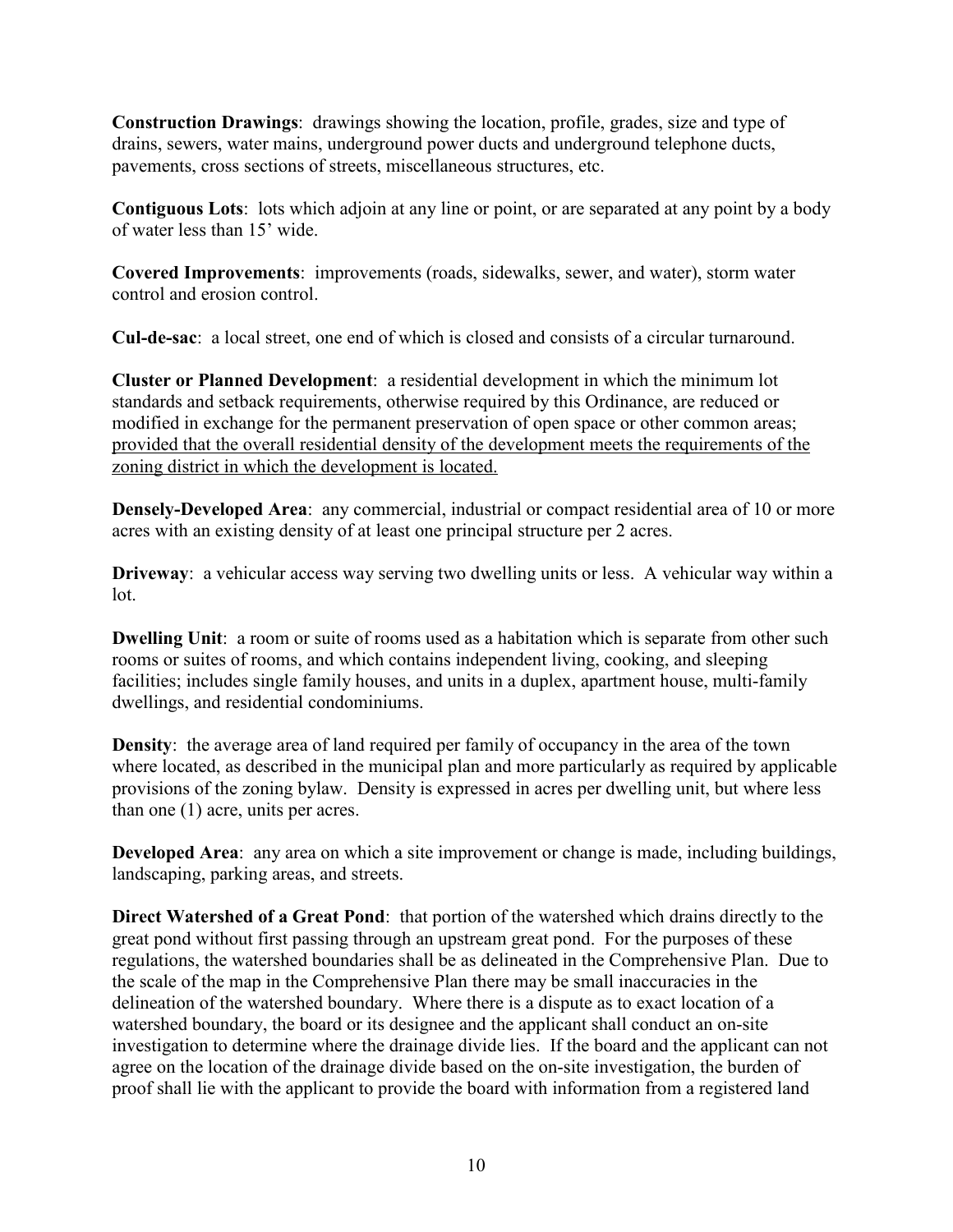surveyor showing where the drainage divide lies.

**Easement**: the grant by a property owner for the use by another, and for a specified purpose, of any designated part of his property. A right-of-way is a type of easement.

**Engineer:** municipal Engineer or consulting engineer licensed by the State of Maine.

## Fee(s)/deposits:

a. Non-Refundable Subdivision Application fee: must accompany the application for a subdivision building permit; fifty (\$50.00) dollars for a minor subdivision, five hundred  $($500.00)$  for a major subdivision.

b. Subdivision Non-Interest Bearing Escrow Account Deposit. A separate account according to acreage. The Planning Board may draw from the escrow account to defer the town's costs associated with the proposed subdivision such as consulting engineering fees, inspection fees, attorney fees, etc.

Final Plan: the final drawings, on which the applicant's plan of subdivision is presented to the Board for approval and which, if approved, may be recorded at the Registry of Deeds.

Great Pond: any inland body of water which in a natural state has a surface area in excess of ten (10) acres, and any inland body of water artificially formed or increased which has surface area in excess of thirty (30) acres, except for the purposes of these regulations, where the artificially formed or increased inland body of water is completely surrounded by land held by a single owner.

**High Intensity Soil Survey:** a map prepared by a Certified Soil Scientist, identifying the soil types down to 1/8 acre or less at a scale equivalent to the subdivision plan submitted. The soils shall be identified in accordance with the National Cooperative Soil Survey. The map shall show the location of all test pits used to identify the soils, and shall be accompanied by a log of each sample point identifying the textural classification and the depth to seasonal high water table or bedrock at that location. Single soil test pits and their evaluation for suitability for subsurface waste water disposal systems shall not be considered to constitute high intensity soils surveys.

**100-Year Flood:** the highest level of flood that, on the average, has a one percent chance of occurring in any given year. Reference is the Winter Harbor Federal Emergency Management Agency (FEMA) Flood Insurance Rate Map.

# **High Water Mark:**

Coastal Waters: the elevation at which vegetation changes from predominantly salt tolerant to predominantly non-salt tolerant, apparent from visible markings, changes in the character of soils due to prolonged action of the water or changes in vegetation, and which distinguishes between predominantly aquatic and predominantly terrestrial land. In places where vegetation is not present, the high water mark shall be the identifiable debris line left by nonstorm tidal action. On a sand dune, the high water mark shall be the mean seaward limit of salt tolerant vegetation.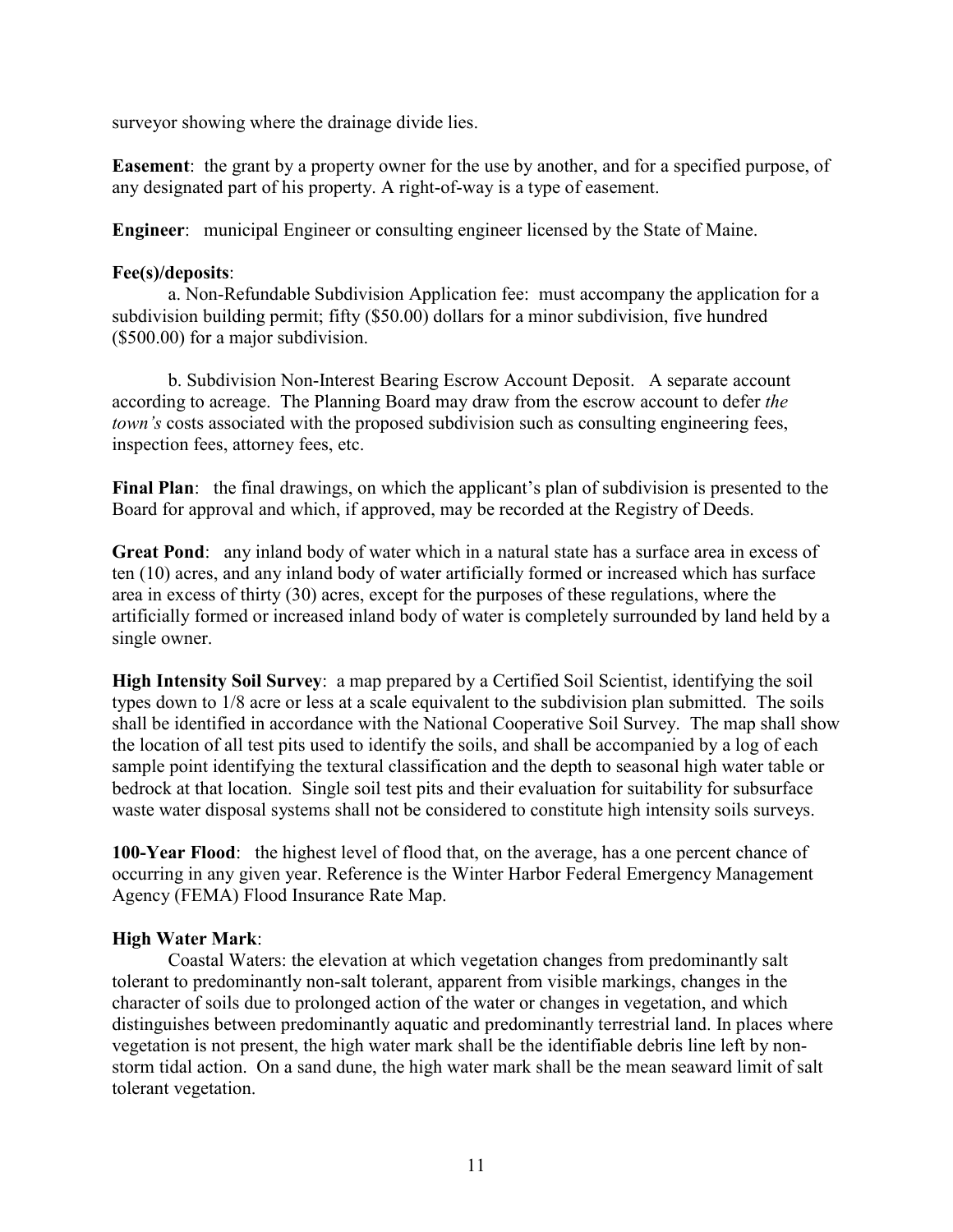Inland Waters: that line which is apparent from visible markings, changes in the character of soils due to prolonged action of the water or changes in vegetation, and which distinguishes between predominantly aquatic and predominantly terrestrial land. In the case of wetlands adjacent to rivers, streams, brooks, or ponds, the normal high-water mark is the upland edge of the wetland, and not the edge of the open water.

**Historic Resources:** properties, either singly or in combination as a district, containing one or more structures eligible for listing on the National Register of Historic Places.

Home Occupation: an occupation or profession which is carried on or in a detached singlefamily dwelling unit or accessory structure by the full-time permanent occupant of the dwelling. which is clearly incidental and secondary to the use of the dwelling for residential purposes and which does not change the character thereof (by way of illustration and not of limitation, the term home occupation shall include making foods such as breads, cookies, or preserves, rugs, birdhouses, fishing flies, and quilts). The term "home occupation" shall include both professional and personal services.

Homeowners Association: a community association, other than a condominium association, that is organized in a development in which individual owners share common interests and responsibilities for costs and upkeep of common open space, facilities and roads.

Landscaping: the addition of lawn, trees, plants, grading and other natural and decorative features to land

Legislative Body: Special or regular Town meeting.

**Level of Service:** a description of the operating conditions a driver will experience while traveling on a particular street or highway calculated in accordance with the provisions of the Highway Capacity Manual, 1991 edition.

Lot: any separate or distinct unit of land, structure or part of structure, whether residential or non-residential, with a clearly separate but not necessarily different, use or intended use from the lot or lots adjacent to it, with the exception of auxiliary buildings for a single family residence, not intended for human occupancy. Included under this definition of lot would be any multifamily dwelling, apartments, mobile home sites, campsites, trailer sites, recreational vehicle sites, shopping centers, and groups of non-residential buildings with different uses, even if owned by the same person.

**Mobile Home Park:** a parcel of land under unified ownership approved by the municipality for the placement of 3 or more manufactured homes, as defined in 30-A MRSA, Section 4358 (1)(A) as amended

**Mobile Home Park Lot:** the area of land on which an individual home is situated within a mobile home park and which is reserved for use by the occupants of that home.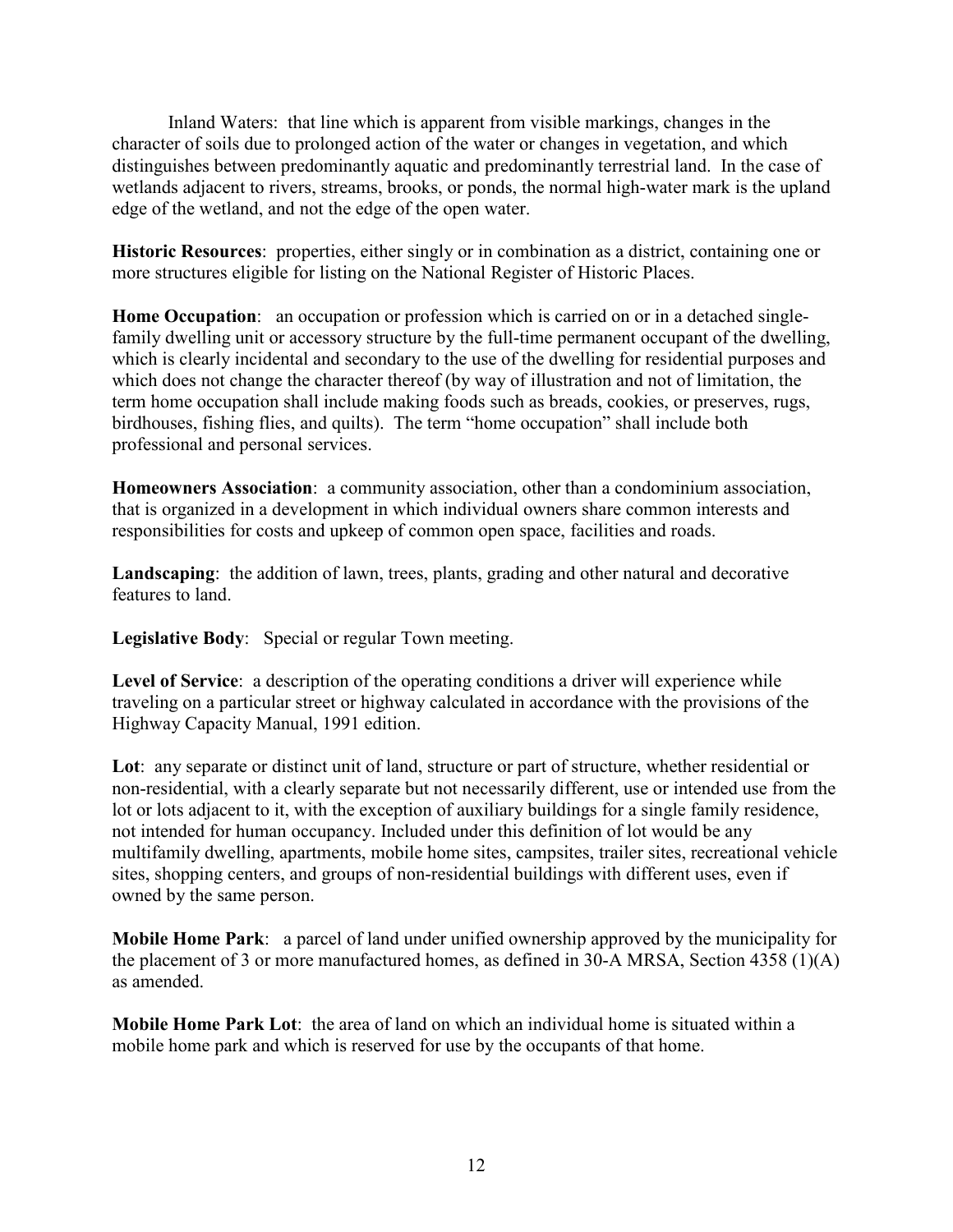Mobile Home Subdivision or Development: a parcel of land approved by the municipal reviewing authority under Title 30-A, MRSA, Section 4401 et seq. as amended, for the placement of manufactured houses on individually owned lots.

Multifamily Development: a subdivision which contains three or more dwelling units on land in common ownership, such as apartment buildings, condominiums or mobile home parks.

**Municipal Engineer**: any registered professional engineer hired or retained by the municipality, either as staff or on a consulting basis.

**Municipality:** Town of Winter Harbor, Maine.

Net Residential Acreage: the total acreage available for the subdivision, as shown on the proposed subdivision plan, minus the area for streets or access and the areas that are unsuitable for development.

Net Residential Density: the average number of dwelling units per net residential acre.

**Official Map:** the Municipality Property Tax Map showing the location of property, ways used in common by more than two owners of abutting property, and approved subdivisions; and any amendments thereto adopted by the Municipality or additions thereto resulting from the approval of subdivision plans by the Planning Board and the subsequent filing for record of such approved plans.

**Open space:** see Community Open Space

**Person**: includes a firm, association, organization, partnership, trust, company, or corporation, limited liability company as well as an individual.

Planning Board: the Winter Harbor Planning Board.

**Pre-existing subdivision:** for the purposes of these regulations a pre-existing subdivision shall be a lot plan filed in the office of the Town Clerk prior to 23 September, 1971.

**Preliminary layout:** shall mean the Sketch Plan submitted to the Board for discussion purposes only, sufficiently clear to work out detailed solutions prior to preparing the subdivision plat.

**Principal Structure**: any building or structure in which the main use of the premises takes place.

**Prominent Hillside/Ridgeline:** a ridgeline or hillside which is characterized by an elevation, slope, orientation and/or relationship to nearby property so as to be highly visible from distant vantage points.

Re-subdivisions: any change in a recorded subdivision plat or lot plan as discussed in Article VII (F) of this Ordinance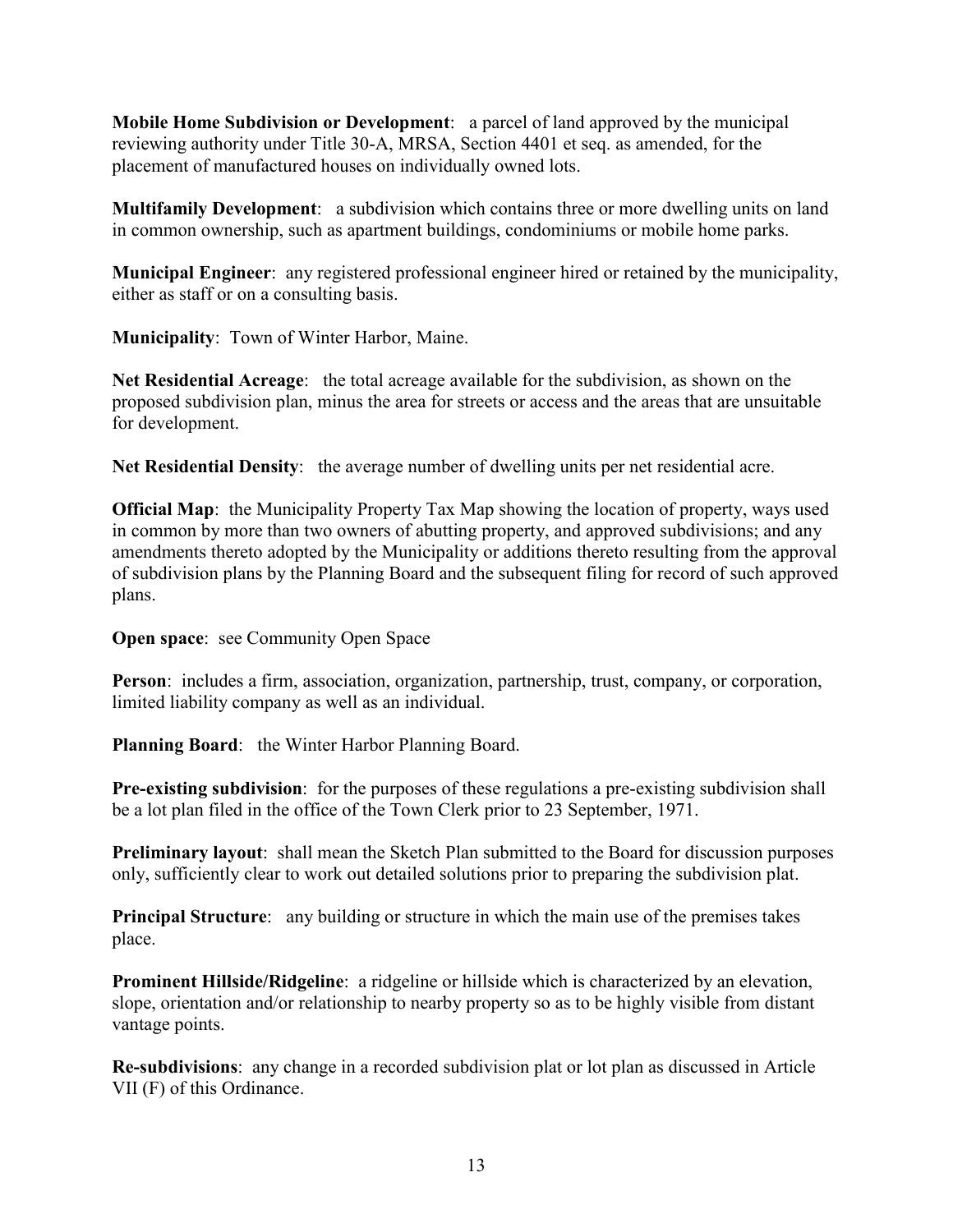**Right-of-Way:** all lands or other property interest provided or acquired for the development and operation of a road, which could include drainage and slope easements.

**Road:** a town or state highway, a street of an incorporated village or a road shown on a subdivision plan approved by the Town of Winter Harbor. The word "road" shall include the entire right-of-way thereof. If no such right-of-way has been surveyed and recorded and is not marked by a fence line or other physical boundary, the right-of-way shall be assumed to be one and one-half rods (24.75 feet) from the center of the traveled way or as described in the land records. The word "road" includes the word "street". Excepted from this definition are rightsof-way serving not more than three (3) family dwelling units or lots, unless the right-of-way is continued beyond the three units or lots to provide future access to adjacent property( $s$ ) or lots.

**Roadbed:** general term denoting the foundation and the surface of the road.

**Roadside**: general term denoting the area adjoining the outer edge of the roadway.

**Roadway:** that portion of the highway within the limits of construction, including the travel surface, shoulders and ditches.

Scenic corridor: a street or road which is an important scenic asset of the community, the scenic value of which would be impaired by strict adherence to these regulations.

**Screening:** a method of visually shielding or obscuring one abutting or nearby structure or use from another by fencing, walls, berms or densely planted vegetation.

**Shoulders:** that portion of the roadway lying immediately outside of the pavement.

**Sight Distance:** the length of an unobstructed view from a particular access point to the farthest visible point of reference on a roadway. Used in these regulations as a reference for unobstructed road visibility.

**Sketch Plan:** conceptual maps, renderings, and supportive data describing the project proposed by the applicant for initial review prior to submitting an application for subdivision approval.

Street: public and private ways such as alleys, avenues, highways, roads, and other rights-ofway, as well as areas on subdivision plans designated as rights-of-way for vehicular access other than driveways.

#### **Street Classification:**

Access Street: a street used primarily to give access to abutting properties.

Arterial Street: a major thoroughfare which serves as a major traffic way for travel between and through the municipality. The following roadways shall be considered arterial streets: U.S. Route 186.

Collector Street: a street with average daily traffic of 200 vehicles per day or greater, or streets which serve as feeders to arterial streets, and collectors of traffic from minor streets.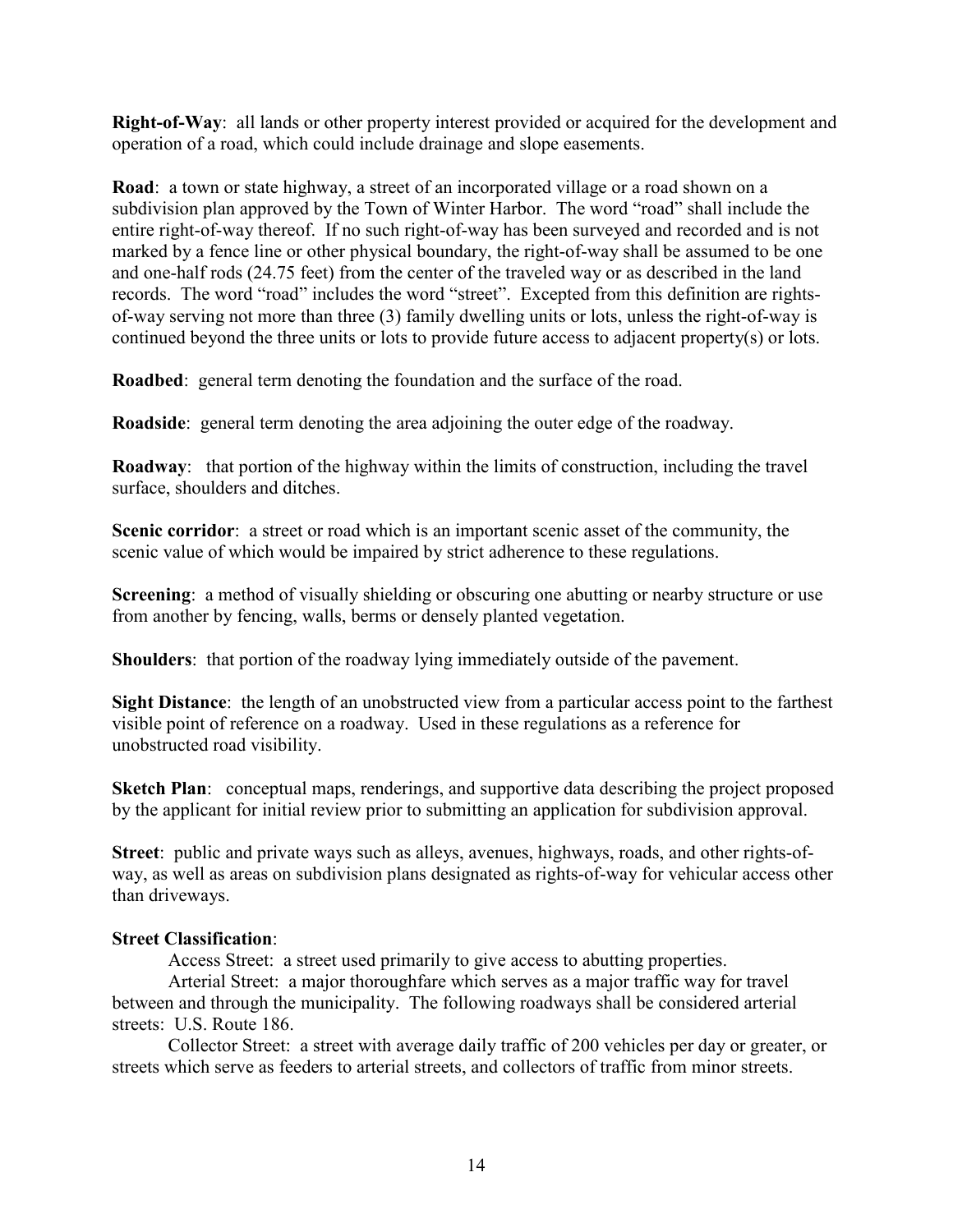Cul-de-sac: a local street, one end of which is closed and consists of a circular turnaround

Industrial or Commercial Street: streets servicing industrial or commercial uses.

Minor Residential Street: a street servicing only residential properties and which has an average daily traffic of less than 200 vehicles per day.

Private Right-of-Way: a minor residential street servicing no more than eight dwelling units, which is not intended to be dedicated as a public way.

Rural Road: a limited use road, serving an area of low density, which is not up to present town road specifications.

**Steep Slopes:** land characterized by a gradient in excess of 15%.

Subdivider: see "Applicant".

#### Subdivision:

(A) the term 'subdivision' means the division of a tract or parcel of land, or of a structure, as defined in 30-A M.R.S.A. 4401(4), as amended. This Ordinance also adopts statute section 4401(4) for clarification of which divisions do not create a subdivision 'lot'.

(B) any application for approval of a planned unit/residential development, including, without limitation, an industrial, residential or resort Planned Unit Development (PUD) shall be reviewed as a subdivision

**Subdivision Application:** the applicant's plan of subdivision and supporting documents that is presented to the Planning Board for approval and which, if approved, must be filed for record with the Municipal Clerk and County Registry of Deeds and must comply with all requirements of Article V of this Ordinance

**Sub-grade:** that portion of the roadway upon which the base and shoulders are constructed. Surface Treatment: any bituminous treatment applied on the surfacing course, such as a tarred surface pavement applied at a rate of one gallon per square yard with at least two (2) inches of penetration.

**Surfacing:** that portion of the roadway constructed on the base course to facilitate fine grading and produce good ride ability.

#### Subdivision:

Minor: the division of any parcel or area of land into three  $(3)$  plots or parcels or the alteration, reconfiguration or relocation of existing property lines between existing parcels in a manner which does not result in any additional lots, plots, parcels of land or movement of a town highway.

Major: The division of any parcel or area of land into four (4) or more lots, plots or parcels or the alteration, reconfiguration or relocation of existing property lines between existing parcels in a manner which results in any additional lots, plots, parcels of land or movement of a town highway.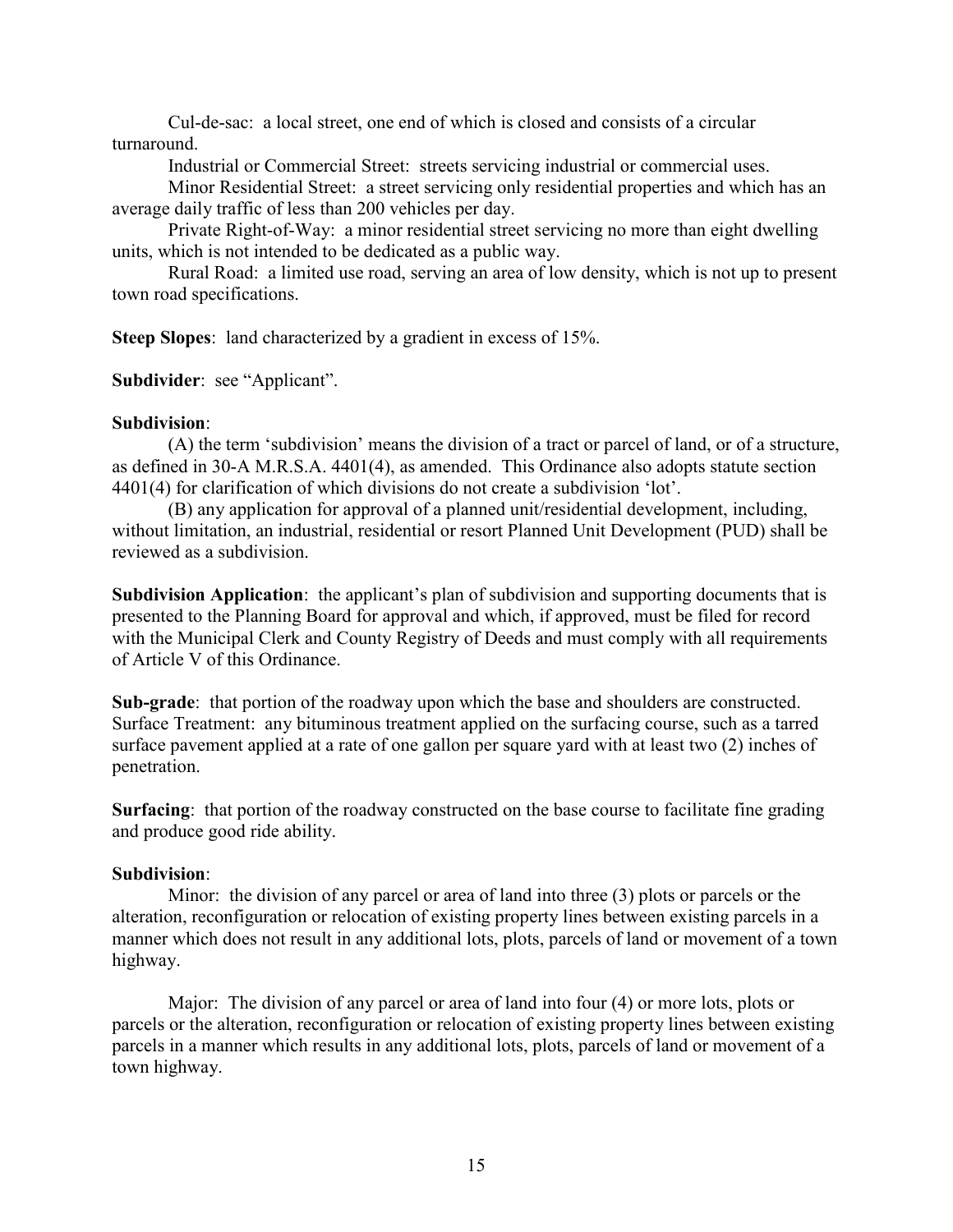**Subdivision plat**: the final drawing or drawings on which the subdivider's plan of subdivision is indicated, prepared as required under the provisions of this Ordinance which, when approved by the Board, shall meet the current Plat law requirements.

**Thoroughfare, principal:** Any street which serves primarily to carry large volumes of traffic between the town and other communities, or between town and a regional or interstate expressway.

Thoroughfare, secondary: any street which serves primarily to carry large volumes of traffic between collector streets and other thoroughfares.

Tract or Parcel of Land: all contiguous land in the same ownership provided that lands located on opposite sides of a public or private road shall be considered each a separate tract or parcel of land unless such road was established by the owner of land on both sides thereof after September 23, 1971.

**Usable Open Space:** that portion of the common open space which due to its slope, drainage characteristics and soil conditions can be used for active recreation, horticulture or agriculture. In order to be considered usable open space, the land must not be poorly drained or very poorly drained, have ledge outcroppings or areas with slopes exceeding 10%.

Waiver: where the Board makes written findings of fact that due to special circumstances of a particular lot proposed to be subdivided, it may waive the requirement for certain improvements provided that waiving the standard does not rise to the level of a variance.

Wetlands: those areas indicated on the current National Wetland Inventory (NWI) maps as digitized on the Winter Harbor Wetlands Map. Also, those areas that are not on the NWI maps but are inundated by surface or groundwater with a frequency sufficient to support vegetation or aquatic life that depend on saturated or seasonally saturated soil conditions for growth and reproduction. Such areas include but are not limited to, marshes, swamps, sloughs, potholes, fens, river and lake overflows, mud flats, bogs and ponds, but excluding such areas upon which food or crops are grown in connection with farming activities.

## **Water-Related Terms:**

The following terms have the meanings established in 38 M.R.S.A., Section 436(A) and Section  $480(B)$ :

Coastal Wetlands River, Stream or Brook Normal High Water Line Freshwater Wetlands **Great Ponds** Significant Wildlife Habitat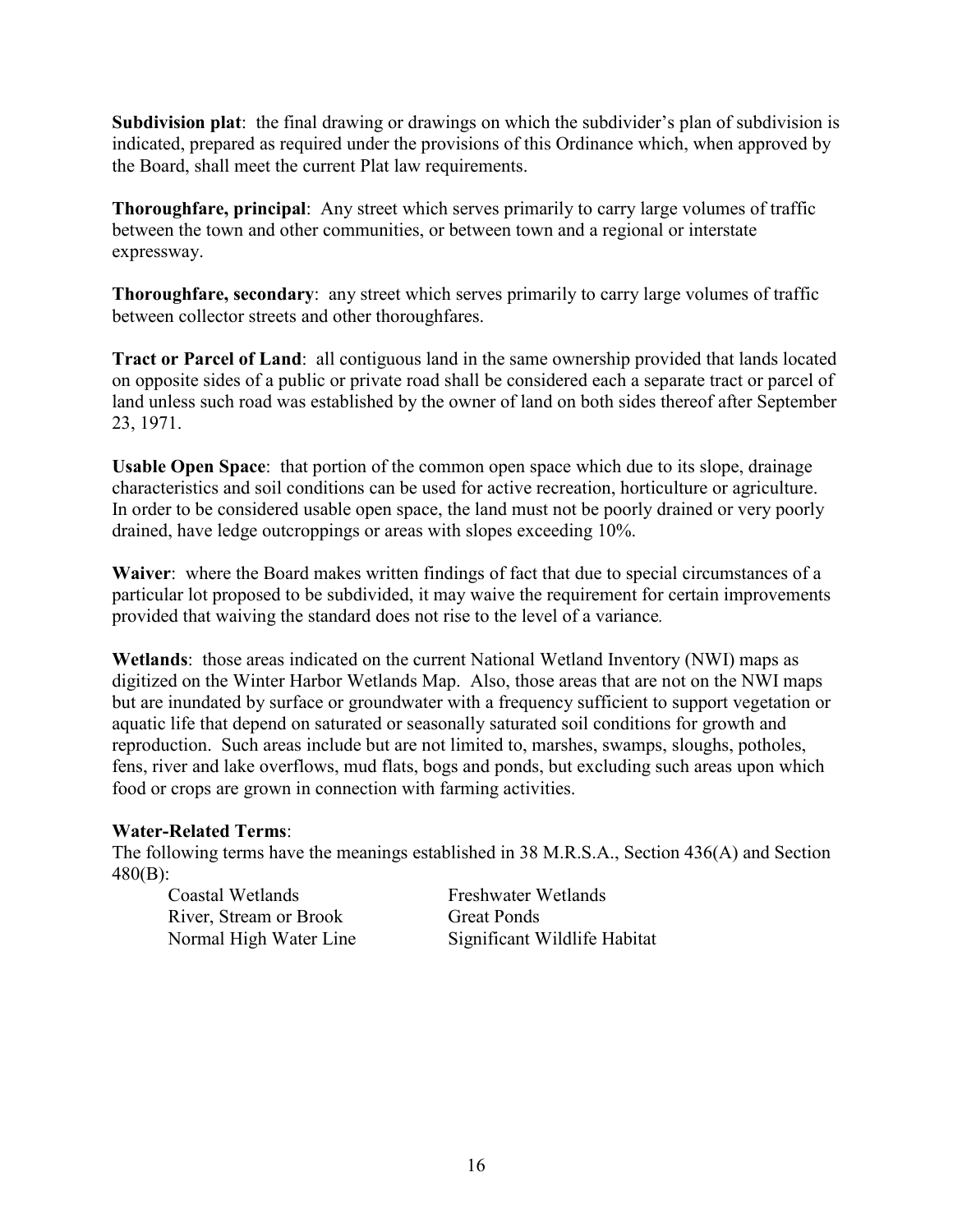# **ARTICLE IV. WAIVERS AND EXEMPTIONS.**

## A. Waivers.

1. Waiver of Submission Requirements. Where the Board makes written findings of fact that there are special circumstances, it may waive portions of the submission requirements provided:

(a) Performance Standards are not otherwise indicated in the regulations.

(b) The public health, safety, and welfare are protected.

(c) The waiver does not have the effect of nullifying the intent and purpose of the Maine Statutes or Winter Harbor Ordinances.

2. Waiver of Required Improvements. Where the Board makes written findings of fact that due to special circumstances of a particular lot proposed to be subdivided, it may waive the requirement for certain required improvements provided:

(a) The waivers do not have the effect of nullifying the intent and purpose of the Comprehensive Plan, the Zoning Ordinance, or these regulations.

(b) The improvements are not required to provide for the public health, safety or welfare.

(c) Are inappropriate because of inadequate or lacking connecting facilities adjacent to or in proximity of the proposed subdivision.

(d) The Board will consult with the Code Enforcement Office prior to granting a waiver.

3. Board may set Conditions. Waivers may only be granted in accordance with Article II of this Ordinance. When granting waivers, the Board shall set conditions so that the purposes of these regulations are met.

4. Waivers shall be shown on Final Plan. When the Board grants a waiver to any of the required improvements, the Final Plan, to be recorded at the Registry of Deeds within ninety (90) days of plan approval, shall indicate the waivers granted and the date on which they were granted.

## **B.** Exemptions.

1. Prior Existence Exemption. This Ordinance does not apply to any subdivision approved by the Planning Board prior to the effective date of this Ordinance (19 OCT 2004). Any further subdivision of a lot or lots of previously approved subdivisions shall require Planning Board approval as an amendment to the original plan.

2. Waiver of survey requirement. The Board may, upon applicant's request and for good cause shown, waive the requirement that any lot, plot or parcel retained by the land owner be surveyed, provided the land is used for agricultural or silvaculture purposes. The Board may impose conditions, including requiring that a notice or agreement containing restrictions on such retained land be recorded the Town of Winter Harbor Land Records.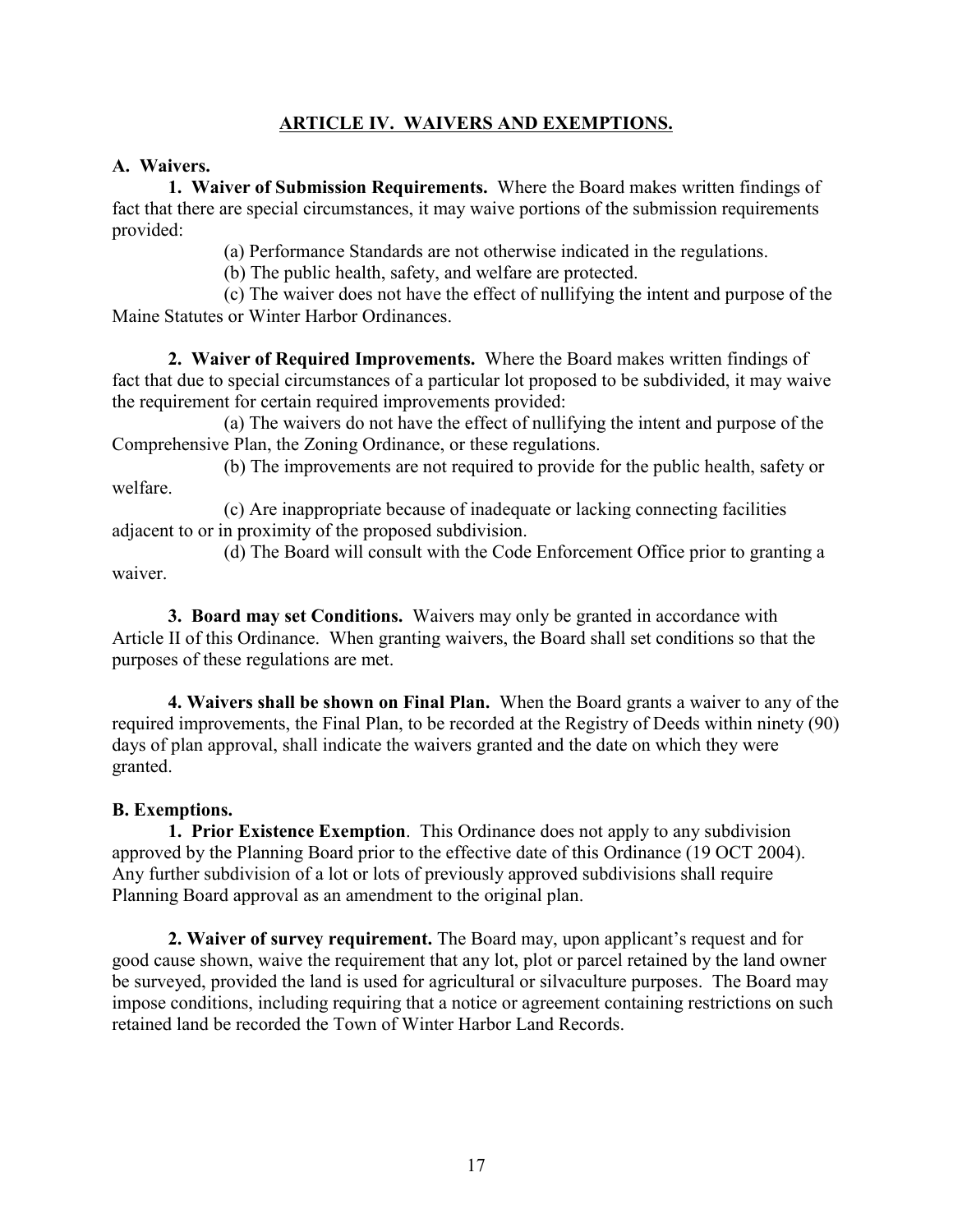## ARTICLE V. DESIGN AND PERFORMANCE STANDARDS.

**Required of all Subdivisions.** The Board shall consider all of the following requirements for each proposed subdivision unless otherwise noted. In all instances, the burden of proof shall be upon the subdivision applicant.

A. Plan shall conform to Land Use regulations. Any proposed subdivision shall conform to all applicable State laws and to the Town of Winter Harbor Zoning Ordinances.

**B.** Relationship to Community. Any proposed subdivision shall be reviewed by the Board with respect to its effect upon existing services and facilities. Prior to the approval of a subdivision plat, the subdivider has the responsibility to satisfy the Board that the land can be used for the intended purposes without undue adverse impact on public health or safety, the environment, or the rural and historic character of the community.

C. Historic Resources and Community Character. Due regard shall be given to the preservation and enhancement of historic resources and the rural character of the Town. In granting subdivision approval, the Board may require the following:

(1) Subdivisions in or adjacent to existing urban areas, including Winter Harbor Village, and/or designated commercial growth centers, shall be designed to reflect traditional village settlement patterns characterized by an appropriate scale of development, an interconnected street network with development oriented to the streetscape, a mix of land uses and pedestrian access

(2) Subdivisions in rural areas will result in minimal adverse impact on the rural landscape as characterized by open fields and forested hillsides. Impacts will be minimized through appropriate considerations including but not limited to low density development patterns, clustering and/or screening.

(3) Subdivisions within or adjacent to historic districts or structures shall result in a minimal adverse impact on the historic context of the affected property(s). The scale, location or design of proposed development may be restricted to ensure that new development is consistent and complementary of the historic district or structure.

C. Municipal Facilities. A proposed major subdivision will not create an undue burden on municipal facilities or create an unreasonable demand for municipal services. To satisfy this standard, the Board may employ the services of a State Certified Municipal Planner.

# E. Utilities

(1) General requirements. The applicant shall provide for the Board approval, the size, type and location of all public utilities such as street lights, electricity, telephones, gas lines, fire hydrants, dry hydrants, sewer or septic lines, etc. The Board may require the extension of public water and sewers to and within a proposed subdivision without cost to the town. Utilities shall be installed underground except as otherwise approved by the Board.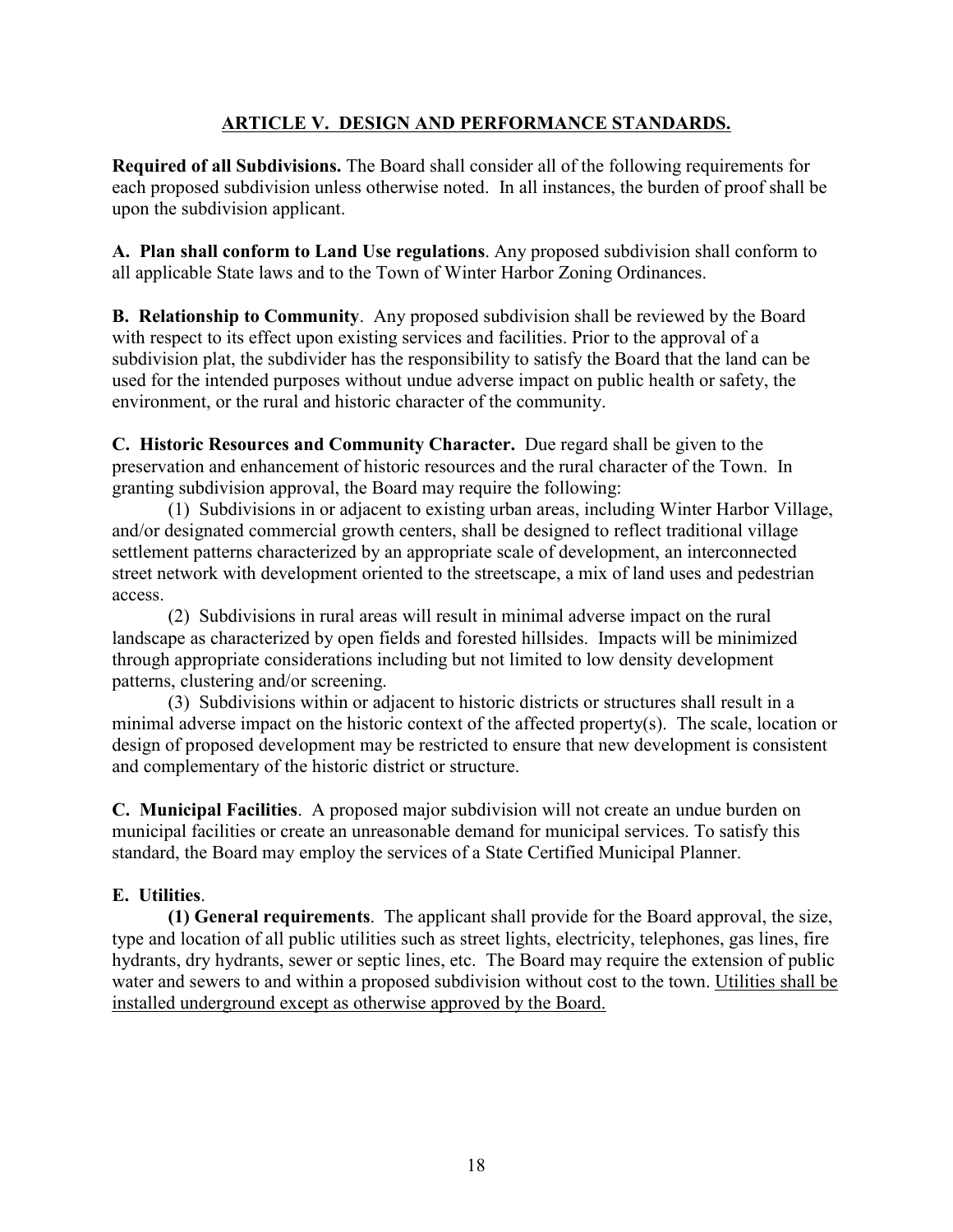(2) Power and Telecommunications. Power and telephone lines shall be installed underground. The Board may place restrictions on the location and design of utility transformers, transclosures, meter boards and related equipment in order to minimize adverse visual impact. If underground utilities are to be furnished from a public source, all necessary mains, branch offsets to each lot, and fire hydrants shall be installed by the subdivider as approved by the corporation or municipal department having jurisdiction, and to the satisfaction of the Select Board or trustees and without expense to the town.

(3) Street Lighting. The Board may require the installation of street lighting in any subdivision in Winter Harbor Village.

F. Disclosure of Subsequent Development Plans. Whenever an applicant submits a proposal for development on only a portion of a contiguous parcel, the Board may require a general indication of the intended uses of the remaining portion of land. Such an indication should include access, type of use, intensity of use, and phasing. The Board may require the execution of a Development Agreement between the applicant and Board which ensures the ongoing integration of future development with each phase of subdivision.

G. Homeowners Association as a Private Enforcement Mechanism. Pursuant to the Regulations and as a condition of subdivision approval, the Board may require the formation of a Homeowners Association, consisting of the owners of all properties within the subdivision, to ensure that the terms of any protective covenants, conditions or other agreements are monitored and enforced.

H. Public Rights of Access. Any existing public rights of access to the shoreline of a water body shall be maintained by means of easements or rights-of-way, or will be included in the open space with provisions made for continued public access and notated on the Final Plan.

**I. Land Not Suitable for Development**. The Board shall not approve such portions of any proposed subdivision that:

(1) Are situated below sea level.

(2) Are located within the Flood Plain as identified by the one hundred (100) year Flood Hazard Boundary based on the Federal Emergency Management Agency's (FEMA) Flood Insurance Rate Maps.

(3) Are located on land which must be filled or drained or on land created by diverting a watercourse, except the Board may grant approval if a central sewage collection treatment system is provided. The Board may not approve any part of a subdivision located on filled tidal wetlands or filled or drained Great Ponds.

(4) Employs a septic sewage disposal system and is located on soils rated "poor" or "very poor" by the Soil Suitability Guide for Land Use Planning in Maine. Lots used for on-site sewage disposal shall meet or exceed the lot size guidelines for soil types and slopes as specified in Appendix I of "State of Maine Plumbing Code, Part II, Private Sewerage Disposal Regulations", April 1975, or as amended.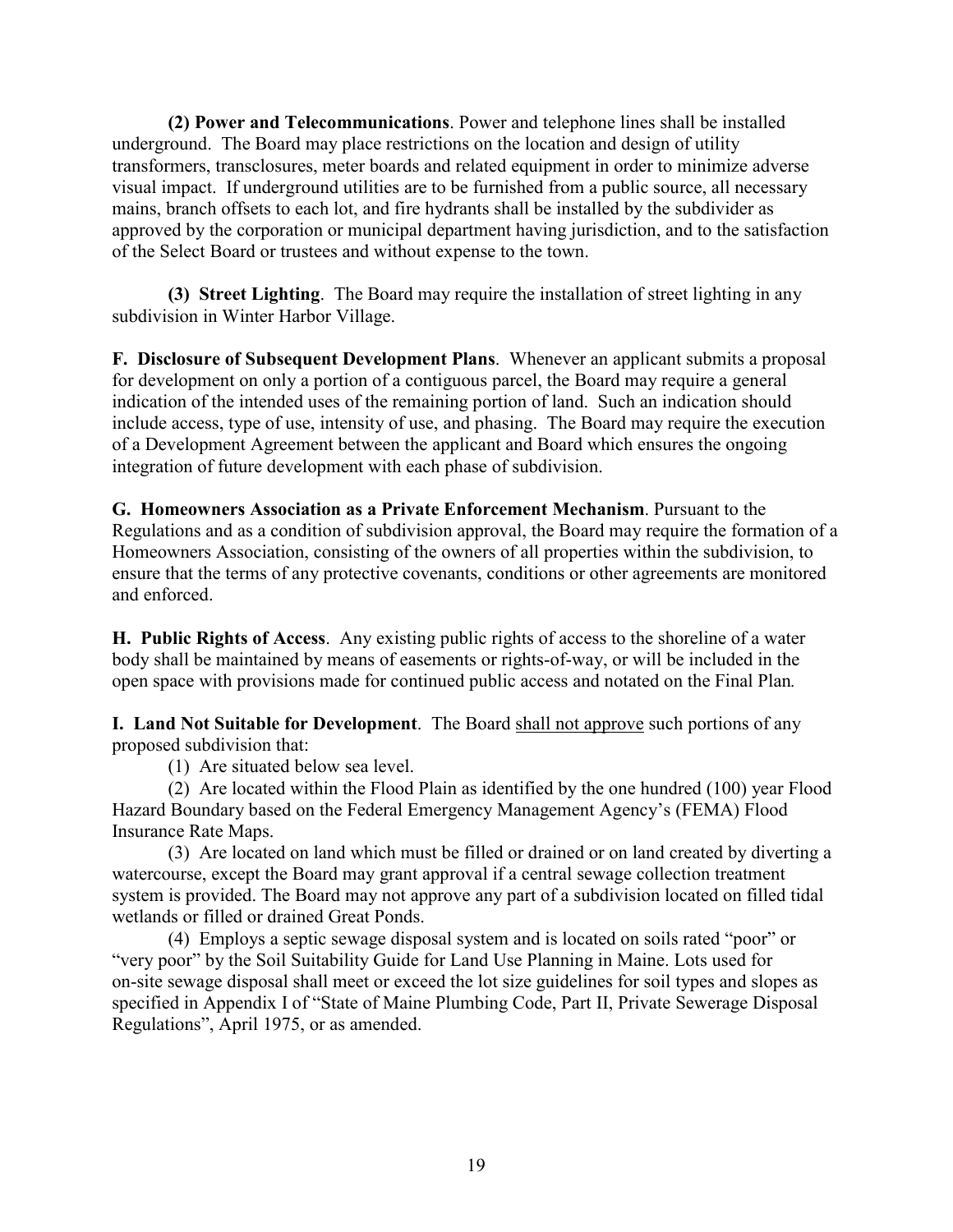#### J. Pollution.

(1) Discharges of storm water shall be treated to remove oil, grease, and sediment prior to discharge into surface water bodies.

(2) Any proposed subdivision within the Wellhead Protection Zones I or II are subject to the restrictions in the Wellhead Protection Section of the Zoning Ordinance.

(3) Any proposed subdivision shall not result in undue air pollution.

#### K. Soil Erosion and Sedimentation control.

(1) The proposed subdivision shall prevent soil erosion from entering any water body, wetlands, and adjacent properties.

(2) An Erosion and Sedimentation Control Plan shall be implemented during the site preparation, construction, and cleanup stages.

(3) Topsoil shall be considered part of the subdivision and shall not be removed from the site except for surplus topsoil from roads, parking areas, and building excavations.

(4) The Board may require the preparation and implementation of a Sedimentation and Erosion Control Plan to ensure that site improvements, including excavation, road and driveway construction and site clearing and grading, shall not unduly impact neighboring properties or surface waters. Such a plan, if required, shall be prepared by a Registered Maine Engineer. in accordance with the standards contained in the latest revised edition of the Environmental Quality Handbook published by the U.S. Soil Conservation Service for construction and for permanent control or equivalent reference.

L. Fire Protection Facilities. To assist the Board in determining the adequacy of fire protection facilities the applicant shall consult with the Winter Harbor Fire Chief. Adequate water storage or distribution facilities for fire protection within the subdivision shall be provided to the satisfaction of the Board and Fire Department. Standards for fire protection include the following:

(1) Fire hydrants connected to a public water supply system shall be located no further than 500 feet from any building.

(2) A minimum storage capacity of 10,000 gallons shall be provided for a subdivision not served by a public water supply. Additional storage of 2,000 gallons per lot or principal building shall be provided. The Board may require additional storage capacity upon a recommendation from the Fire Chief. Where ponds are proposed for water storage, the capacity of the pond shall be calculated based on the lowest water level less an equivalent of three feet of ice.

(3) Hydrants or other provisions for drafting water shall be provided to the specifications of the fire department. Minimum pipe size connecting dry hydrants to ponds or storage vaults shall be six  $(6)$  inches.

(4) Where the dry hydrant or other water source is not within the right-of-way of a proposed or existing street, an easement to the municipality shall be provided to allow access. A suitable access way to the hydrant or other water source shall be constructed.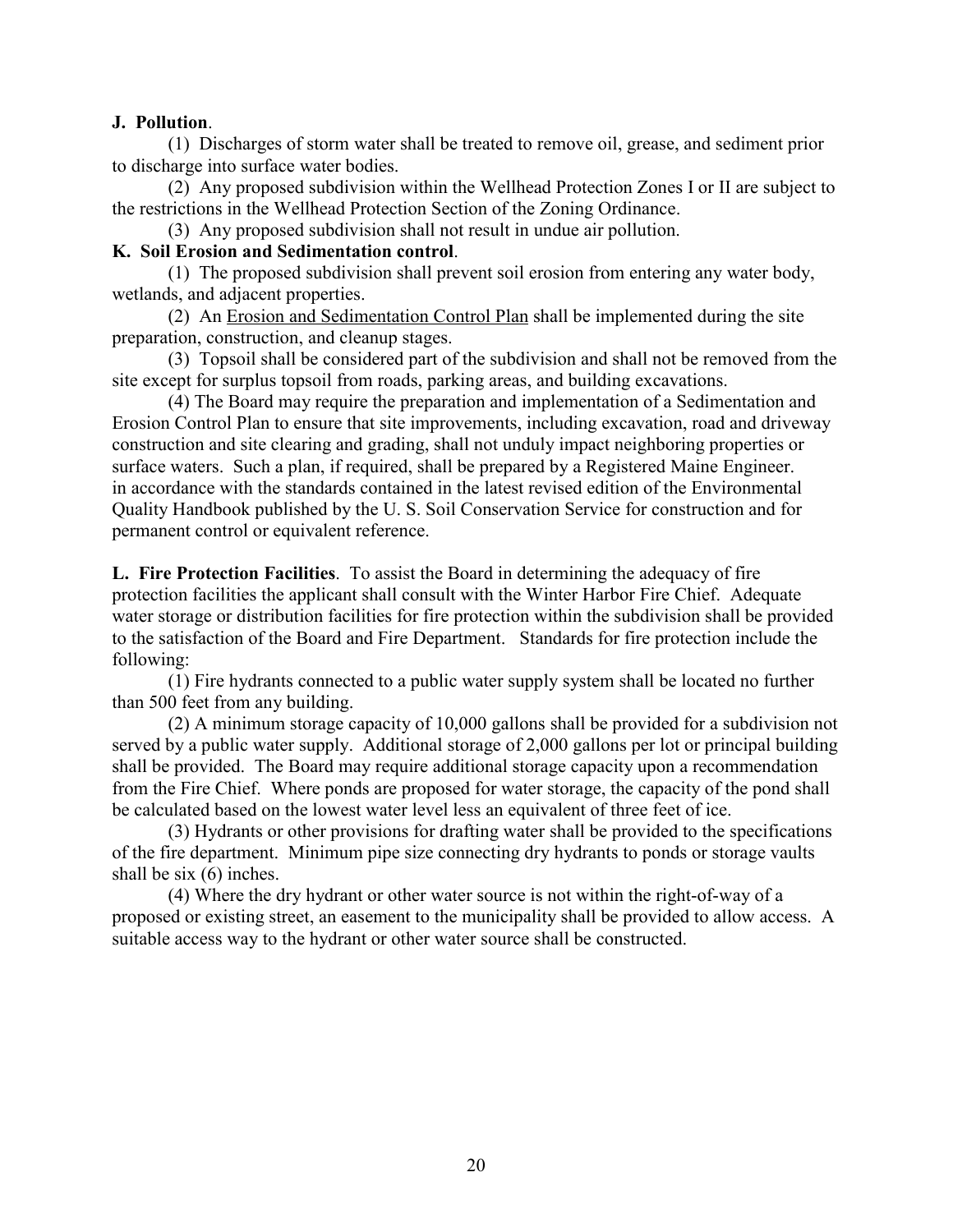M. Natural and Scenic Features. Due regard shall be given to the preservation, protection and enhancement of existing natural features, including: brooks, streams, water bodies, ground water resources and wetlands, important forest resources, aesthetic resources and scenic vistas, significant wildlife habitat; and other natural resource assets of a community nature. In granting subdivision approval, the Board may:

(1) Restrict irregular or elongated lots.

(2) Establish or limit the building site(s) or other improvements to avoid the parcelization, isolation, or destruction of natural features.

(3) Require setbacks from property boundaries or identified natural features greater than specified in the Zoning Ordinance in order to create buffer zones and prevent degradation to significant natural features.

(4) Establish preserve areas where development is restricted or prohibited and specific land management techniques are employed to protect or enhance significant natural features.

(5) Require that the plan shall, by notes on the Final Plan and deed restrictions, limit the clearing of trees to those areas designated on the plan.

(6) Require that the subdivision be designed to minimize the visibility of buildings from existing public roads, except in areas of the municipality designated by the Comprehensive Plan as growth areas.

(7) Require a landscape plan that illustrates the preservation of existing trees larger than 24 inches diameter breast height, the replacement of trees and vegetation, and graded contours.

## N. Prominent Ridgelines and Hillsides.

(1) Identification/Designation of Prominent Ridgelines and Hillsides. In reviewing subdivision proposals, the Board shall determine whether the subject property is characterized by steep slopes, significant exposure and/or visibility, or serves as the background for important scenic views. In making such a determination, the Board may consider appropriate resource materials, including but not limited to topographic maps, scenic resource inventories, and other relevant information.

(2) Protect Unique Environmental Character. The subdivision will protect the unique visual and environmental character of those areas defined by steep slopes, prominent knolls and ridgelines and significant focal points. Such areas will be retained in a natural state and development will be sited in a manner that does not interrupt or modify natural contour lines and does not create a silhouette against the skyline or mountain backdrop as viewed from important vantage points and principle highways, designated scenic roads, public properties or boating activities.

(3) Building Site Limitations. In reviewing proposed building sites, the Board shall require the following:

(a) No approved building site will result in any building, roof or appurtenant structure being located in a manner which would allow the building, roof or structure to visually exceed the lowest elevation of the identified ridgeline.

(b) No approved building site, by serving as a competing focal point, will detract from existing natural or cultural focal points in the vicinity that are critical to the overall visual quality of the landscape.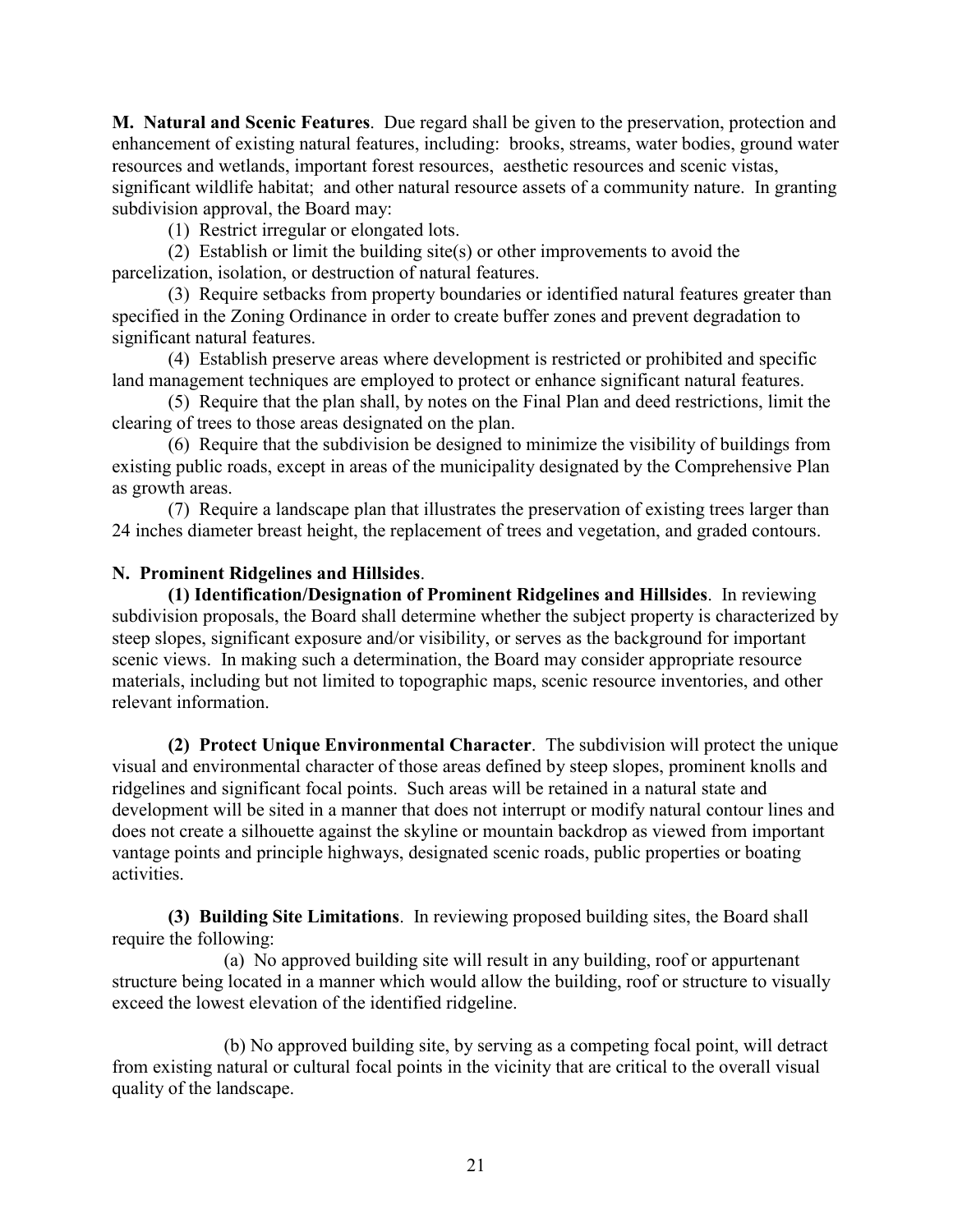(c) No approved building site will inordinately detract from the sense of order or harmony of the landscape formed by the ridgeline or hillside by appearing out of character with its natural surroundings.

## O. Retention of Open Spaces and Historic Features.

(1) Greenbelts. If any portion of the subdivision is located within an area designated by the Comprehensive Plan as open space or greenbelt, that portion shall be reserved for open space preservation.

(2) Unique Natural Area. If any portion of the subdivision is located within an area designated as a Unique Natural Area by the Comprehensive Plan or the Maine Exemplary Natural Community Program, the plan shall indicate appropriate measures for the preservation of the values which qualify the site for such designation.

(3) Historic Site. If any portion of the subdivision is designated a site of historic or prehistoric importance by the Comprehensive Plan or the Maine Historic Commission, appropriate measures for the protection of the historic or prehistoric resources shall be included in the plan.

(4) Recreational Space. The applicant is encouraged to reserve sufficient undeveloped land to provide for the recreational needs of the residents. The percentage of open space to be reserved depends on the identified needs for outdoor recreation in the portion of the municipality in which the subdivision is located according to the Comprehensive Plan, the proposed lot sizes within the subdivision, the expected demographic makeup of the occupants of the subdivision, and the site characteristics. Land reserved for open space purposes will be of a character, configuration and location suitable for the particular use intended.

## P. Open Space and Cluster Development.

(1) Required community open space. The Board may, in major subdivisions having lots or potential dwelling sites for four (4) or more family dwelling units, and for all Planned Residential Developments (PRDs), require that the subdivision plat designate one (1) or more areas of character, size, shape and location suitable to be used as open space, park or playground.

(2) Open space shown on Comprehensive Plan. Where a proposed park, playground, or other open space is shown on the municipal plan to be located in whole or in part in a proposed subdivision, the Board shall require substantial compliance with such plan. As condition of approval of the subdivision plat, the Board may require that an area not exceeding fifteen (15) percent of the total area of the subdivision shall be set aside for open space.

(3) Objectives of open space design. Whether or not land to be subdivided includes open space shown on the Comprehensive Plan, the following objectives shall be used to guide the design and locations of open space:

(a) Conservation and improvement of natural features and green areas, including areas along roads, the banks of streams, open meadows and ridge tops.

(b) Retention of fish and wildlife refuge areas and nature observation areas, protection of the quality of water bodies.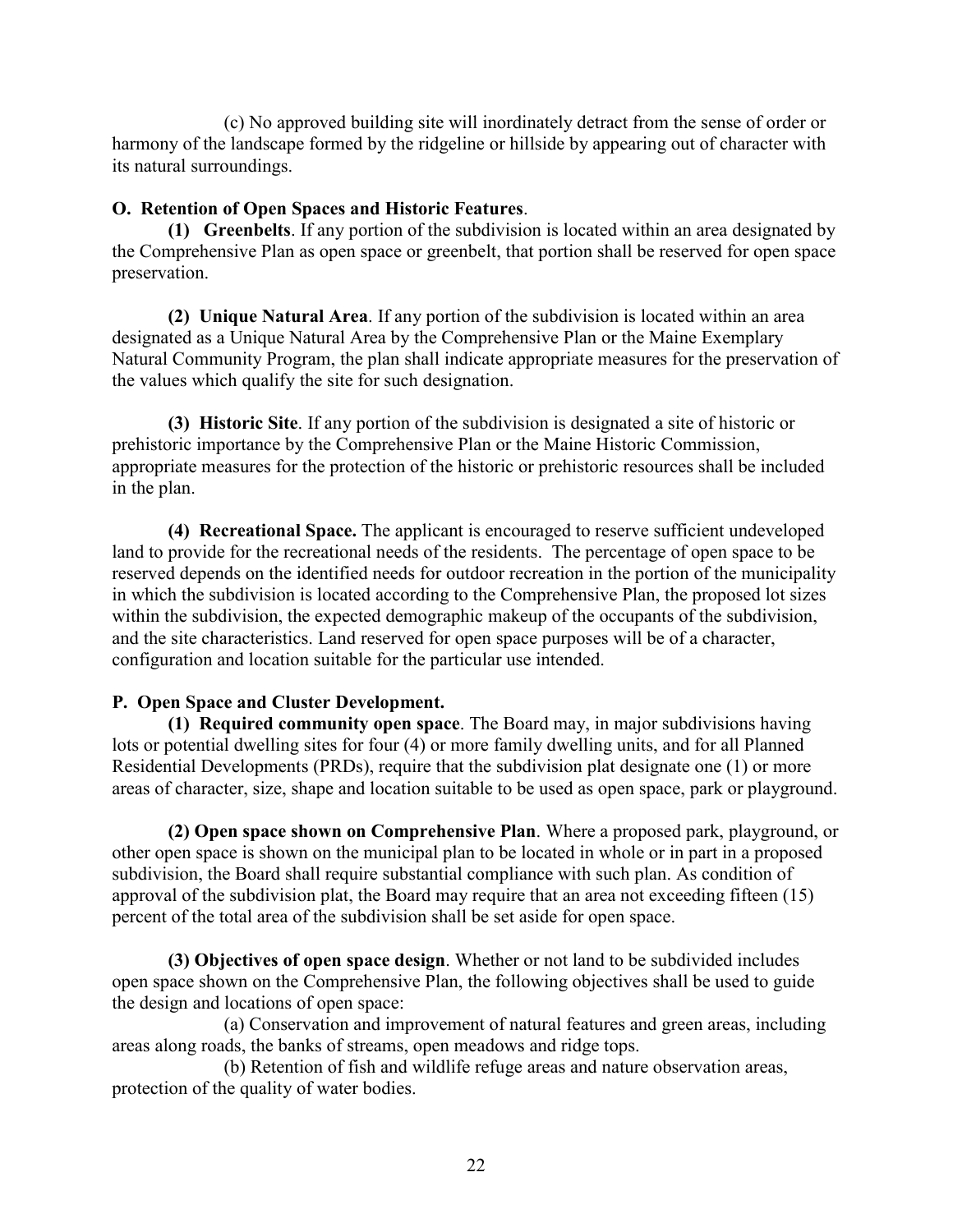(c) Protection of natural drainage ways and floodwater retention areas.

(d) Provision, in appropriate areas of population concentration, of areas of land for active recreation use.

(4) Designation of Open Space. Unless otherwise provided by the Board, applications for the creation of four (4) or more lots and all PRDs and PUDs shall designate an area for open space on the preliminary layout. The applicant is encouraged to seek guidance from the Board during a pre-application meeting prior to the designation of open space. The Board or staff will advise the applicant regarding the special features to be so designated, as well as an indication of the appropriate protection measures for the perpetual maintenance of open space.

(5) Adequate controls. The Final Plan must contain a provision for permanence of open space use in areas so designated, through public access right-of-way, conservation easement or other suitable type of agreement.

(6) Abutting an existing public space. When a property line of a subdivision abuts an existing public or community open space, the Board may require the new community open space to form a continuation of the existing open space to provide a single large unified area.

(7) Access to community open space. To provide for maintenance and authorized access, community open space shall abut or have direct access to a street through a right-of-way dedicated to such purpose. Such right-of-way shall be not less than twenty (20) feet wide and shall be graded in a manner suitable for traffic of pedestrians and maintenance vehicles.

(8) Development of open space. Land to be used as public open space shall be left in condition for the purpose intended. The existing natural characteristics of open space land shall not be altered from its original condition, until a site plan has been approved by the Board.

(9) Open Space Waiver. An applicant may request a waiver from the open space requirement in instances where a proposed subdivision is poorly suited for open space design because of unique characteristics of the land or other constraints related to site conditions and if the standard is not required by other ordinance. Such a request shall be submitted to the Board, in writing, together with the application for preliminary layout approval. The request for a waiver shall describe the rationale for not incorporating open space into the subdivision design and shall explain how the proposed layout achieves other standards set forth in these regulations. The Board will determine whether a waiver is warranted and notify the applicant concurrent with the Board's decision to approve, approve with conditions or disapprove the preliminary layout application.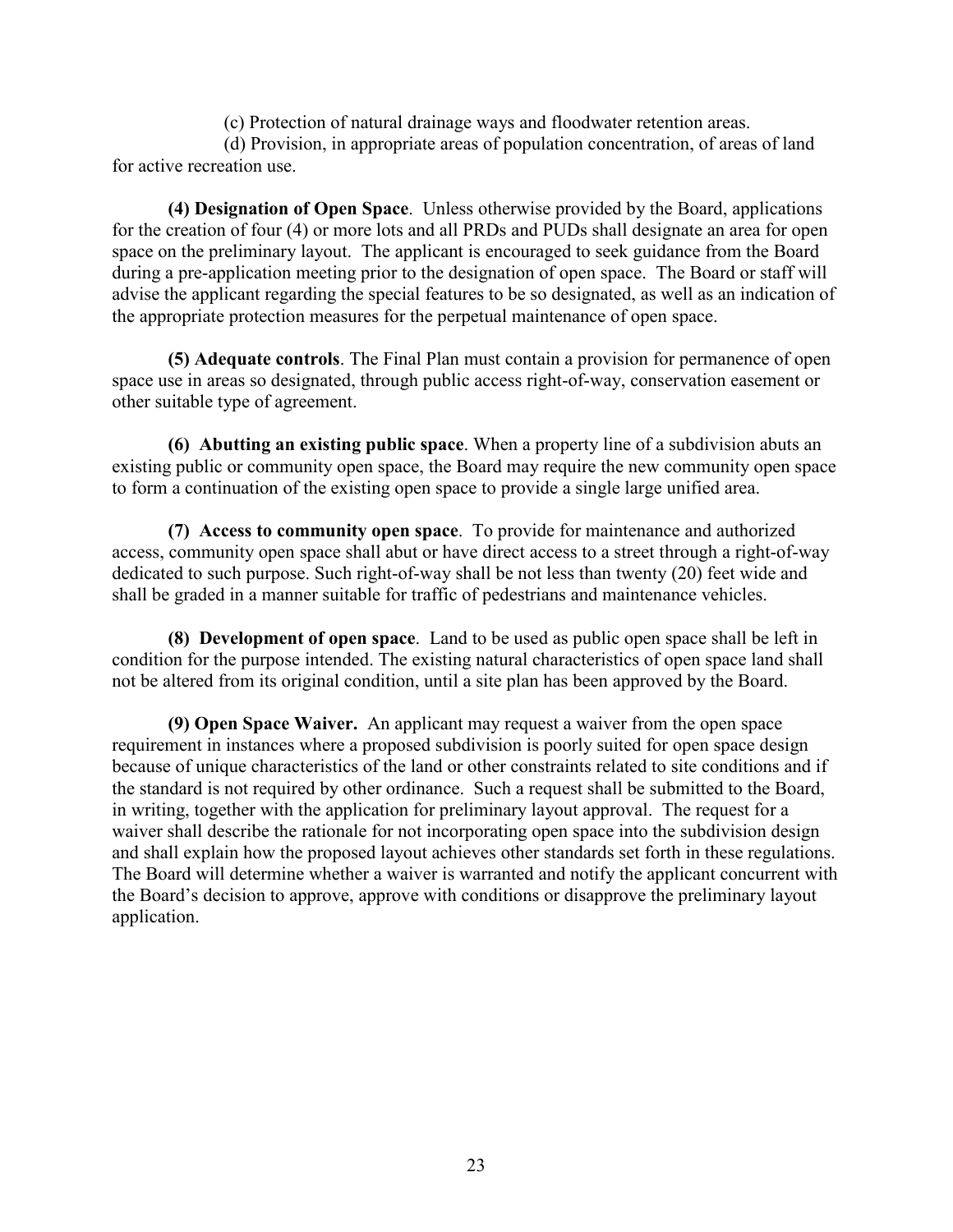#### Q. Storm Water Management.

(1) Management Plan. The applicant shall submit a plan for the management of storm water generated by the proposed subdivision. Any storm water management plan required under this section shall be evaluated on the USDA NRCS TR20 Hydrologic Model, or the equivalent. Management plans shall be required for all projects within the expanded sewer district. The management plan shall include measures to ensure that no increase in the rate of storm water runoff is generated beyond the boundaries of the project and that existing drainage patterns are not altered in a manner to cause an undue adverse impact on neighboring properties, town highways or surface waters. Plans for handling storm water runoff shall utilize the best available technology to minimize off-site storm water runoff, increase on-site infiltration, encourage natural filtration functions, simulate natural drainage systems and minimize off-site discharge of pollutants to ground and surface water. Best available technology may include measures such as retention basins, recharge trenches, porous paving and piping, contour terraces, and swales.

## (2) Storm Water Management Design Guidelines.

(a) The best management practices shall be substantially equivalent to those described in the Storm Water Management for Maine: Best Management Practices, published by the Maine Department of Environmental Protection, 1995.

(b) Any subdivision that is traversed by a natural water course, drainage way, channel, or stream requires a storm water easement or drainage right-of-way conforming substantially with the lines of the water course. The construction will assure that no flooding occurs. All natural storm water drainage systems will be not less than thirty (30) feet in width conforming substantially to the lines of existing natural drainage.

(c) The minimum pipe size for any storm drainage pipe shall be 15 inches for driveway entrances and eighteen inches for cross culverts. Maximum trench width at the pipe crown shall be the outside diameter of the pipe plus two feet. Pipe shall be bedded in a fine granular material, containing no stones larger than three inches, lumps of clay, or organic matter, reaching a minimum of six inches below the bottom of the pipe extending to six inches above the top of the pipe.

(d) Catch basins shall be installed where necessary and when located within a street shall be located at the curb line.

#### (3) Storm Drainage Construction Standards.

Materials.

(a) Storm drainage pipes shall conform to the requirements of Maine Department of Transportation materials specifications Section 706 for non-metallic pipe and Section 707 for metallic pipe. Plastic (polyethylene) pipes shall not be installed except in closed systems such as street under drains. Bituminous-coated steel pipes shall not be used.

ii. Where the storm drainage pipe is to be covered by ten feet or more of fill material, pipe material with a fifty year life shall be used. These materials include concrete pipe, polymer coated galvanized corrugated steel pipe, polyvinylchloride (PVC) pipe, and corrugated aluminum alloy pipe.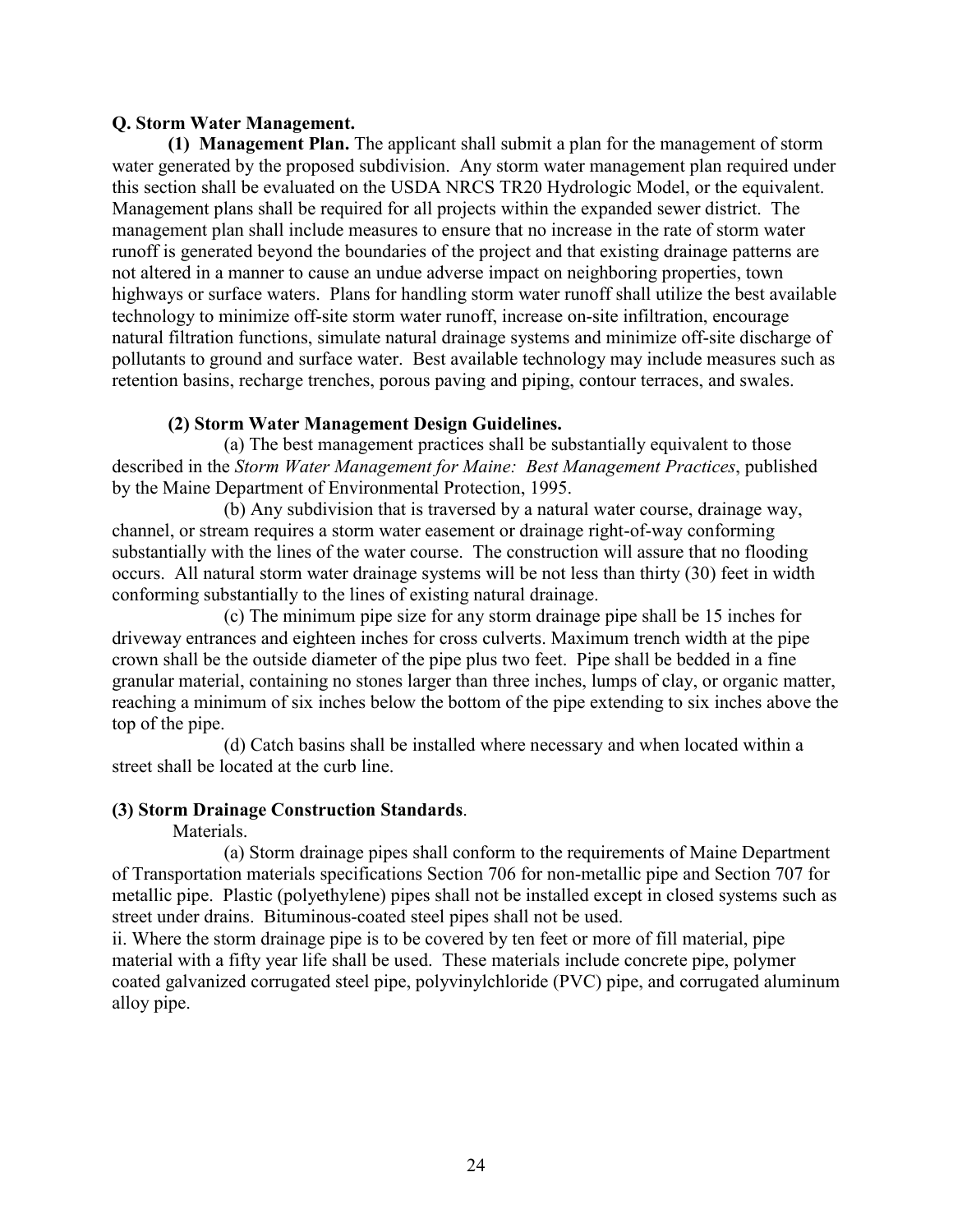(b)Where storm drainage pipe may come into contact with salt water, corrugated aluminum alloy pipes shall be used. Pipe Gauges: Metallic storm drainage pipe shall meet the thickness requirements of Table X.F.1, depending on pipe diameter: Table X.F.1. Culvert Size and Thicknesses: Material Galvanized CMP Aluminum/Zinc Coated CMP Aluminum Coated CMP Corrugated Aluminum Alloy Polymer Coated CMP Inside Diameter  $15"$  to  $24"$ 14 ga.  $16$  ga.  $30"$  to  $36"$  $12$  ga. 14 ga.  $42$ " to  $54$ "  $10$  ga.  $12$  ga. 60" to 72" 8 ga.  $10$  ga.

(c) Drain inlet alignment shall be straight in both horizontal and vertical alignment unless specific approval of a curvilinear drain is obtained in writing from the Board, after consultation with the municipal engineer.

(d) Manholes shall be provided at all changes in vertical or horizontal alignment and at all junctions. On straight runs, manholes shall be placed at a maximum of 400 foot intervals. Upon completion, each catch basin or manhole shall be cleaned of all accumulation of silt, debris or foreign matter and shall be kept clean until final acceptance.

## R. Traffic Conditions.

(1) General traffic provisions required of all subdivisions. The Final Plan will include provisions for vehicular access to the subdivision and circulation within the subdivision in order to:

(a) Safeguard against hazards to traffic and pedestrians in existing streets and within the subdivision.

(b) Avoid traffic congestion on any street; and provide safe and convenient circulation on public streets and within the subdivision.

## (2) Required traffic provisions for all major subdivisions.

(a) The street giving access to the subdivision and neighboring streets and intersections which can be expected to carry traffic generated by the subdivision shall have the capacity or be suitably improved to accommodate that traffic and avoid unreasonable congestion.

(b) Provisions shall be made for turning lanes, traffic directional islands, frontage roads, sidewalks, bicycle ways and traffic controls within existing public streets.

(c) Access ways to non-residential subdivisions or to multifamily developments shall be designed to avoid queuing of entering vehicles on any street. Left lane storage capacity shall be provided to meet the anticipated demand.

(d) Where topographic and other site conditions allow, provision shall be made for street connections to adjoining lots of similar existing or potential use within areas of the municipality designated as growth areas in the Comprehensive Plan, or in non-residential subdivisions when such access shall be provided if it will facilitate fire protection services (as approved by the Fire Chief) or enable the public to travel between two existing or potential uses, generally open to the public, without need to travel upon a public street.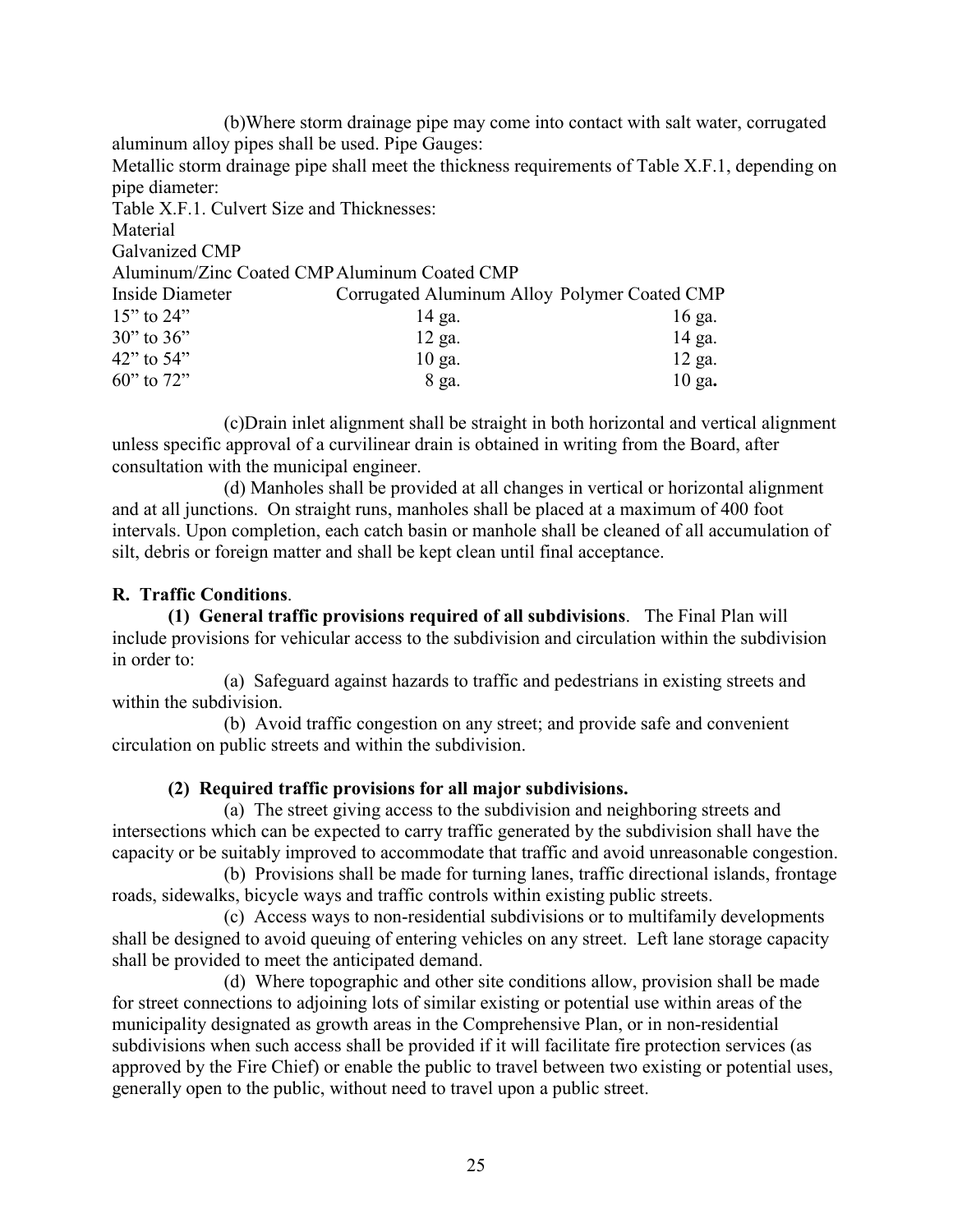(e) Street Names, Signs and Lighting. Streets which join and are in alignment with streets of abutting or neighboring properties shall bear the same name. Names of new streets shall not duplicate, nor bear phonetic resemblance to the names of existing streets within the municipality. The developer shall install street names and traffic safety control signs meeting municipal specifications.

(f) Cleanup. Following street construction, the developer or contractor shall conduct a thorough cleanup of stumps and other debris from the entire street right-of-way. If on-site disposal of the stumps and debris is proposed, the site shall be indicated on the plan, and be suitably covered with fill and topsoil, limed, fertilized, and seeded.

(3) Board may employ a Traffic Specialist. Traffic generated by the proposed subdivision will not create unreasonable traffic congestion or cause unsafe conditions regarding use of existing roadways. To satisfy this standard, the Board may employ a specialist to prepare a Traffic Impact Study to address all concerns relative to traffic impact and safety.

(4) Pedestrian Access. The Board may require a right-of-way to facilitate pedestrian circulation within the subdivision and to ensure access to adjoining properties or uses. Access to and across existing trails, shall be preserved. In areas designated on the Comprehensive Plan as Downtown District or where the Board finds highway traffic conditions to be specifically hazardous to pedestrians, the Board may require rights-of-way or sidewalks for pedestrian travel and access between subdivisions or their parts, such as a school or park or playground. The Board may require the construction of walks in such right-of-way or of sidewalks along streets where it deems it desirable in the interests of public safety and convenience.

## S. Road Standards.

(1) Road Layout. All proposed roads shall be designed to ensure the safe and efficient movement of vehicles. Roads shall be logically related to topography so as to produce usable lots and reasonable road grades and shall be in harmony with existing and proposed public highways. Wherever extensions of proposed roads could rationally provide public access to adjacent properties or connection to existing public State or Town highways, a right-of-way across the applicant's property may be required, provided just compensation is approved by the Legislative Body.

(2) Dead-End Roads. Permanent dead-end roads shall terminate in a turnaround not less than one hundred (100) feet in diameter, with a roadway not less than eighty (80) feet in outside diameter, in a "T" having forty-foot arms measured from each shoulder edge of the road, or in other types of turnarounds suitable to the topography as approved by the Board.

(3) Intersection Design. Roads shall intersect so that within seventy-five (75) feet of the intersection the street lines are at right angles, and the grade does not exceed plus or minus two (2) percent. No structure or planting shall impair corner visibility at intersections.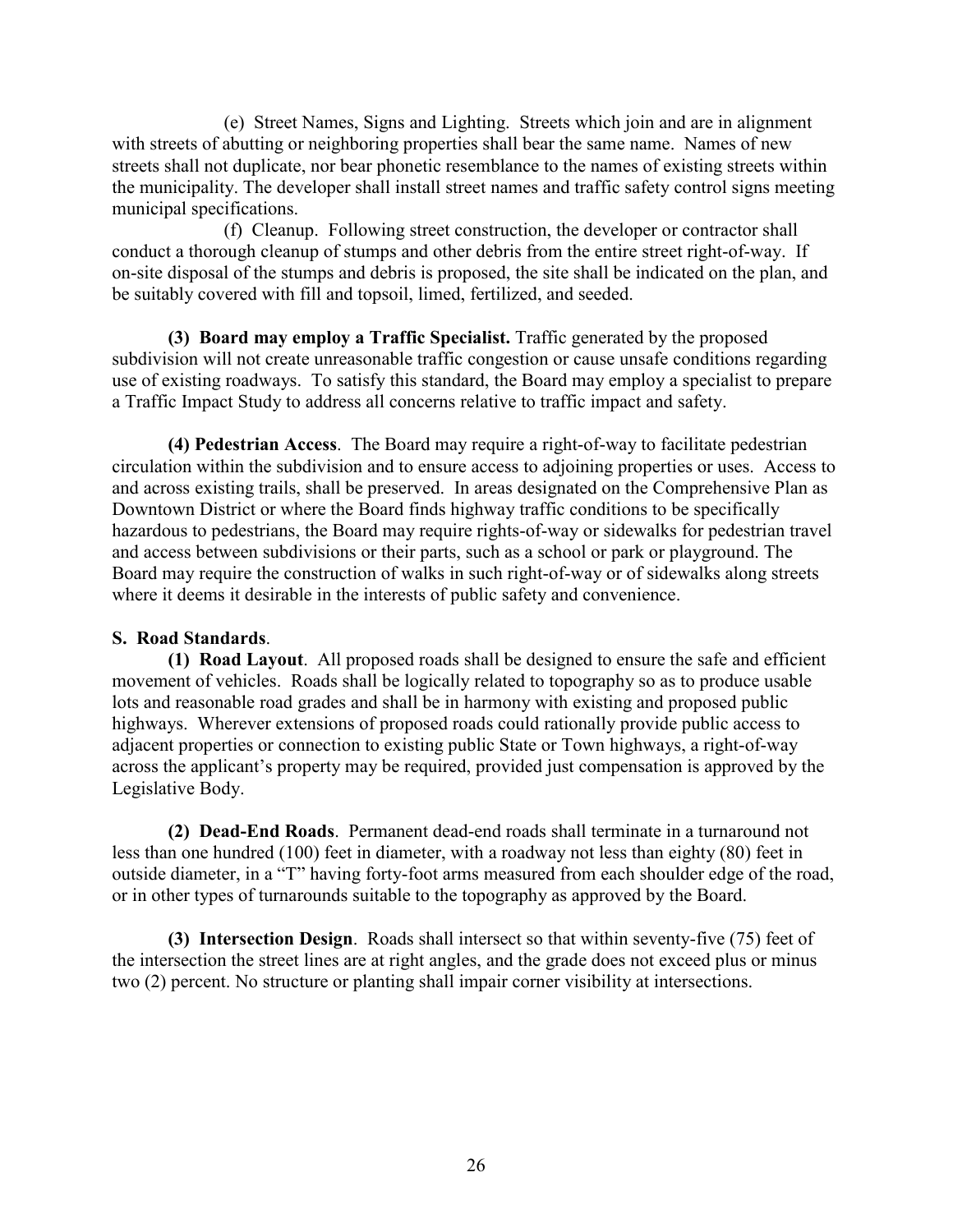(4) Access Roads and Driveways. Parcels of land to be subdivided, which are located on state or town highways shall have no more than one (1) access road or driveway for the first one thousand  $(1,000)$  feet or fraction thereof, of frontage on such state highway and one  $(1)$ additional access road or driveway for each additional six hundred (600) feet or fraction thereof of such frontage.

(5) State approval required. Maine Department of Transportation will approve access in the case of state highways and the Board of Selectmen in the case of town roads. Access to all lots created by subdivision of any such parcel and to all buildings or other land development located thereon shall be only from such permitted access road or driveway. Lots of other land development located on a subdivision and which abut a state highway or local road shall have access only from interior access roads within such subdivision or from a frontage street adjacent to or near the state highway or local road or from said driveways.

(6) Public Road Standards. All proposed roads intended for consideration for acceptance as Town roads shall be built in conformance with the Maine Department of Transportation standards. Acceptance of a private road by the Town is subject to the Legislative body at Annual Town Meeting. Construction of a road(s) to these standards does not insure such acceptance.

(7) Private Road Standards. All roads intended to remain as private roads shall be constructed in conformance with the Maine Department of Transportation standards. The Board may modify these standards if the applicant can document that the road, as designed, is readily accessible to emergency response vehicles, is in compliance with other applicable standards and will not pose a threat to public health and safety.

(8) Designation of Rights-of-Way. Every subdivision plat shall show the necessary right-of-way for all proposed roads, regardless of whether the proposed road is intended to be accepted by the Town. In the event the road is not intended for acceptance by the Town, the mechanism with which the right-of-way is to be maintained, owned and/or conveyed shall be clearly documented on the Final Plan and in the Association By-laws. In the case of subdivisions requiring construction of new roads, any existing road that provides either frontage to new lots or access to new roads shall meet the minimum standards established in this Article

(9) Road does not conform. The Board will disapprove any subdivision roadway that does not conform to the minimum requirements.

(10) Scenic Corridor and Scenic Roads. As a condition to approval of any subdivision plat, the Board may require that any existing street or any town highway, within or bordering such subdivision be designated on such plat as a scenic corridor or scenic road.

(11) Modification of Road Standards. The Board may require greater width of right-of-way where the demand of present or future traffic makes it desirable or where topographic conditions create a need for greater width for grading.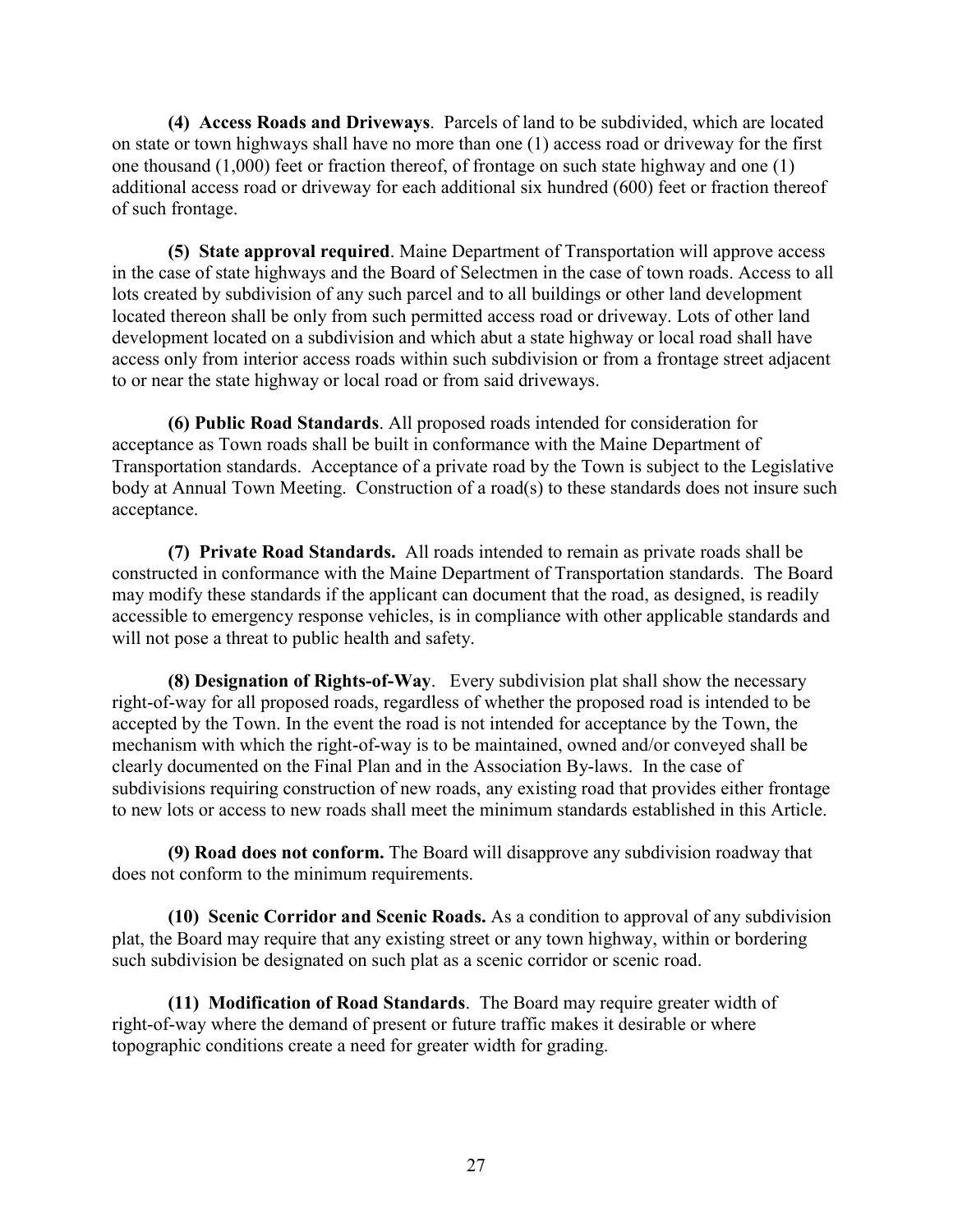(12) Capacity of Existing Roads. In situations where a subdivision may require realignment, widening or otherwise increasing the capacity of an existing road, or where the Comprehensive Plan indicates that such improvements may be required in the future, the subdivider may be required to reserve land for future improvements. The subdivider may also be required to fund any or all of the expenses involved with road improvements necessitated by the improvements.

## **T. Street Standards.**

## (1) Street Approval and Acceptance.

(a) The board shall not approve any subdivision plan unless the proposed streets are designed in accordance with the specifications contained in these regulations.

(b) Where the applicant proposes improvements within existing public streets, the proposed design and construction details shall be approved in writing by the Road Commissioner or the Maine Department of Transportation, as appropriate.

## (2) General Standards.

(a) Proposed streets shall conform, as far as practical, to the Comprehensive Plan prior to the submission of a Preliminary Plan.

(b) All streets in the subdivision shall be so designed that, in the opinion of the Board, they will provide safe vehicular travel while discouraging movement of through traffic.

(c) The arrangement, character, extent, width, grade, and location of all streets shall be considered in their relation to existing or planned streets, to topographical conditions, to public convenience and to safety, and their relation to the proposed use of the land to be served by such streets. Grades of streets shall conform as closely as possible to the original topography.

(d) In the case of dead-end streets, the Board may require the reservation of a twenty (20) foot wide easement in the line of the street to provide continuation of pedestrian traffic or utilities to the next street.

(e) In front of areas designated for commercial use, or where a change to an area designated for commercial use is contemplated by the municipality, the street right-of-way and/or pavement width shall be increased by such amount on each side as may be deemed necessary by the Board to assure the free flow of through traffic without interference by parked or parking vehicles, and to provide adequate and safe parking space for such commercial or business district. In no case shall the street have a right-of-way width less than sixty (60) feet or have less than two twelve (12) foot travel lanes and two four (4) foot parking lanes.

(f) Adequate off-street loading space, suitably surfaced, shall be provided in connection with lots designed for commercial use.

(g) Where a subdivision borders an existing narrow road (below standards) or when the Comprehensive Plan indicates plans for realignment or widening of a road that would require use of some of the land in the subdivision, the applicant shall be required to show areas for widening or realigning such roads on the Final Plan, marked "Reserved for Road" Realignment (or Widening) Proposed". It shall be mandatory to indicate such reservation on the Plan when a proposed widening or realignment is shown on the Official Map. Land reserved for such purposes may not satisfy the setback or area requirements of the Zoning Ordinance.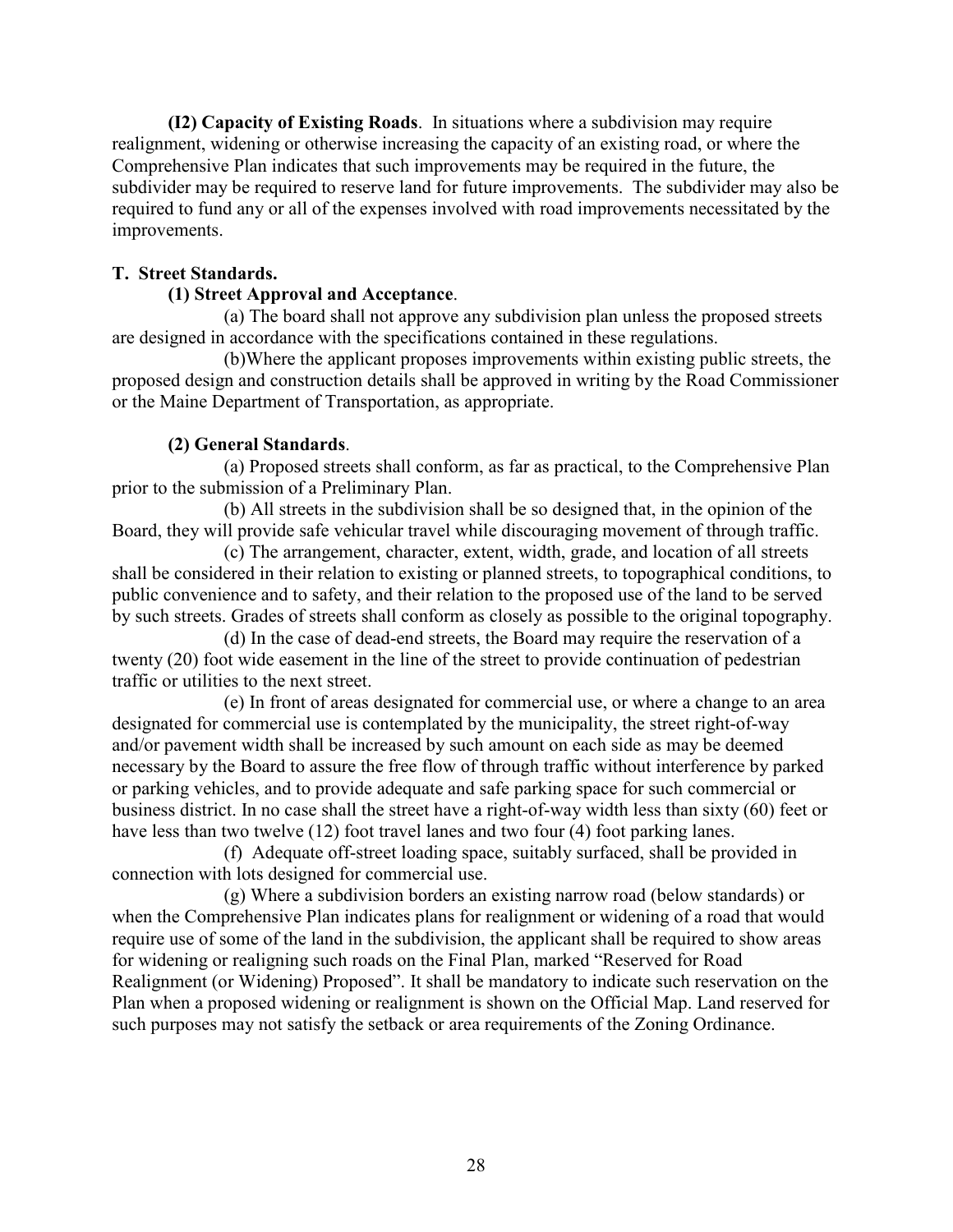(h) Where a subdivision abuts or contains an existing or proposed arterial street, the Board may require marginal access to streets (streets parallel to arterial street providing access to adjacent lots), reverse frontage (frontage on a street other than the existing or proposed arterial street) with screen planting contained in a non-access reservation along the rear property line, or such other treatments as may be necessary for adequate protection of residential properties and to afford separation of through and local traffic.

(i) Subdivisions containing fifteen (15) lots or more shall have at least two street connections with existing public streets, or streets shown on the Official Map if such exists, or streets on an approved Subdivision Plan.

(3) Access Control. Curb cuts onto existing public ways shall be minimized to assure traffic safety and reduce turning movements. Whenever practical, vehicular access shall be through a street other than an existing public way. Where a subdivision abuts or contains an existing or proposed arterial street, no residential lot may have vehicular access directly on the arterial street. This requirement shall be noted on the plan and in the deed of any lot with frontage on the arterial street.

(4) Deed Restriction. Where a lot has frontage on two or more streets, the access to the lot shall be provided to the lot across the frontage and to the street where there is lesser potential for traffic congestion and for hazards to traffic and pedestrians. This restriction shall appear as a note on the Final Plan and as a deed restriction to the affected lots

(5) Traffic Volume Estimate. Access design shall be based on the estimated volume using the access classification defined below. Traffic volume estimates shall be as defined in the Trip Generation Manual, 1991 edition, published by the Institute of Transportation Engineers.

(a) Low Volume Access: An access with 50 vehicles trips per day or less.

(b) Medium Volume Access: Any access with more than 50 vehicle trips per day but less than 200 peak hour vehicle trips per day.

(c) High Volume Access: Peak hour volume of 200 vehicle trips or greater.

(6) Sight Distances. Accesses shall be located and designed in profile and grading to provide the required sight distance measured in each direction. Sight distances shall be measured from the driver's seat of a vehicle standing on that portion of the exit with the front of the vehicle a minimum of 10 feet behind the curb line or edge of shoulder, with the height of the eye  $3\frac{1}{2}$  feet, to the top of an object  $4\frac{1}{4}$  feet above the pavement. The required sight distances are listed by road width and for various posted speed limits.

(a) Two Lane Roads: A minimum sight distance of ten feet for each mile per hour of posted speed limit shall be maintained or provided.

(b) Vertical Alignment: Access shall be flat enough to prevent the dragging of any vehicle undercarriage. Accesses shall slope upward or downward from the gutter line on a straight slope of 3 percent or less for at least 75 feet. The maximum grade over the entire length shall not exceed 8%.

(c) Low Volume Access.

(i) Skew Angle. Low volume accesses shall be two-way operation and shall intersect the road at an angle as nearly 90 degrees as site conditions permit, but in no case less than 60 degrees.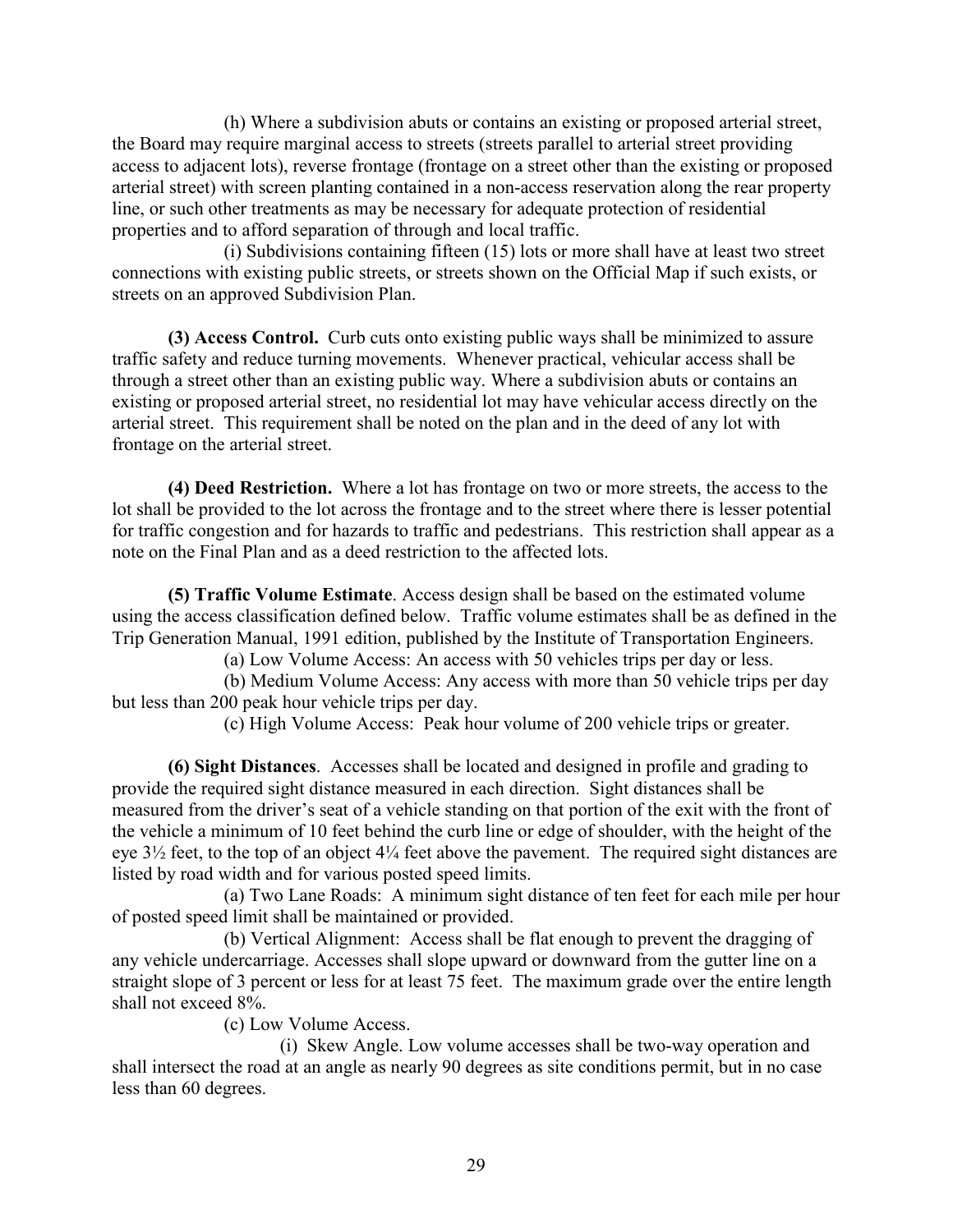(ii) Curb Radius. The curb radius shall be between 10 feet and 15 feet. with a preferred radius of 15 feet.

(iii) Access Width. The width of the access shall be between 20 feet and 24 feet, with a preferred width of 20 feet.

(d) Medium Volume Access.

(i) Skew Angle. Medium volume accesses shall be either one-way or twoway operation and shall intersect the road at an angle as nearly 90 degrees as site conditions permit, but in no case less than 60 degrees.

(ii) Curb Radius. Curb radii will vary depending if the access has one-way or two-way operation. On a two-way access the curb radii shall be between 25 feet and 40 feet, with a preferred radius of 30 feet. On one-way access, the curb radii shall be 30 feet for right turns into and out of the site, with a 5-foot radius on the opposite curb.

(iii) Access Width. On a two-way access the width shall be between 24 and 26 feet, with a preferred width of 26 feet, however where truck traffic is anticipated, the width may be no more than 30 feet. On a one-way access the width shall be between 16 feet and 20, with a preferred width of 16 feet.

(iv) Curb Cut Width. On a two-way access the curb cut width shall be between 74 feet and 110 feet with a preferred width of 86 feet. On a one-way access the curb cut width shall be between 46 feet and 70 feet with a preferred width of 51 feet.

(e) High Volume Access.

(i) Skew Angle. High volume access shall intersect the road at an angle as nearly to 90 degrees as site conditions permit, but in no case less than 60 degrees.

(ii) Curb Radius. Without channelization islands for right-turn movements into and out of the site, the curb radii shall be between 30 feet and 50 feet. With channelization islands, the curb radii shall be between 75 feet and 100 feet.

(iii) Curb Cut Width. Without channelization, curb cut width shall be between 106 feet and 162 feet with a preferred width of 154 feet. With channelization, the curb cut width shall be between 196 feet and 262 feet with a preferred width of 254 feet. Entering and exiting accesses shall be separated by a raised median which shall be between 6 feet and 10 feet in width.

(iv) Medians. Medians separating traffic flows shall be no less than 25 feet in length, with a preferred length of 100 feet. Access widths shall be between 20 feet and 26 feet on each side of the median, with a preferred width of 24 feet. Right turn only lanes established by a channelization island shall be between 16 feet and 20 feet, with a preferred width of 20 feet.

(v) Signage. Traffic control signage shall be erected at the intersection of the access and the street and on medians and channelization islands. Access location and spacing shall be in accordance with the "Standards which Limit the Number of Driveways" in Appendix A of Access Management: Improving the Efficiency of Maine Arterials, Maine Department of Transportation, 1994.

(7) Sidewalks. Sidewalks shall be installed where the subdivision abuts or fronts onto a major street and at such locations as the Board may deem necessary.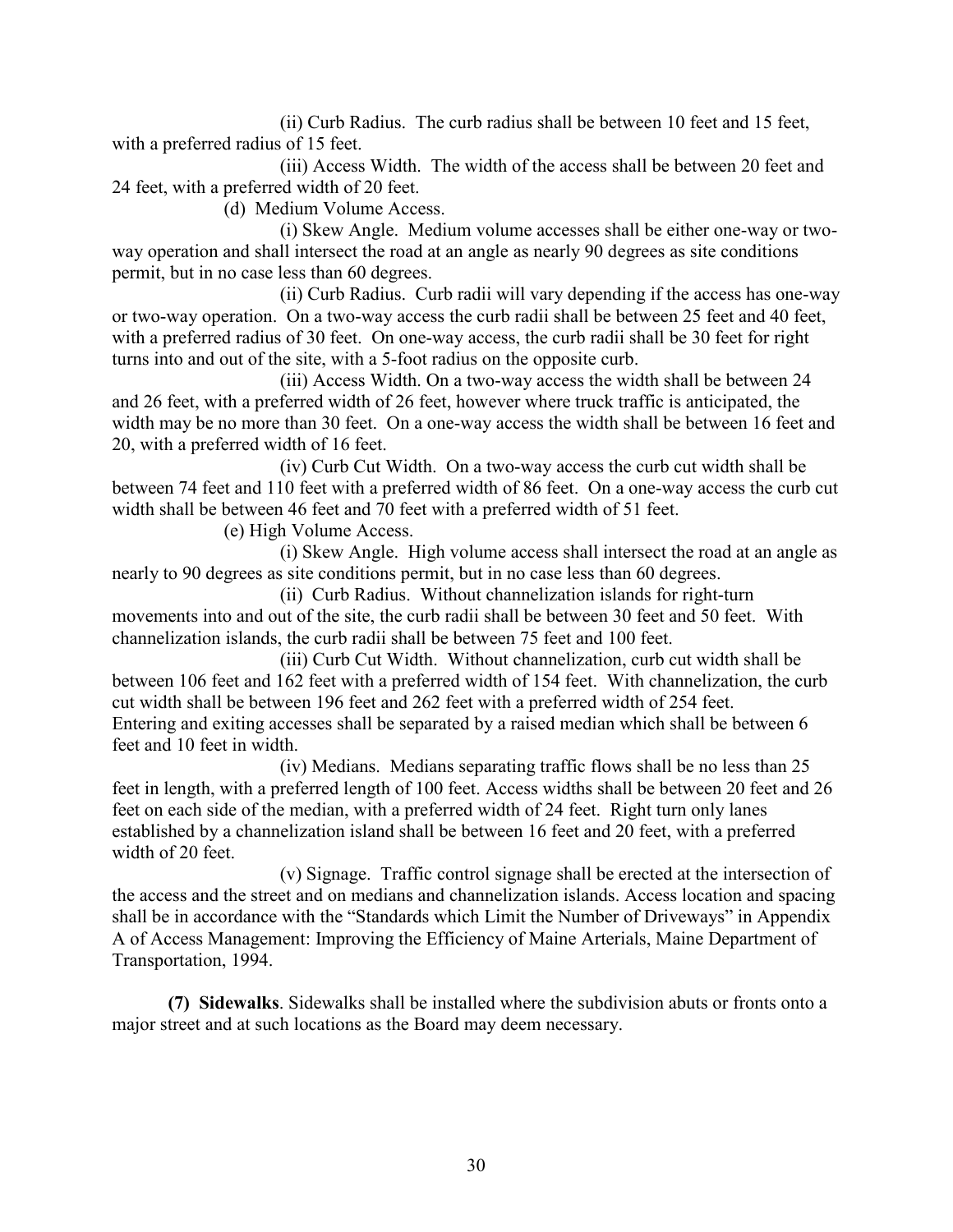#### (8) Construction Standards.

All streets in a subdivision shall be designed and constructed to meet the following minimum standards for streets according to their classification as determined by the Select Board and as overseen by the Municipal Road commissioner:

| Minimum width                            | 60' (includes right-of-way)                         |
|------------------------------------------|-----------------------------------------------------|
| Minimum width of pavement                | $20^{\circ}$                                        |
| Minimum Shoulder width (each side)       | 3'                                                  |
| Minimum grade                            | $.5\%$                                              |
| Maximum grade                            | 6%                                                  |
| Maximum grade at intersection            | 3% within 50 ft. of intersection<br>of intersection |
| Minimum angle of intersection            | 60 degrees                                          |
| Minimum centerline radii on curves       | 200'                                                |
| Minimum tangent length between           |                                                     |
| reverse curves                           | 200'                                                |
| Road base (minimum)                      | 18"                                                 |
| Road crown (minimum)                     | $\frac{1}{4}$ '/1 ft.                               |
| Bituminous paving                        | 3"                                                  |
| Sidewalks width (minimum where required) | $4^{\circ}$                                         |
| Based course (gravel)                    | 8"                                                  |
| Dead-end or cul-de-sac turnaround width  | 60'                                                 |
| Length, not more than                    | 1,000'                                              |
| Radii of turnaround at enclosed end of:  |                                                     |
| Property line (minimum)                  | 80'                                                 |
| Pavement (minimum)                       | 65'                                                 |
| Property line radii at intersection      | 10' minimum                                         |
| Curb radii at intersection:              |                                                     |
| 90 degree intersections                  | 25'                                                 |
| Less than 90 degree intersections        | 30'                                                 |

#### (9) Plantings.

(a) All esplanade or planting strip areas at sides of streets shall receive at least six (6) inches of compacted topsoil (loam) free of stones over one (1) inch in diameter, sod, and clay. Base material shall be removed prior to placement of topsoil.

(b) Planting strips will be seeded with a conservation mix endorsed by the Hancock County Soil and Water Conservation District.

(c) When required by the Planning Board, street trees shall be planted in the esplanade areas of all new streets and when a proposed subdivision street traverses open fields.

(d) Trees of the 1st magnitude (Birch, Beech, Linden, Oak, Pine, Sugar Maple, Basswood) shall be planted at forty to sixty (40-60) foot intervals.

(e) Trees of the 2nd magnitude (Hawthorne, Flowering Crabapple, etc.) may be planted at intervals of less than forty (40) feet.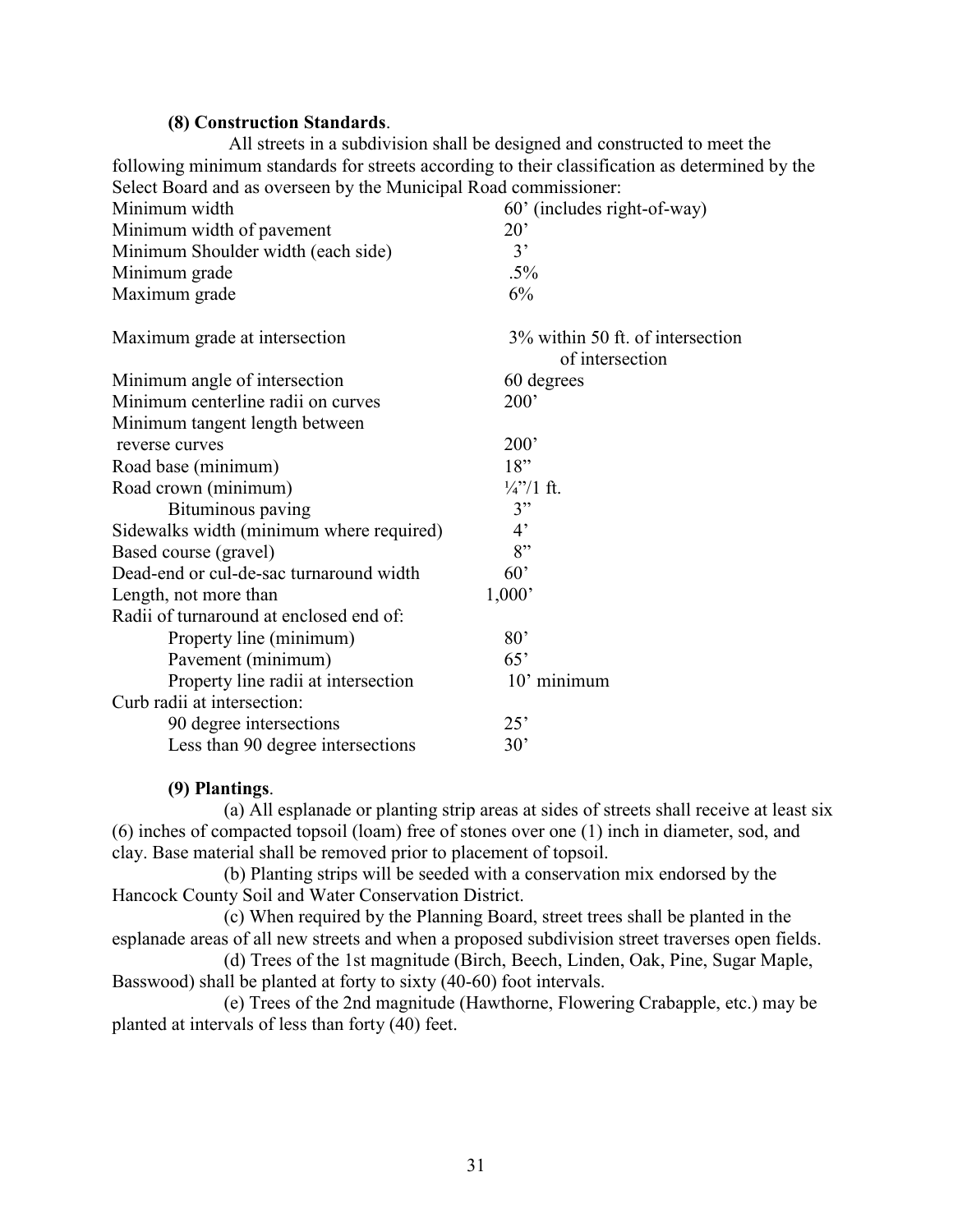## (10) Additional requirements.

(a) Grades. All streets shall conform in general to the terrain and shall not be less than one-half  $(1/2)$  of one percent nor more than six  $(6)$  percent for all streets, but in no case more than three (3) percent within fifty (50) feet of any intersection. All changes in grade shall be connected by vertical curves of such length and radius as meet with the approval of the Board so that clear visibility shall be provided for a distance of two hundred (200) feet.

(b) Intersections.

(i) Intersections of streets shall be at angles as close to ninety 90) degrees as possible and in no case shall two  $(2)$  streets intersect at an angle smaller than sixty  $(60)$ degrees.

(ii) Where one street approaches another between sixty to ninety  $(60.90)$ degrees, the former street should be curved approaching the intersection.

(iii) Cross (four-cornered) street intersections or other important traffic intersections shall be avoided insofar as possible except as shown on the Comprehensive Plan. A distance of at least two hundred (200) feet shall be maintained between center lines of offset intersecting streets.

(iv) Street lines at intersections shall be cut back to provide for curb radii of not less than twenty-five  $(25)$  feet for ninety  $(90)$  degree intersections and thirty  $(30)$  feet for intersections less than ninety (90) degrees.

(v) Street intersections and curves shall be so designed as to permit adequate visibility for both pedestrian and vehicular traffic. That portion of any corner lot which is necessary to allow twenty-five (25) foot sight lines between intersecting streets shall be cleared of all growth (except isolated trees) and obstructions above the level three (3) feet higher than the center line of the street. If directed, ground shall be excavated to achieve visibility.

(vi) A dead-end street or cul-de-sac shall not exceed one thousand (1,000) feet in length and shall be provided to a suitable turnaround at the closed end. When a turning circle is used, it shall have a minimum outside curb radius of sixty-five (65) feet.

(vii) All streets shall be provided with adequate drainage facilities to provide for the removal of storm water to prevent flooding of the pavement and erosion of adiacent surfaces.

(viii) Side slopes shall not be steeper than three (3) feet horizontal and one (1) foot vertical, graded, loamed (six (6) inches compacted), and seeded as required.

(ix) Streets shall be rough graded to the full width of the right-of-way.

 $(x)$  Guard rails shall be installed in all fill areas of five  $(5)$  feet or more. Shoulders shall be constructed three (3) feet wider in those areas to accommodate the railing.

(xi) Street curbs and gutters shall be required on all streets defined as urban areas by the Maine State Department of Transportation and shall be required at the discretion of the Planning Board in rural areas.

(xii)Where curb and gutters are not required, stabilized shoulders and proper drainage shall be the responsibility of the applicant in compliance with the requirements herein

(c) Mobile home parks. In addition to the minimum pavement width, all streets in a mobile home park shall have a cleared area (no vegetation or appurtenances over three feet high) of 40 feet within the right-of-way to provide for maneuvering of mobile homes.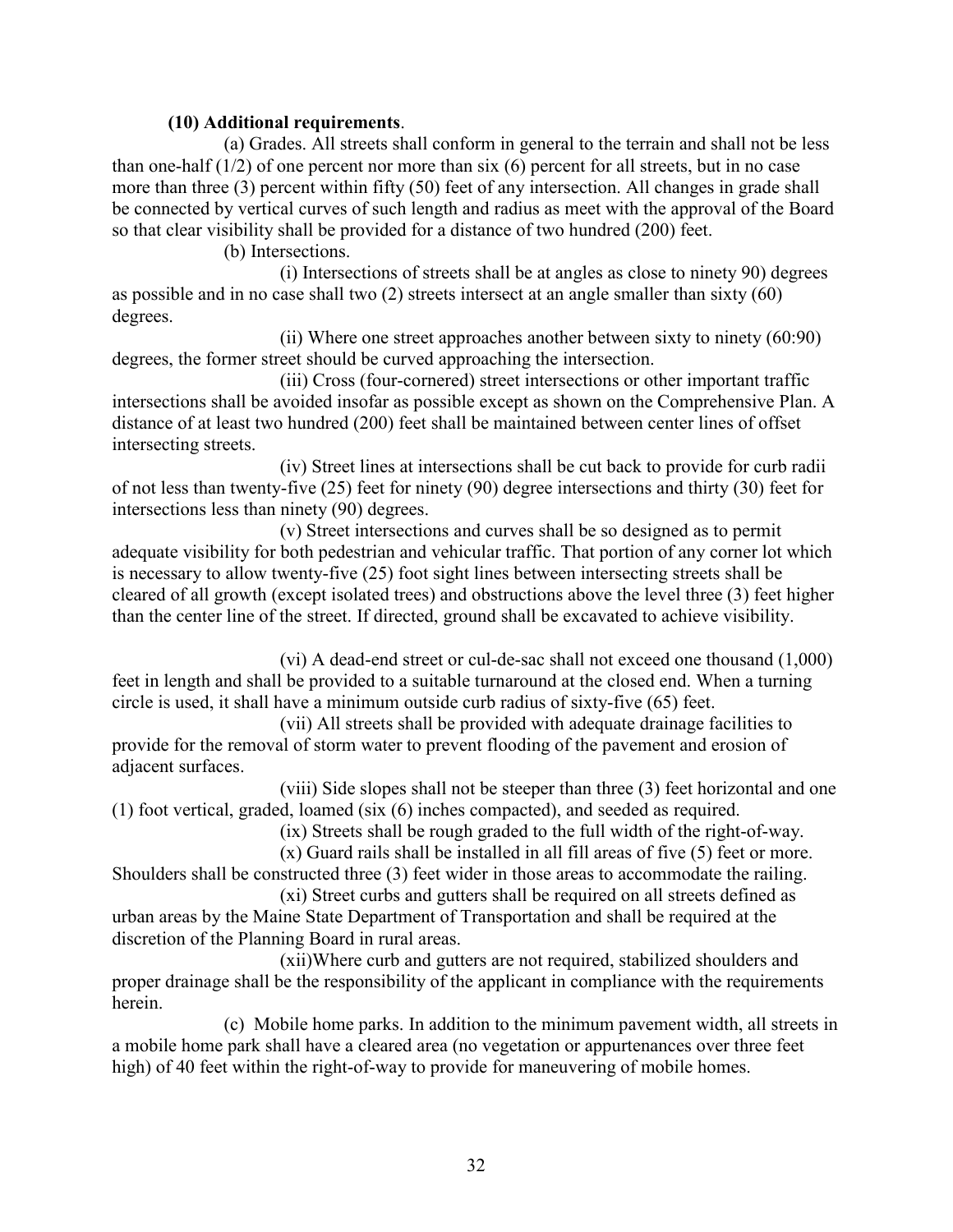## U. Lots.

## (1) General.

(a) The lot size, width, depth, shape and orientation and the minimum building setback lines from streets, sidelines, or boundaries shall be consistent with all state statutes and Town of Winter Harbor ordinances and for the type of development and use contemplated.

(b) Depth and width of properties reserved or laid out for any purpose shall be adequate to provide for off-street parking and service facilities for vehicles required by the type of use and development contemplated.

(c) All lots shall have a minimum frontage of 100 feet on a public or private street abutting or within a subdivision unless stricter standards are required by other town ordinances

(d) Side lot lines shall be substantially at right angles or radial to street lines.

(e) Where a tract is subdivided into lots substantially larger than the minimum size required herein, the Board may require that streets and lots be laid out so as to permit future re-subdivision in accordance with the requirements contained in these standards.

(f) All corners of individual lots shall be marked with iron stakes, granite or concrete markers.

(g) The greatest dimension of the lot shall not be more than five  $(5)$  times the shorter dimension.

(2) Building Area. The Board will determine that the proposed subdivision provides adequate building sites for each proposed lot. Such sites may be restricted to a specific building area, to be depicted on the plat, located and sized to ensure compliance with all of the provisions of these regulations.

(3) Screening and Landscaping. The Board may require the planting or preservation of trees or other vegetation to provide visual screening of development or to otherwise soften and/or lessen the impact of development on natural features and scenic vistas. Street trees along public or private roadways may also be required in order to establish a canopy effect where the Board deems it appropriate. The size, type, or location of such trees shall depend on the particular land parcel. Stripped topsoil shall not be removed from the subdivision area unless specifically approved by the Board.

(4) Noise pollution. The subdivision design shall minimize the possibility of noise pollution either from within or without the development (from highway or industrial sources) by providing and maintaining a green strip at least 20 feet wide between abutting endangered properties.

(5) Markings. Markers shall be placed on all subdivided parcels in conformance with the Rules of the Board of Land Surveyors, Part 5: Standards for the Practice of Land Surveying.

(a) Permanent monuments shall be set at all corners and angle points of the subdivision boundaries; and at all street intersections and points of curvature.

(b) Monuments shall be iron stakes with surveying caps, granite or concrete markers located in the ground at final grade level, and indicated on the Final Plan.

(c) All corners of individual lots shall be marked with iron stakes, granite or concrete markers.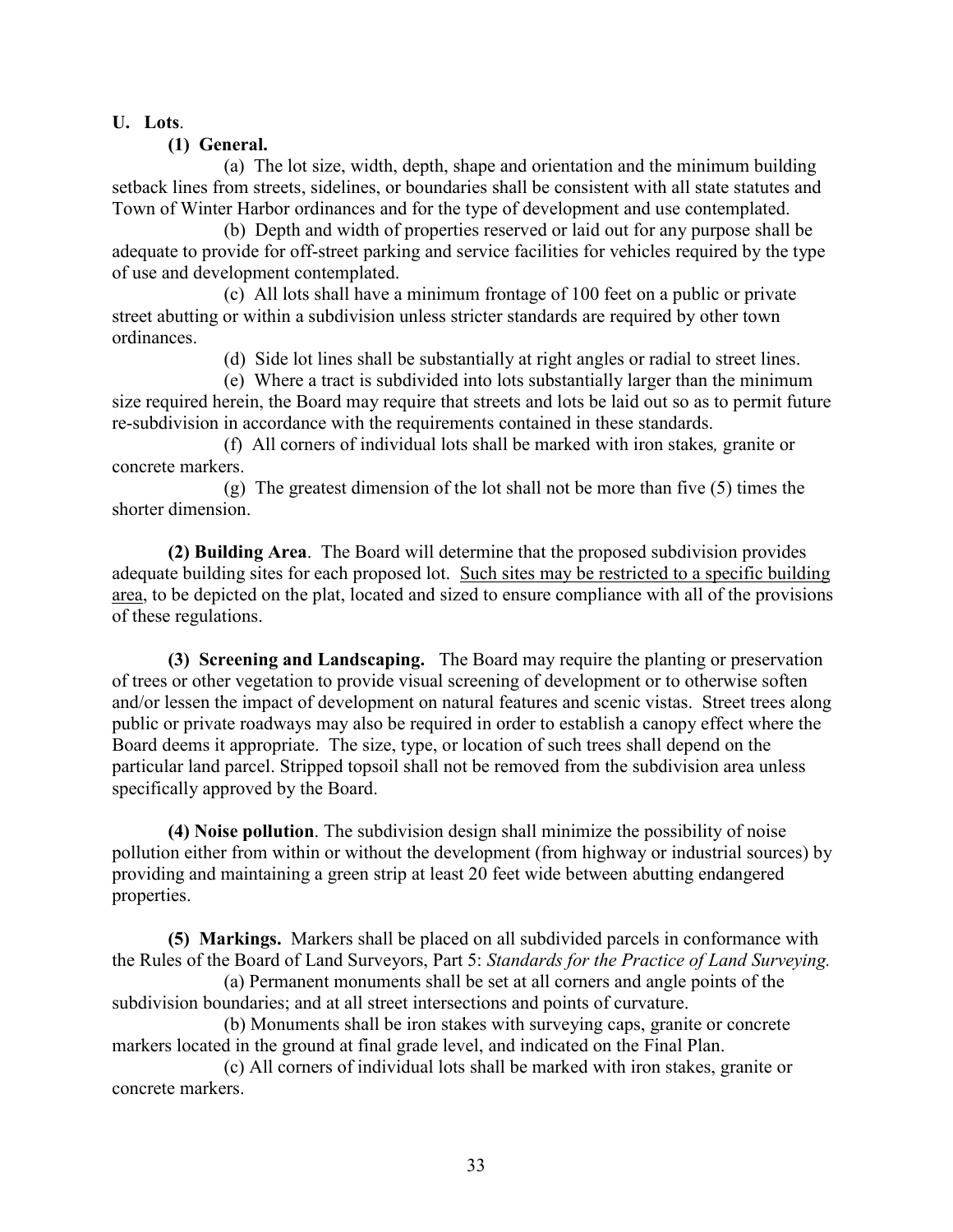(6) Forest Cover and Screening. The Board shall consider the existing vegetation on properties and may require that:

(a) Clearing and forest management within areas defined as ridgelines are restricted to protect the unbroken forested backdrop. Generally, forest management will be limited to practices which maintain a continuous canopy.

(b) On wooded sites, existing forest cover will be maintained adjacent to proposed building sites to interrupt the facade of buildings, provide a forested backdrop to buildings and/or soften the visual impact of new development from distant vantage points. The Board may also place limitations on the amount and location of clearing adjacent to house sites.

(c) On parcels characterized by meadows, or that have been cleared prior to subdivision, additional landscaping may be required immediately adjacent to proposed building sites to interrupt the facade of buildings, provide a forested backdrop to buildings and/or soften the visual impact of new development from distant vantage points.

(d) A plan for the maintenance of all existing and proposed trees be prepared and submitted for review. Such a plan shall address specific measures to be taken to ensure the survival, and if necessary replacement, of designated trees during and after the construction and/or installation of all site improvements

(7) Water Supply. Any lots within the Wellhead Protection Zones I or II are subject to the restrictions in the Wellhead Protection Section of the Zoning Ordinance.

## V. Mobile Home Parks.

(1) Minimum Requirements. Mobile home park lots shall conform to the minimum requirements of municipal ordinances and shall meet the requirement of the subdivision law. A lot in a mobile home park shall meet the following lot size, width, and density requirements as follows:

(a) A mobile home lot served by public sewer: 8,000 square feet.

(b) A mobile home lot served by central on-site subsurface waste water disposal systems. Must meet both (a) and (b).

(a) 12,000 square feet per individual lot.

(b) The overall density of a mobile home park served by a central subsurface sewage disposal system shall be no greater than one mobile home for every 20,000 square feet of total park area.

(c) A mobile home lot with on-site subsurface disposal: 20,000 square feet.

(2) Lots within Shoreland Zoning District. Lots within a Shoreland Zoning District shall meet the lot area, lot width, setback, and shore frontage requirements for that district.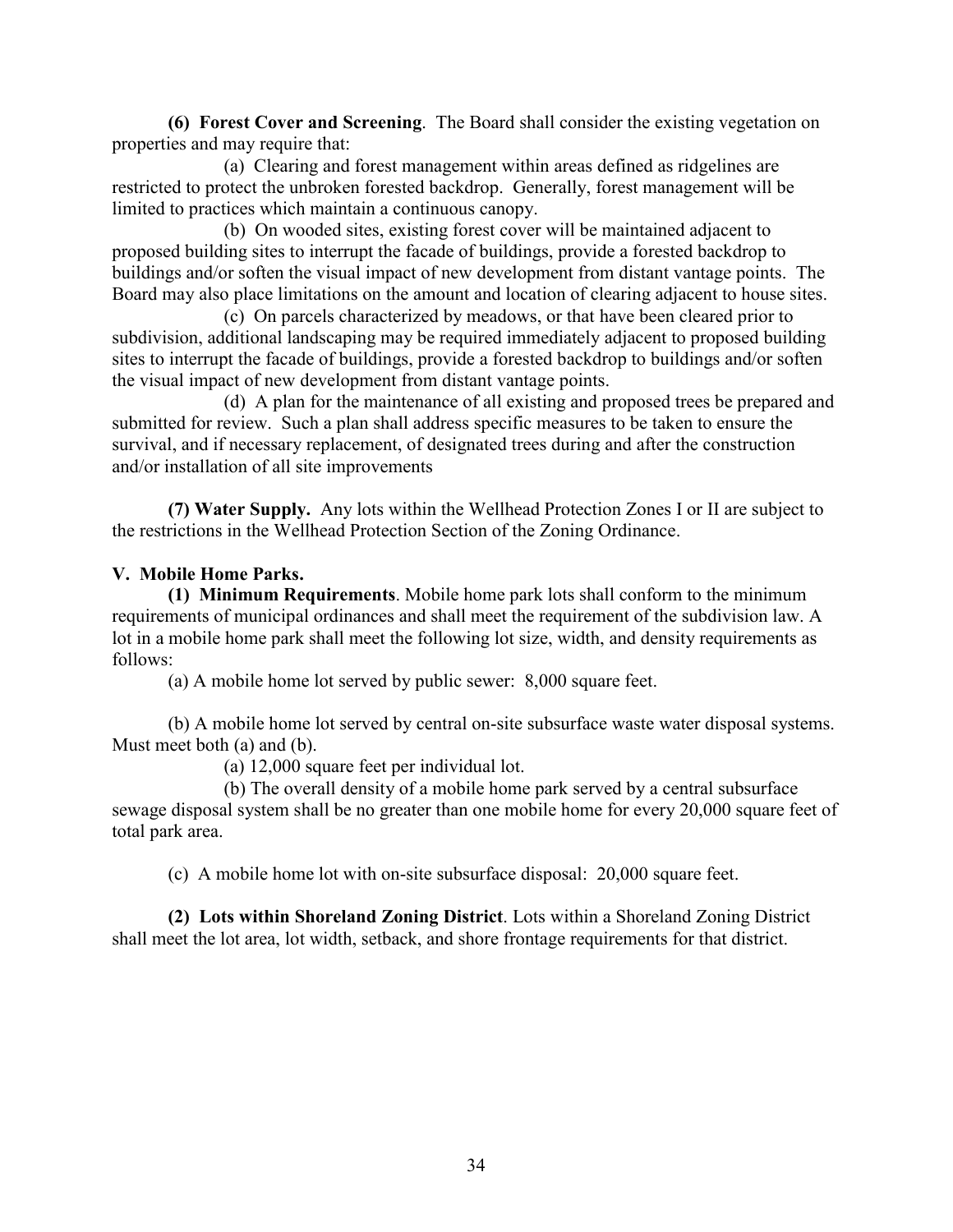W. Vegetative Buffer Strips. Individual lot owners shall be required to maintain buffer areas on their individual lots in accordance with the following standards that must be specified in recorded deed restrictions and as notes on the Final Plan. Where a vegetative buffer strip is to be owned in common by property owners in the subdivision, documentation establishing the Owners Association shall include the following standards:

(1) No Disturbance Wooded Buffers. Maintenance and use provisions for wooded buffer strips which are located on Hydrologic Soil Group "D" soils and within 250 feet of the great pond or a tributary, or which are located on slopes over 20% shall include the following:

(a) Buffers shall be inspected annually for evidence of erosion or concentrated flows through or around the buffer. All eroded areas must be seeded and mulched. A shallow stone trench must be installed as a level spreader to distribute flows evenly in any area showing concentrated flows.

(b) All existing undergrowth (vegetation less than four feet high), forest floor duff layer, and leaf litter must remain undisturbed and intact, except that one winding walking path, no wider than six feet, is allowed through the buffer. This path shall not be a straight line to the great pond or tributary and shall remain stabilized.

(c) Pruning of live tree branches that do not exceed twelve feet above the ground level is permitted provided that at least the top two-thirds of the tree canopy are maintained.

(d) No cutting is allowed of trees except for normal maintenance of dead, windblown, or damaged trees.

(e) Buffers shall not be used for all-terrain vehicle or vehicular traffic.

(2) Limited Disturbance Wooded Buffers. Maintenance and use provisions for other buffer strips may include the following:

(a) There shall be no cleared openings. An evenly distributed stand of trees and other vegetation shall be maintained.

(b) Activity within the buffer shall be conducted to minimize disturbance of existing forest floor, leaf litter and vegetation less than four feet in height. Where the existing ground cover is disturbed and results in exposed mineral soil, that area shall be immediately stabilized to avoid soil erosion.

(c) Removal of vegetation less than four foot in height is limited to that necessary to create a winding foot path no wider than six feet. This path shall not be a straight line to the great pond or a tributary. The path must remain stabilized.

(d) Pruning of live tree branches that do not exceed 12 feet in height above the ground level is permitted provided that at least the top two-thirds of the tree canopy are maintained

(e) Where the removal of storm-damaged, diseased, unsafe, or dead trees results in a cleared opening, those openings shall be replanted with native trees at least three feet in height unless existing new tree growth is present.

(f) Buffers shall not be used for all terrain vehicle or vehicular traffic.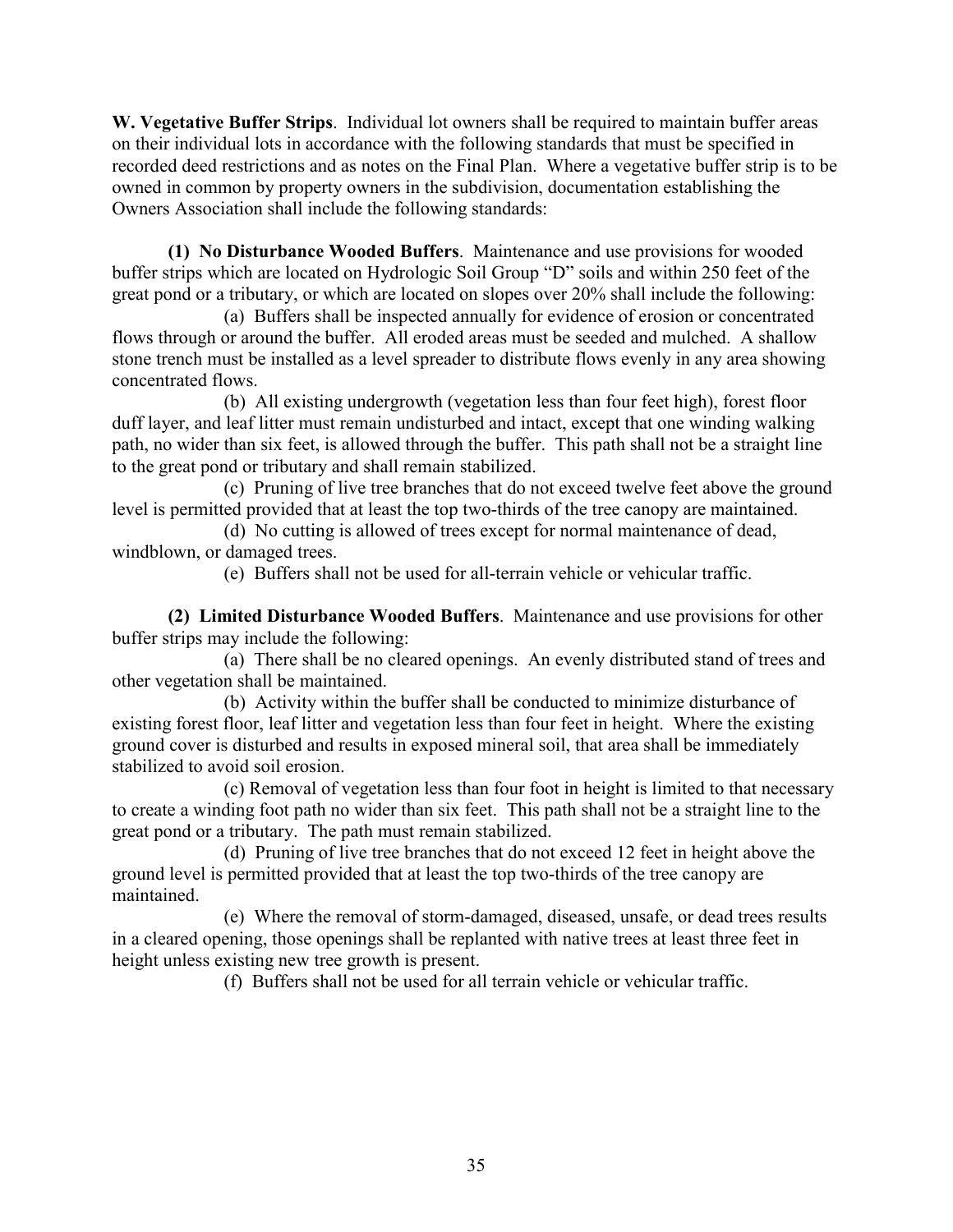## (3) Non-wooded Buffers.

(a) Non-wooded buffers may be allowed to revert or to be planted to forest, in which case the standards above shall apply.

(b) A buffer must maintain a dense, complete and vigorous cover of "non-lawn" vegetation which shall be mowed no more than once a year. Vegetation may include grass, other herbaceous species, shrubs and trees.

(c) Activity within the buffer shall be conducted so as to prevent damage to vegetation and exposure of mineral soil. Burning vegetation shall be prohibited.

(d) Buffers shall not be used for all-terrain vehicles or other vehicular traffic.

## X. Sewage Disposal.

(1) The Final Plan shall include a private subsurface waste water disposal system(s) or a private treatment facility with surface discharge or indicate connections to the municipal sewer system. Test pits must be shown on the Final Plan.

(2) The applicant shall submit evidence of site suitability for subsurface sewage disposal prepared by a Maine Licensed Site Evaluator in full compliance with the requirements of the State of Maine Subsurface Wastewater Disposal Rules.

(3) The site evaluator shall certify in writing that all test pits which meet the requirements for a new system represent an area large enough to install a disposal area on soils which meet the Disposal Rules.

(4) On lots in which the limiting factor has been identified as being within 24 inches of the surface, a second site with suitable soils shall be shown as a reserve area for future replacement of the disposal area. The reserve area shall be shown on the plan and restricted so as not to be built upon.

(5) No approval shall be granted to a disposal area located on a site which requires a New System Variance from the Subsurface Wastewater Disposal Rules.

Y. Impact on the Municipality's Ability to Dispose of Solid Waste. If the additional solid waste from the proposed subdivision exceeds the capacity of the municipal solid waste facility, causes the municipal facility to no longer be in compliance with its license from the Department of Environmental Protection, or causes the municipality to exceed its contract with a non-municipal facility, the applicant shall make alternate arrangements for the disposal of solid waste. The alternate arrangements shall be at a disposal facility which is in compliance with its license. The Board may not require the alternate arrangement to exceed a period of five years.

## Z. Impact on Ground Water Ouality or Ouantity. (Required for a Major Subdivision only).

(1) Hydro-geologic Assessment. When a Hydro-geologic Assessment is submitted, the assessment shall contain at least the following information:

(a) A map showing the basic soils types.

(b) The depth to the water table at representative points throughout the

subdivision.

(c) Drainage conditions throughout the subdivision.

(d) Data on the existing ground water quality, either from test wells in the subdivision or from existing wells on neighboring properties.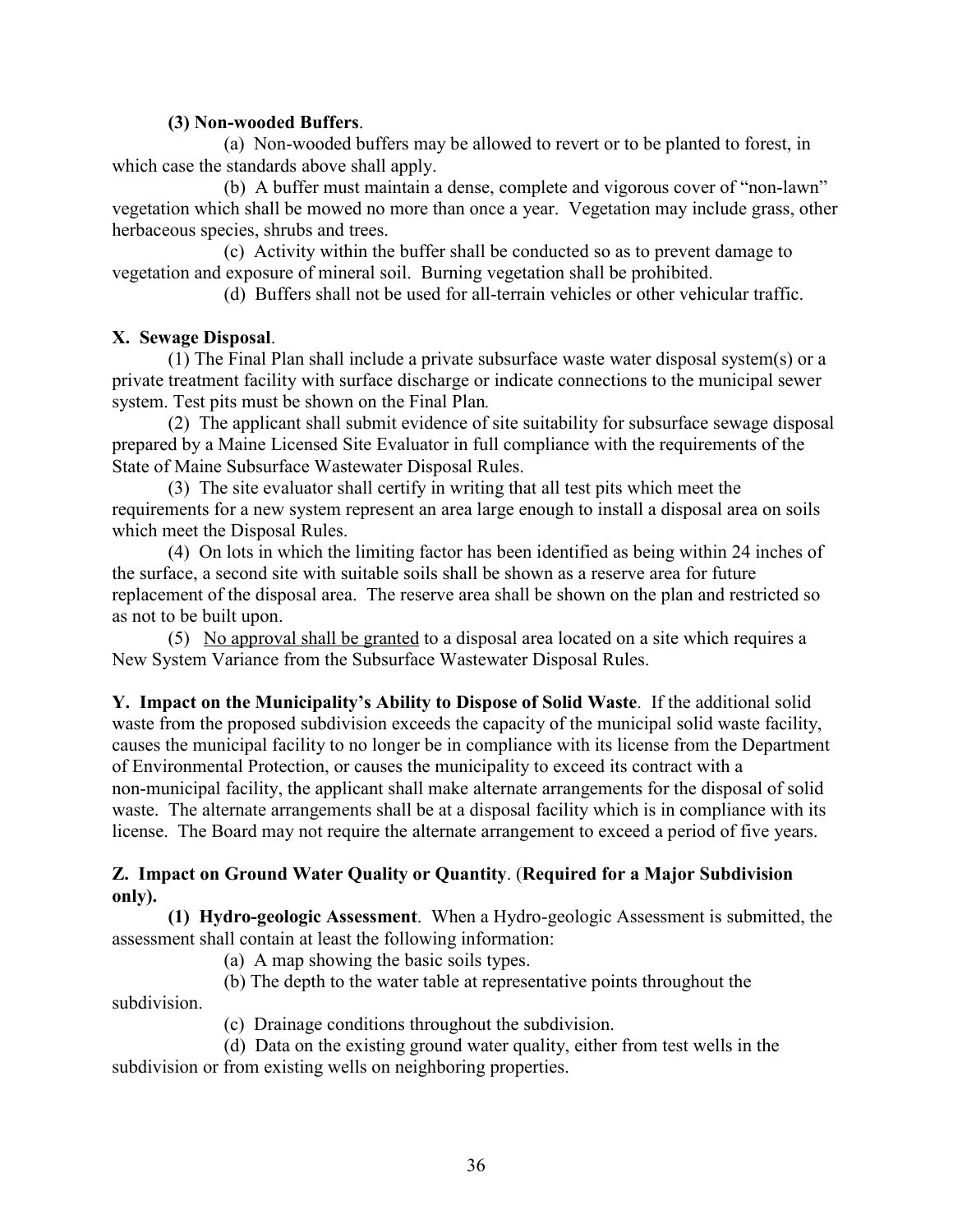(e) An analysis and evaluation of the effect of the subdivision on ground water resources. In the case of residential developments, the evaluation shall, at a minimum, include a projection of post development nitrate-nitrogen concentrations at any wells within the subdivision, or at the subdivision boundaries; or at a distance of 1,000 feet from potential contamination sources, whichever is a shortest distance.

(f) A map showing the location of any subsurface waste water disposal systems and drinking water wells within the subdivision and within 200 feet of the subdivision boundaries.

(2) Ground water quality. Projections of ground water quality shall be based on the assumption of drought conditions (assuming 60% of annual average precipitation).

(3) Ground Water Quantity. Ground water withdrawals by a proposed subdivision shall not lower the water table beyond the boundaries of the subdivision. A proposed subdivision shall not result in a lowering of the water table at the subdivision boundary by increasing runoff with a corresponding decrease in infiltration of precipitation

(4) Contaminants. No subdivision shall increase any contaminant concentration in the ground water. If ground water contains contaminants in excess of the primary standards, and the subdivision is to be served by on-site ground water supplies, the applicant shall demonstrate how water quality will be improved or treated. If ground water contains contaminants in excess of the secondary standards, the subdivision shall not cause the concentration of the parameters in question to exceed 150% of the ambient concentration.

(5) Surface Wastewater. Subsurface waste water disposal systems and drinking water wells shall be constructed as shown on the map submitted with the assessment. If construction standards for drinking water wells or other measures to reduce ground water contamination and protect drinking water supplies are recommended in the assessment, those standards shall be included as a note on the Final Plan, and as restrictions in the deeds to the affected lots.

## AA. Phosphorus Loading.

(1) Phosphorus Impacts on Great Ponds. Any subdivision within the watershed of a great pond shall limit its post development phosphorus export to the current standards. The Board shall keep an accurate record of permits issued and shall notify the Comprehensive Planning Committee of the actual development rates at five year intervals, or as the Comprehensive Plan is revised.

(2) Simplified Phosphorus Review. The simplified review may be used for:

(a) A proposed minor subdivision with less than 200 feet of new or upgraded street with a cumulated driveway length not to exceed 450 feet.

(b) A proposed minor subdivision with no new or upgraded streets with a cumulative driveway length not to exceed 950 feet.

(c) A proposed minor subdivision consisting of multifamily dwellings that have less than 20,000 square feet of disturbed area including building parking, driveway, lawn, subsurface waste water disposal systems, and infiltration areas, and new or upgraded streets not exceeding 200 linear feet.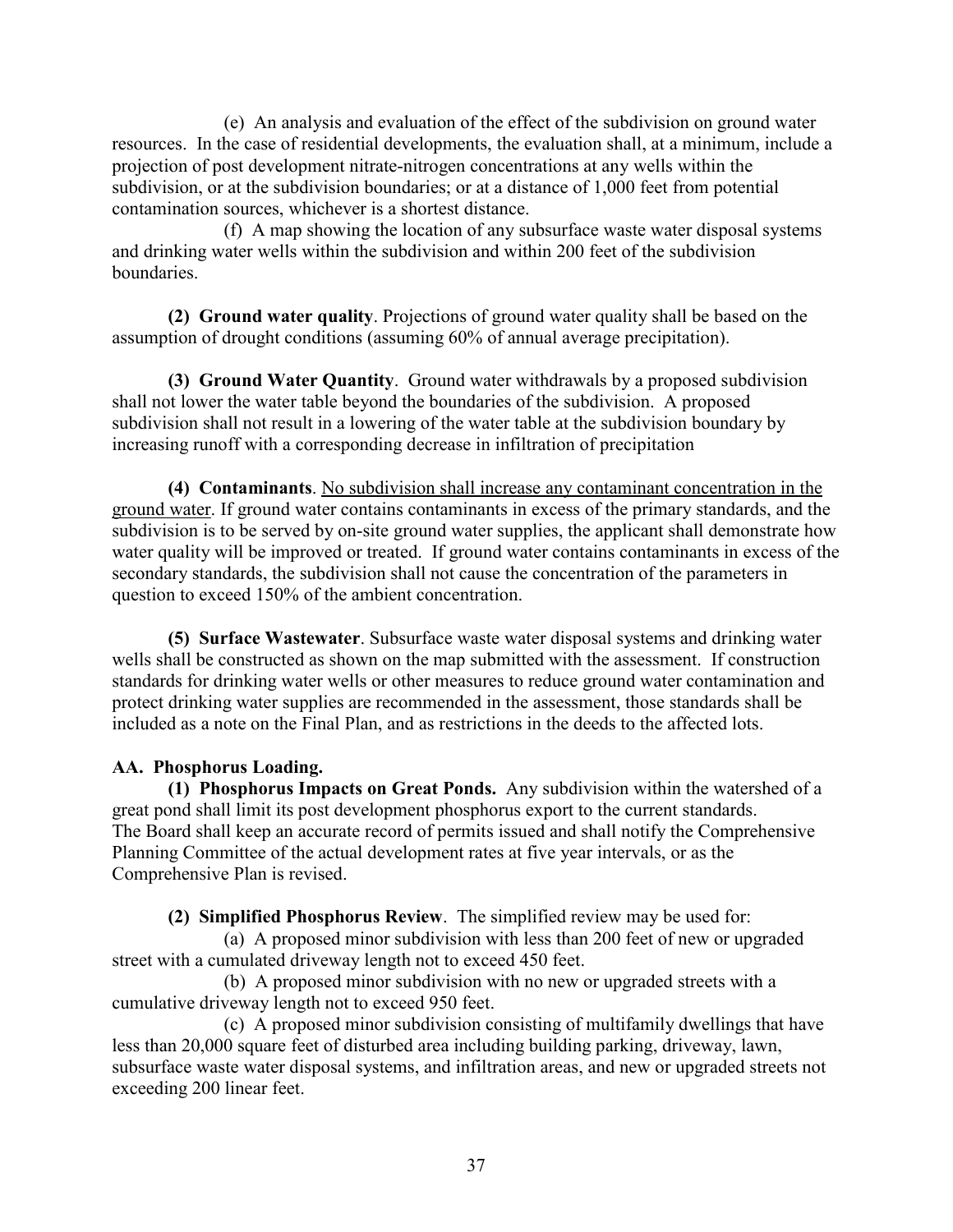(d) A proposed minor subdivision which creates lots which could be further divided resulting in four (4) or more lots shall be subject to the standard review procedures unless there are deed restrictions prohibiting future divisions of the lots.

## (3) Standard Phosphorus Review. This section applies to all major subdivisions and those minor subdivisions which do not qualify for the simplified review.

(a) Phosphorus export from a proposed development shall be calculated according to the procedures in Phosphorus Control in Lake Watersheds: A Technical Guide for Evaluating New Development, published by the Maine Department of Environmental Protection, revised September 1992. When a proposed subdivision creates lots which are more than twice the required minimum lot size and there are no deed restrictions proposed to prohibit future divisions, the applicant shall either calculate phosphorus loading based on the maximum feasible number of lots, and shall design controls to limit the resulting phosphorus loading.

(b) Maintenance and Use Restrictions for Phosphorus Control Measures. Provisions for monitoring, inspections, and maintenance of phosphorus control measures shall be included in the application.

(c) Infiltration Systems. Individual lot owners shall be responsible for maintenance of individual infiltration systems according to the standards specified in Phosphorus Control in Lake Watersheds: A Technical Guide for Evaluating New Development, published by the Maine Department of Environmental Protection, revised September 1992. Requirements for maintenance shall be included in deed restrictions and as notes upon the plan. As an alternative to maintenance by individual lot owners, the applicant may designate some other entity to be contracted to take the responsibility, and shall include the above referenced maintenance provisions in any contractual agreement. Where infiltration systems serve more than one lot, the Owners Association shall be responsible for the maintenance as referenced in the Association bylaws.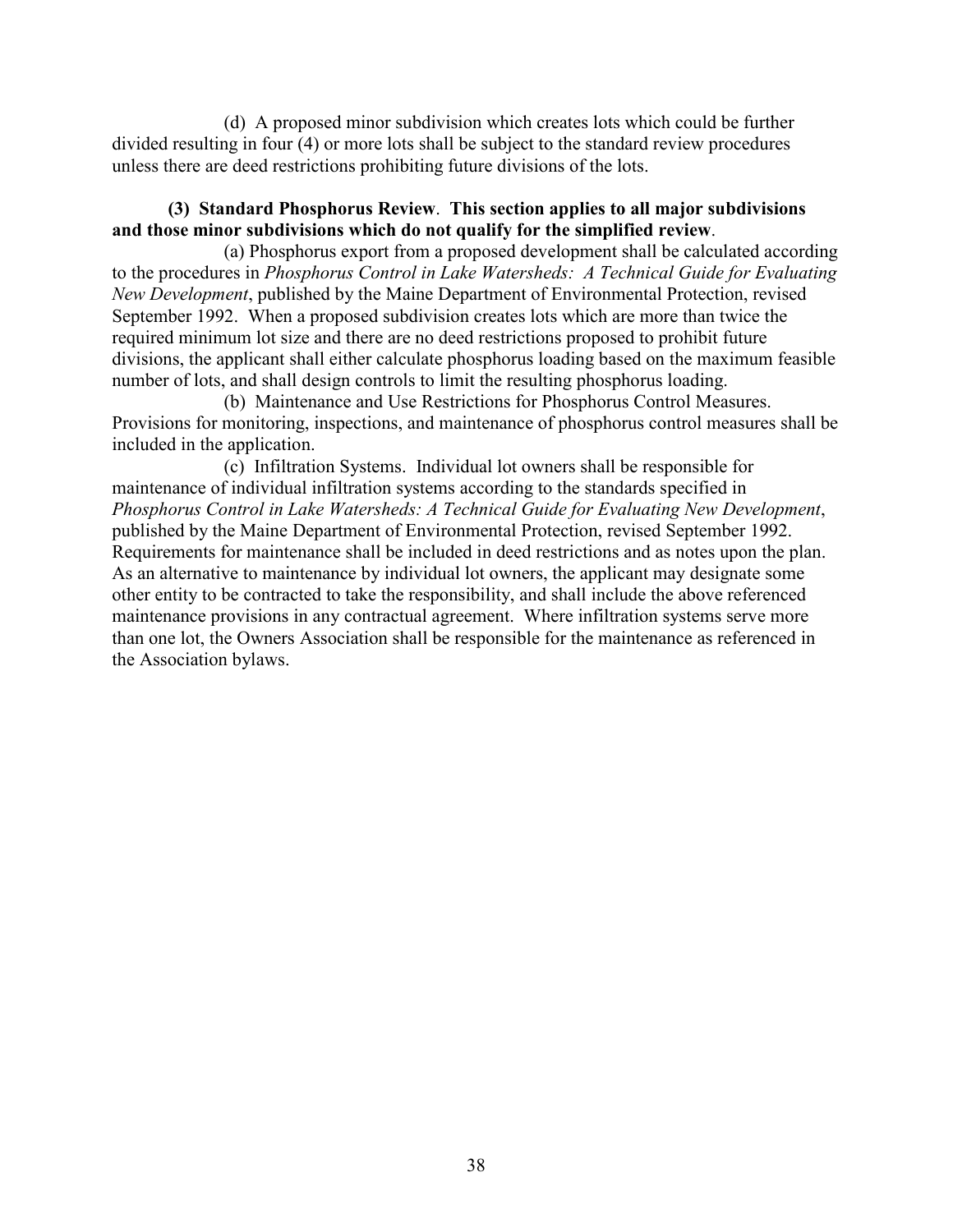## **ARTICLE VI. ADMINISTRATIVE PROCEDURE FOR SUBDIVISION REVIEW**

A. Board Meetings. In order to establish an orderly, equitable and expeditious procedure for reviewing subdivisions and to avoid unnecessary delays in processing applications for subdivision review, the Board shall prepare a written agenda for each regularly scheduled meeting. The agenda shall be prepared no less than one week in advance of the meeting, distributed to the Board members and any applicants appearing on the agenda, and posted at the municipal office. Subdivision applicants shall request to be placed on the Board's agenda at least 14 days in advance of a regularly scheduled meeting by contacting the Chairperson or Town Manager. Subdivision applicants who attend a meeting but who are not on the Board's agenda may be heard only after all agenda items have been completed, and then only by a majority of the Board. The Board shall take no action on any application not appearing on the written agenda.

## B. Pre-application Meeting, Sketch Plan and Site Inspection

(1) Purpose. The purpose of the pre-application meeting and on-site inspection is for the applicant to present general information regarding the proposed subdivision to the Board and receive the Board's comments prior to the expenditure of substantial sums of money on surveying, soils identification, and engineering.

## (2) Procedure.

(a) The applicant shall present the Pre-application Sketch Plan and make a verbal presentation regarding the site and the proposed subdivision.

(b) Following the applicant's presentation, the Board may ask questions and make recommendations to be incorporated by the applicant into the application.

(c) The date of the on-site inspection is selected.

(d) The Pre-application Sketch Plan shall show in simple sketch form the proposed layout of streets, lots, buildings and other features in relation to existing conditions. The Sketch Plan does not have to be engineered and may be a freehand penciled sketch, should be supplemented with general information to describe or outline the existing conditions of the site and the proposed development. Site conditions such as steep slopes, wet areas and vegetative cover will be identified in a general manner. It is recommended that the Sketch Plan be superimposed on or accompanied by a copy of the assessor's map(s) on which the land is located. The Sketch Plan shall be accompanied by:

(i) A copy of a portion of the U.S.G.S. topographic map of the area showing the outline of the proposed subdivision unless the proposed subdivision is less than ten acres in size

(ii) A copy of that portion of the county soil survey covering the proposed subdivision, showing the outline of the proposed subdivision.

(iii). For subdivisions of ten units or more in the Rural or Residential Districts, as defined by Winter Harbor's Zoning Ordinance, a sketch showing how the subdivision could be developed as a cluster and as a conventional subdivision.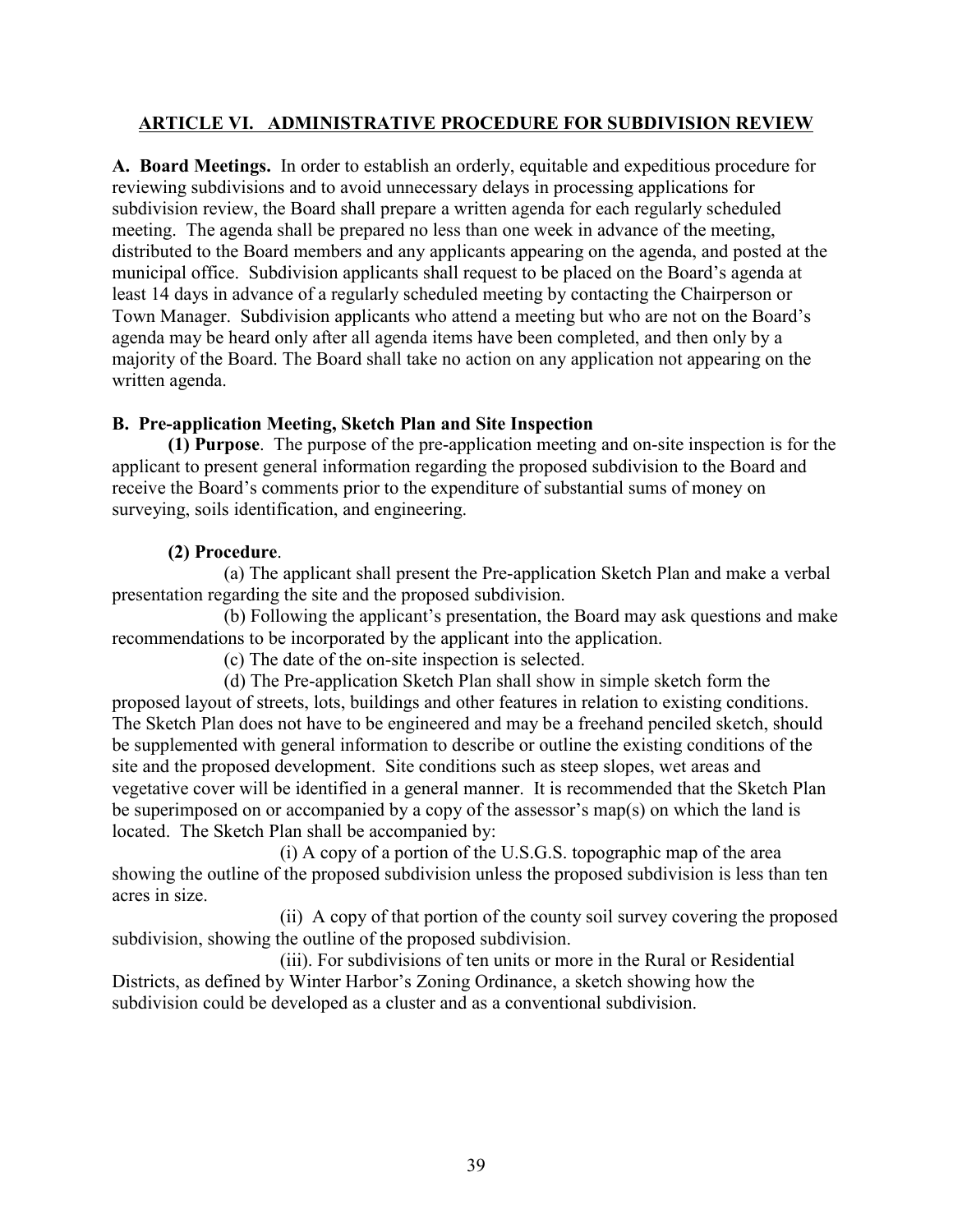(3) Contour Interval and On-Site Inspection. Within thirty (30) days of the pre-application meeting, the Board shall hold a public on-site inspection of the property and inform both the applicant in writing of the required contour interval on the Preliminary Plan and post a public meeting notice. The applicant shall place "flagging" at the centerline of any proposed streets, and at the approximate intersections of the street centerlines and lot corners, prior to the on-site inspection. The Board shall not conduct on-site inspections when there is more than one foot of snow on the ground.

(4) Rights not vested. The pre-application meeting, the submittal or review of the sketch plan or the on-site inspection shall not be considered the initiation of the review process for the purposes of bringing the plan under the protection of Title 1 M.R.S.A., 302.

(5) Establishment of a file. Following the pre-application meeting the Board shall establish a file for the proposed subdivision. All correspondence and submissions regarding the pre-application meeting and application shall be maintained in the file.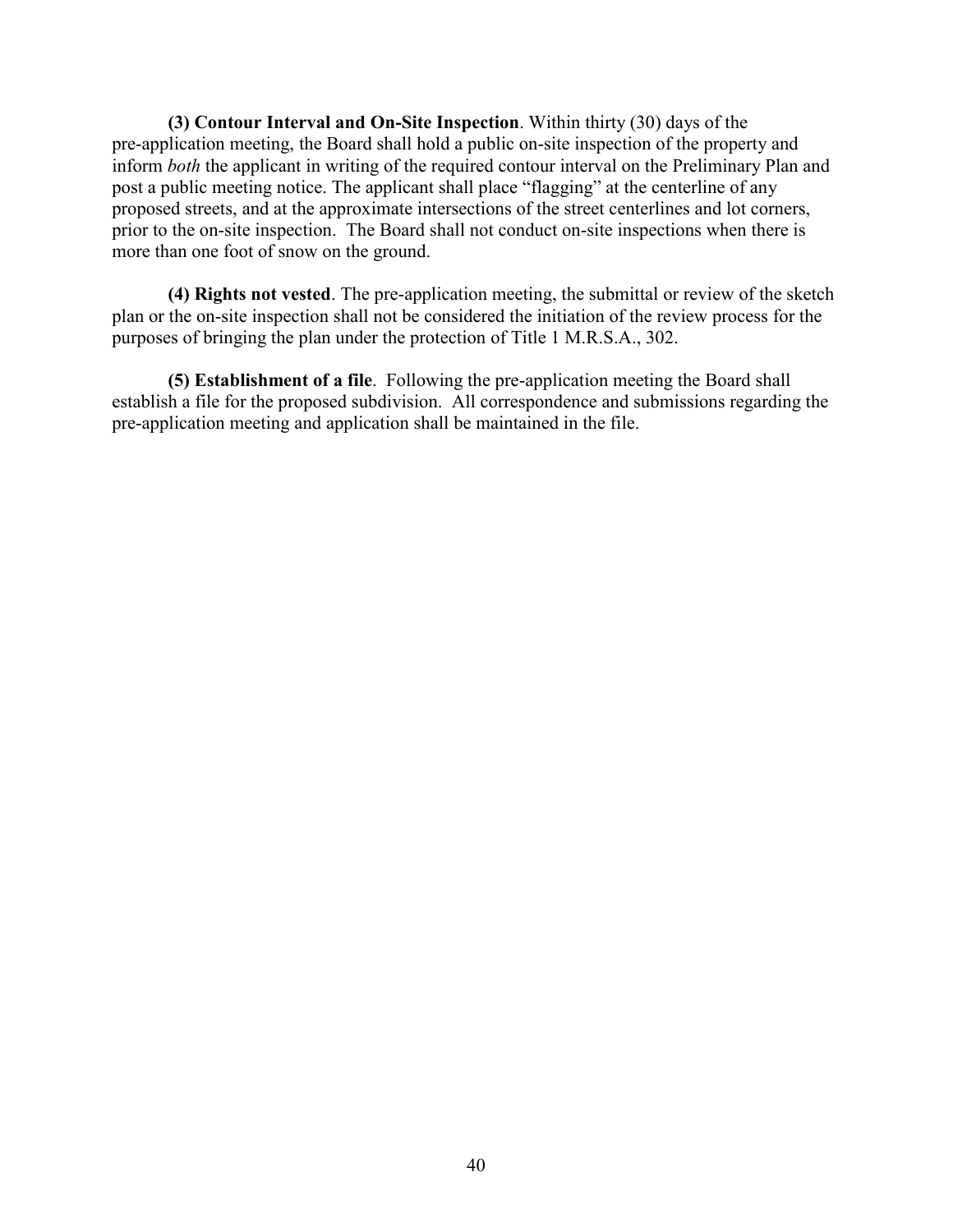#### **ARTICLE VII. SUBMISSION OF DOCUMENTS AND REVIEW SCHEDULE**

#### A. Application.

(1) Submission. Within six months after the on-site inspection by the board, the applicant shall submit an application for subdivision approval at least fourteen (14) days prior to a scheduled meeting of the board. Applications shall be submitted by mail or delivered by hand to the Town Office who shall forward it immediately to the Chairperson of the Planning Board who shall issue to the applicant a dated receipt. Failure to submit an application within six months shall require resubmission of the Sketch Plan to the Board. The Preliminary Plan shall approximate the layout shown on the Sketch Plan, plus any recommendations made by the board.

## $(2)$  Fees.

(a) Non-refundable Subdivision Permit Application Fee. Every application for a minor subdivision permit shall be accompanied by an application fee of fifty dollars (\$50) to be paid by a check made payable to the Town of Winter Harbor. Every application for a major subdivision permit shall be accompanied by an application fee of five hundred dollars (\$500) to be paid by a check made payable to the Town of Winter Harbor.

(b) Subdivision Non-Interest Bearing Escrow Account Deposit. Every application for a subdivision permit shall also be accompanied by the payment of one hundred dollars (\$100) for each acre or fraction of an acre. Measurement will be based upon the Municipal Tax Map or boundary survey, whichever is more current. The checks shall be made payable to the Town of Winter Harbor stating the purpose of the deposit. The Town Treasurer shall deposit the monies in a Non-Interest Bearing Escrow Account separate from any and all other municipal accounts. The account will be used to defer costs directly related to the efforts of the Planning Board and Municipal Officers to assure that the subdivision complies with these regulations, 30-A MRSA, Section 4404 as amended, and the ordinances of the Town of Winter Harbor. Such services may include, but are not limited to; clerical costs, consulting engineering fees, attorney fees, recording fees, and appraisal fees. The Town Treasurer will provide an account of the Subdivision Non-interest Bearing Escrow Account to the applicant upon request.

(c) Refunds. If an applicant withdraws the subdivision application within 30 days of initial application date, the Town shall refund all remaining monies in the Subdivision Non-Interest Bearing Escrow Account. Upon a written request from the applicant the Town Treasurer shall refund all of the remaining monies in the account after payment of all costs and services related to the subdivision and upon the subdivision application denial or if approved. upon the subdivision's completion and compliance with all the terms of these regulations, ordinances of the Town of Winter Harbor and conditions of approval of the subdivision. The refund shall be accompanied by a final accounting by the Town Treasurer.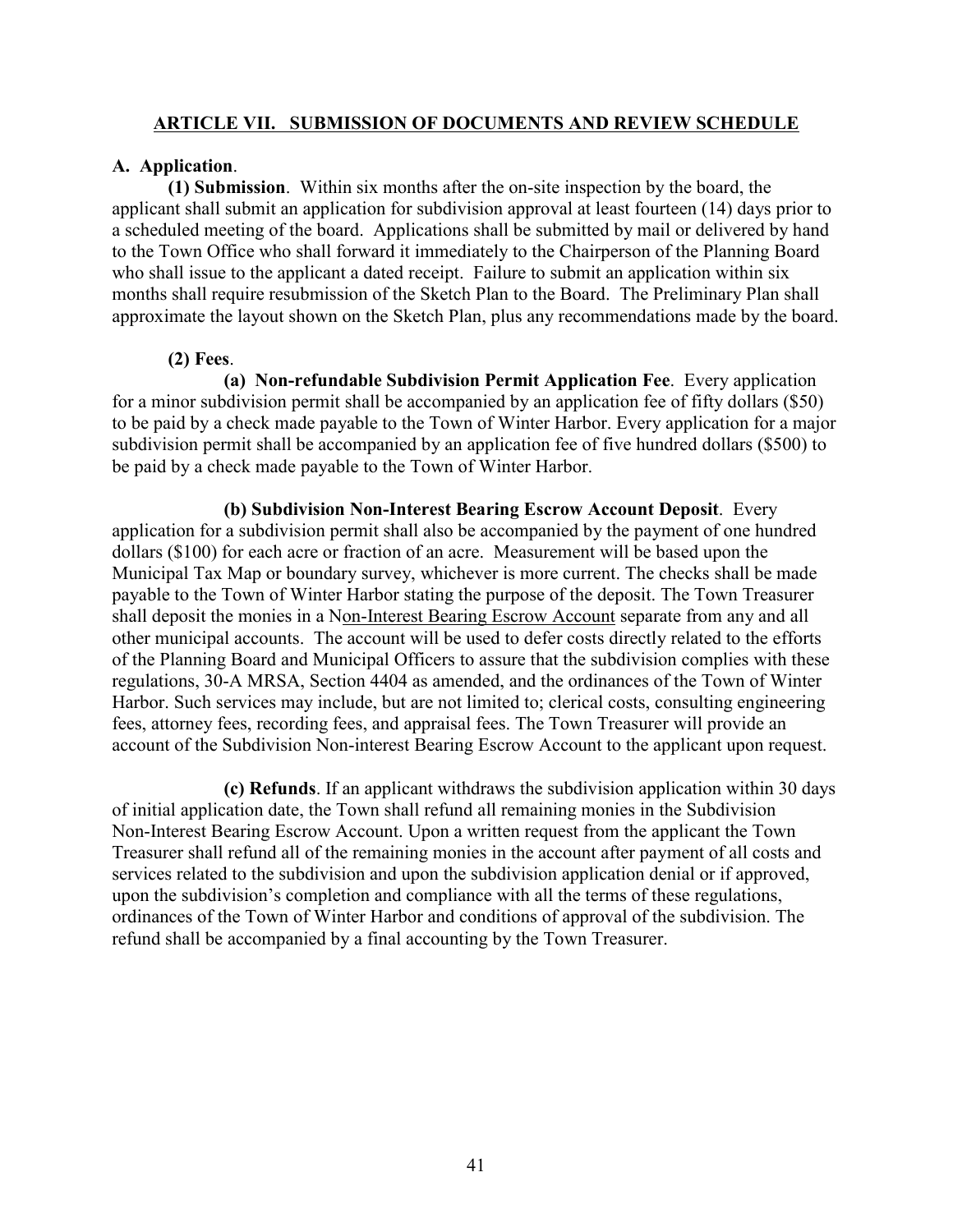(3) Notification to Applicant. Within thirty (30) days from the date of application receipt, the Planning Board shall notify the applicant in writing either that the application is complete or, if the application is incomplete, the specific additional material needed to make a complete application. Note: Determination by the Planning Board that the application is complete in no way commits or binds the Planning Board as to the adequacy of the application to meet the criteria of 30-A MRSA, Section 4404 as amended, or the Winter Harbor Ordinance. The Planning Board shall make a determination as to the completeness of the application only once. The application is deemed "pending" after the Board determines that the application is complete so that it may commence its review of the project. The applicant assumes all risks as to its completeness for all subsequent applications.

(4) Notification to Abutters and Others Required. Upon receiving an application, the Planning Board shall notify in writing all abutting property owners and other property owners within five hundred (500) feet of the boundaries of the proposed subdivision, the Town Clerk and the reviewing authority of municipalities that abut or include any portion of the proposed subdivision. The Board will notify the Winter Harbor Select Board, Fire Chief, Code Enforcement Officer, Superintendent of Schools, local newspapers and other parties as necessary. The notice shall specify the location of the proposed subdivision and shall include a general description and site location map of the project.

(5) Public Hearing Required. Within thirty (30) days of the notice of the receipt of the complete application, the Planning Board will determine when it will hold a public hearing on an application. The Board shall consider the size and type of subdivision, community impact, as well as written requests for input to the public hearing. The Board shall post the date, time and place of the hearing and provide the details to the applicant and all parties receiving the notice of proposed subdivision.

(6) Requests for Additional Information. Prior to its final decision, the Planning Board may require the applicant to submit the written evidence that the Municipal Officers are satisfied with the legal sufficiency of the documents regarding the land to be offered for conveyance to the Town. Such written evidence shall not constitute an acceptance by the Municipality of any public open space or other land.

(7) Decision. The Planning Board shall, within thirty (30) days of a public hearing or within such other time limits as may be otherwise mutually agreed to between the applicant and the Planning Board, issue an order denying or granting approval upon such terms and conditions as it may deem advisable to satisfy the criteria in Article II and other parts of this Ordinance, and other requirements of the ordinances and Comprehensive Plan of the Town of Winter Harbor. The Board may however, extend this decision for thirty (30) days in order to obtain an outside expert opinion or other circumstance as required.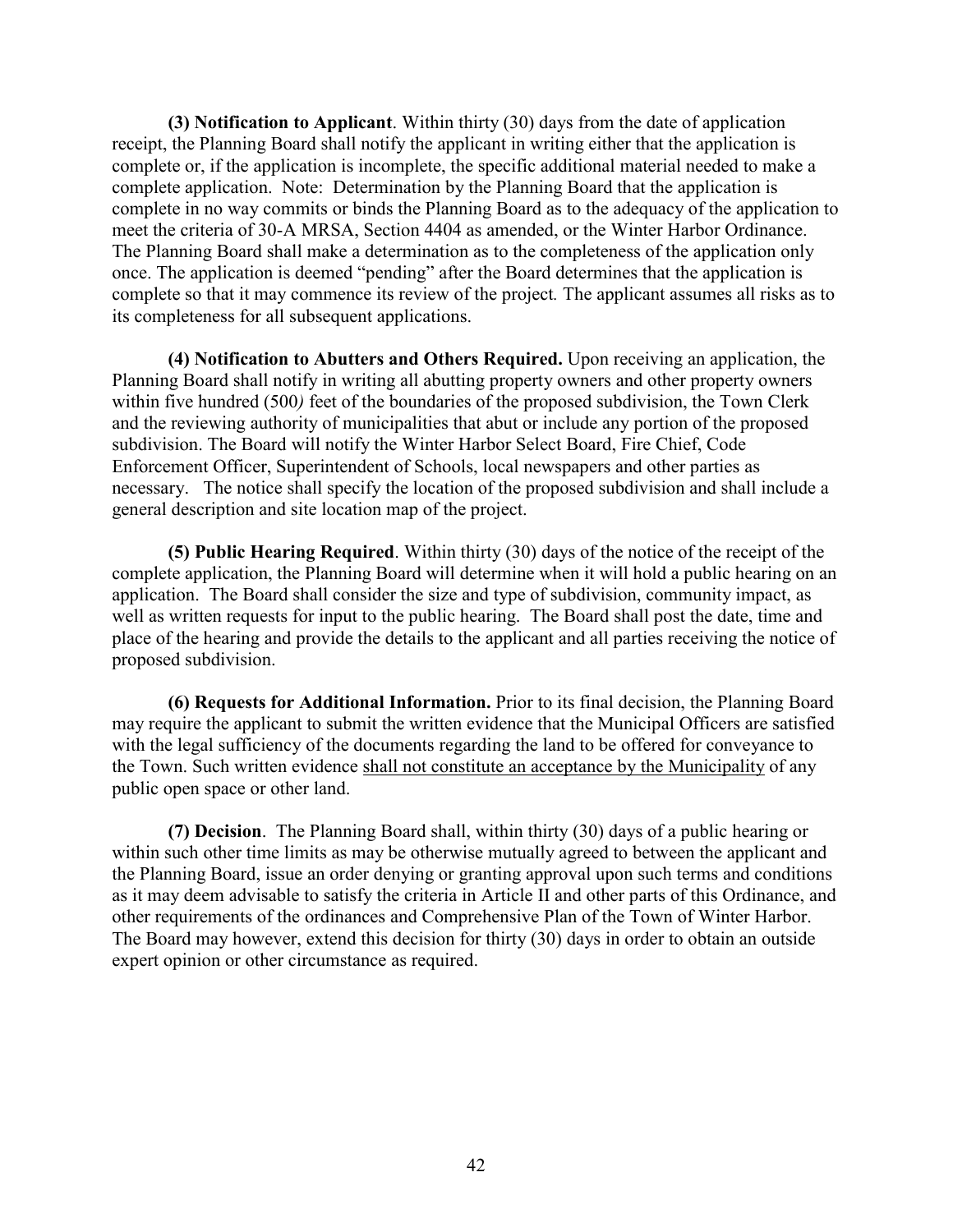(8) Written Findings of Fact. In issuing its decision, the Planning Board shall make written findings of fact within ten (10) days, establishing that the proposed subdivision does or does not meet the criteria of 30-A M.R.S.A., Section 4404 (Review Criteria), the ordinances and Comprehensive Plan of the Town of Winter Harbor. In all instances, the burden of proof, persuasion and production of documents and data shall be upon the applicant. If the initial approval or any subsequent amendment of the subdivision is based in part on the granting of a variance from a subdivision standard, that fact must be expressly noted on the face of the Final Plan to be recorded (30-A M.R.S.A., Section 4406, Subsection 1, Paragraph B.)

**B.** Required Documents. The applicant and all other parties shall submit seven (7) copies of all documents, maps and other written or printed material.

(1) Location Map. Location Map to be drawn at a scale of not over four hundred (400) feet to the inch to show the relationship of the proposed subdivision to the adjacent properties and to the general surrounding area and which shall show at least all the area within two thousand (2,000) feet of any property line of the proposed subdivision. The Location Map shall show: (a) The name, registration number and seal of the land surveyor, architect, engineer or planning consultant who prepared the maps and other documents.

(b) Date, magnetic north point, graphic scale and grid points.

(c) All existing and proposed approximate property lines together with the names and mailing addresses of all owners of land on record for any property within one thousand (1000) feet of the boundaries of the proposed subdivision.

(d) Locations, widths, and names of existing filed or proposed streets, easements, and rights-of-way.

(e) The boundaries and designations of zoning districts and parks or other public lands.

(f) The location and property lines of all land to which the applicant has any title, right or interest in addition to the proposed subdivision, an indication of the future probable street system of the applicant's entire holding, gravel pits and other existing excavations, and the sites of any future sources of gravel or fill.

(g) The location of all surface water bodies, fresh water wetlands regardless of size, coastal wetlands, rivers, streams, brooks, natural drainage ways and culverts within or abutting the subdivision, which shall be identified with arrows indicating direction of flow; wooded and open space areas; registered farm lands, and existing buildings, utility lines, hydrants, fire ponds and dry hydrants, water and sewer lines. If any portion of the proposed subdivision is located in the direct watershed of a great pond, the application shall indicate which great pond.

(h) The location of sensitive areas including identified gravel and bedrock groundwater aquifers and recharge areas; the watershed boundaries of potable water supplies; the one hundred year floodplain as identified by the U.S. Department of Housing and Urban Development Flood Plain Insurance Program: slopes greater than fifteen (15) percent: highly erodible soils; non-discharge soils as defined by the State Plumbing Code; fragile or irreplaceable natural areas; historic and archaeological sites; areas of scenic and natural beauty; areas of significant wildlife habitat as identified by the Department of Inland Fisheries and Wildlife or the municipality.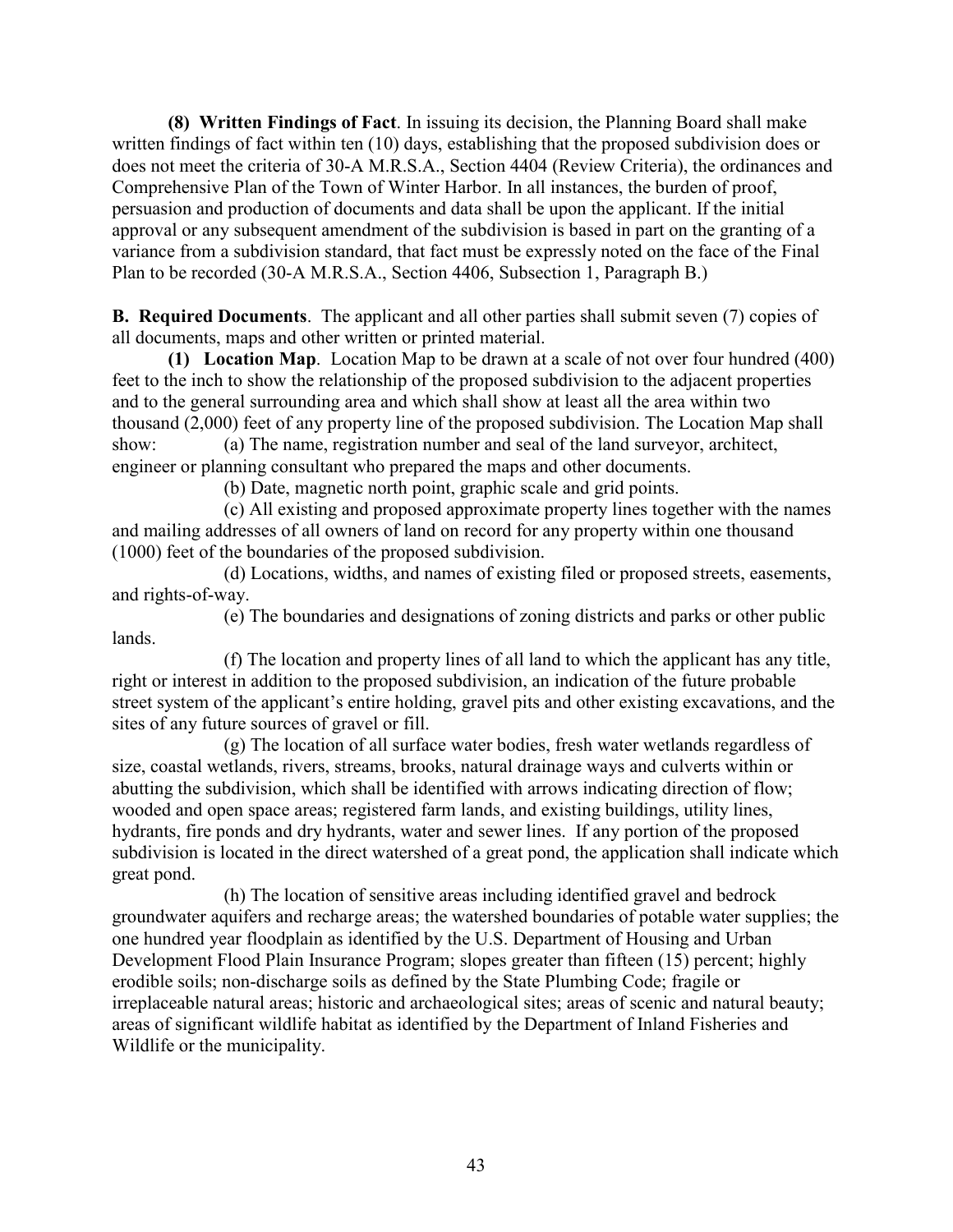(2) Final Plan. The Final Plan shall be submitted in maps, drawings, overlays, or other documents with all dimensions shown in feet or decimals of a foot, drawn to a scale of one inch equals not more than one hundred (100) feet showing or accompanied by the following information:

(a) Proposed subdivision name or identifying title and the name of the municipality plus the assessor's map and lot numbers.

(b) Name and address of record owner of the subdivision and the applicant if different

(c) Name, registration number and seal of the land surveyor, architect, engineer or planning consultant who prepared the plan and date the plan was prepared.

(d) Number of acres within the proposed subdivision, date, magnetic north point, grid points and graphic scale.

(e) Contour map of the subdivision drawn with contour lines at intervals of not more than twenty (20) feet based on the United States Geological Survey datum or other data of existing grades.

(f) Proposed lot lines with approximate dimensions and locations of buildings.

(g) Location of the lot survey corner markers adequate to enable the Board to locate readily and evaluate the basic layout in the field.

(h) All parcels of land proposed to be dedicated to public use or to be commonly owned by the purchasers of land in the subdivision and the conditions of such dedication.

(i) Names and addresses of all owners of land on record for any property within 1,000 feet of subdivision boundaries.

(i) Location of existing buildings; natural features including ponds, streams, rivers, natural drainage ways within or abutting the subdivision; coastal wetlands; freshwater wetlands regardless of size; wooded and open space areas; ledges; rock outcroppings and gravel pits; other existing excavations and the sites of any future sources of gravel or fill within the subdivision

(k) Location of sensitive areas including identified gravel and bedrock aquifers and recharge areas; the watershed boundaries of potable water supplies; the one hundred year flood plain as identified by the U.S. Department of Housing and Urban Development Flood Insurance Program; slopes greater than fifteen (15) percent; highly erodible soils; non-discharge soils as defined by the State Plumbing Code; fragile or irreplaceable natural areas; historic and archaeological sites; areas of scenic or natural beauty; and areas of significant wildlife habitat as identified by the Department of Inland Fisheries and Wildlife, the municipality, or the Comprehensive Plan.

(1) Soils report and high intensity soils survey prepared and signed by a soils scientist, identifying the soils names and soils boundaries in the proposed development. There shall be at least one soil test per lot.

(m) Location, names and widths, and ownership of existing and proposed streets, highways, easements and rights-of-way, including grades and street profiles of all streets or other public ways proposed by the applicant.

(n) Location and size of any existing water lines, sewer lines, utility lines, hydrants, fire ponds, culverts and drains on the property to be subdivided.

(o) Location of all proposed on-site sewage disposal systems and/or proposed sewer lines, their profile and all easements for the necessary systems.

(p) Location of all proposed water lines, wells, reservoirs or other facilities.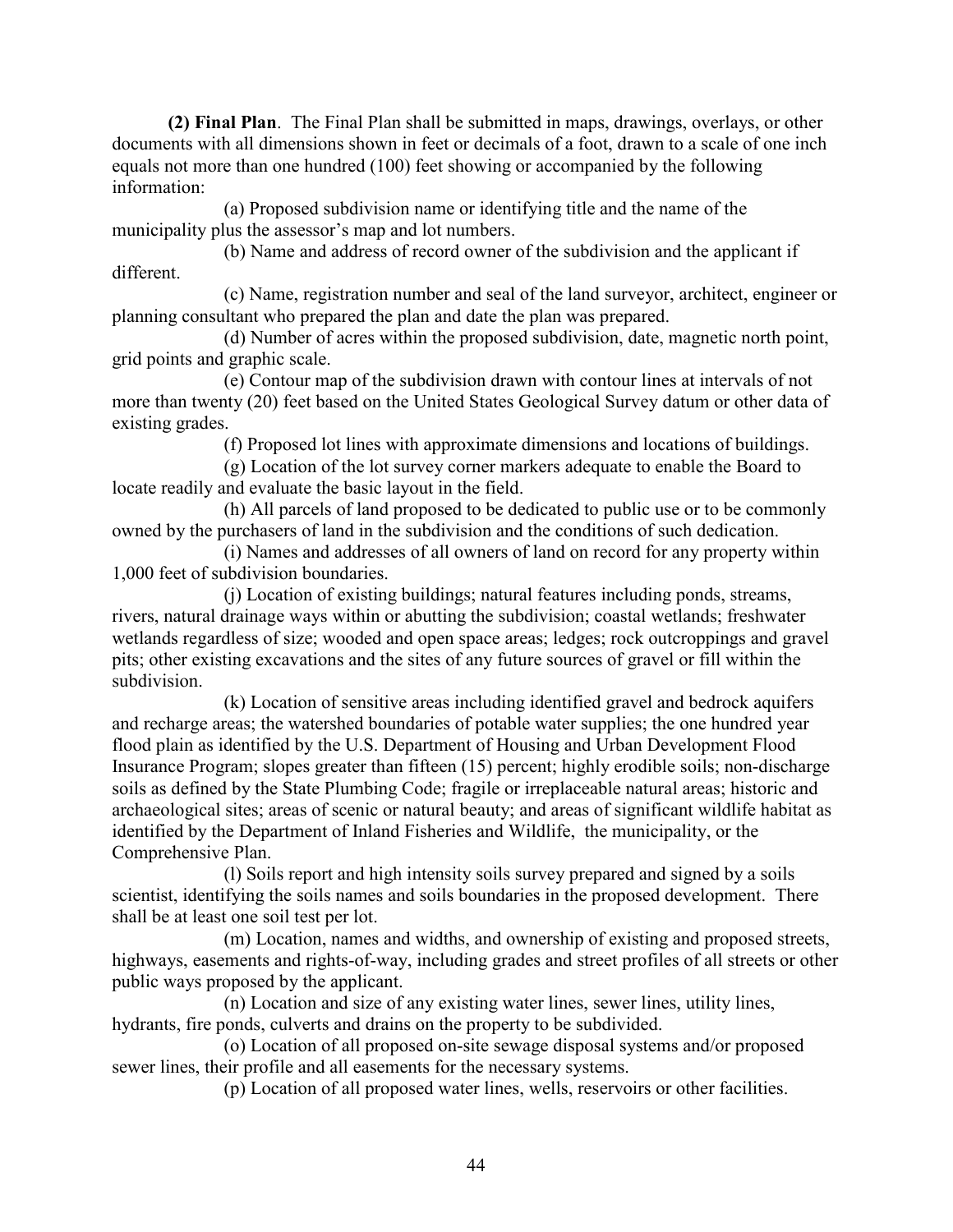(q) Provisions for collecting and treating storm drainage waters in the form of a Drainage Plan prepared by a State of Maine Registered Professional Engineer in accordance with the latest revised edition of Technical Release 55, Urban Hydrology for Small Watersheds, published by the U.S. Soil Conservation Service, which includes all proposed facilities, such as culverts, catch basins, and detention or infiltration basins.

(r) Indication of the sections of the subdivision and the dates of their phased construction, if the subdivision is to be constructed over a period of more than two years.

(s) A list of construction items with cost estimates that will be completed by the developer prior to the sale of lots and evidence that the applicant has financial commitments or resources to cover these costs. A separate list of construction and maintenance items that may be required by the development, with both capital and annual operating cost estimates, that may be financed by the municipality, which shall include, but not be limited to:

Schools, including busing

Road maintenance and snow removal

Police and fire protection

Solid waste disposal

Sewer system

**Recreation facilities** 

Storm water management facilities

(t) The developer shall provide an estimate of the net increase in taxable assessed valuation at the completion of the construction of the subdivision.

(u) The location and method of disposal from land clearing and demolition debris.

## **C. Supporting Documents.**

(1) Proposed covenants, easements, restrictions. The Planning Board may request as a condition of approval and prior to its decision that the applicant submit for review and approval copies of all proposed deeds; leases; restrictive covenants; easements; landowner association agreements and corporate papers; contracts; any documents, existing or proposed, which may determine or affect the land and the uses of the land in the subdivision; deeds to commonly held land; deeds and covenants to land to be held by the applicant; deeds offering to convey land to the Town of Winter Harbor, or its agencies; or to the State of Maine, its agencies or departments; or to Hancock County or any other public body; or to any private organization or corporation.

(2) Adequate Financial and Technical Capacity. Evidence must be provided showing that the applicant has adequate financial and technical capacity to meet the requirements of 30-A MRSA, Section 4404 as amended, and the Town of Winter Harbor ordinances and Comprehensive Plan. The applicant shall also provide evidence of financial and technical capability for the adequate operation and maintenance of all private multiple system waste disposal and storm drainage facilities. The applicant may submit any additional plans, maps, documents, evidence, or data that he/she may consider relevant to the application. In making its determination, the Board may hire consulting engineers or other technical experts.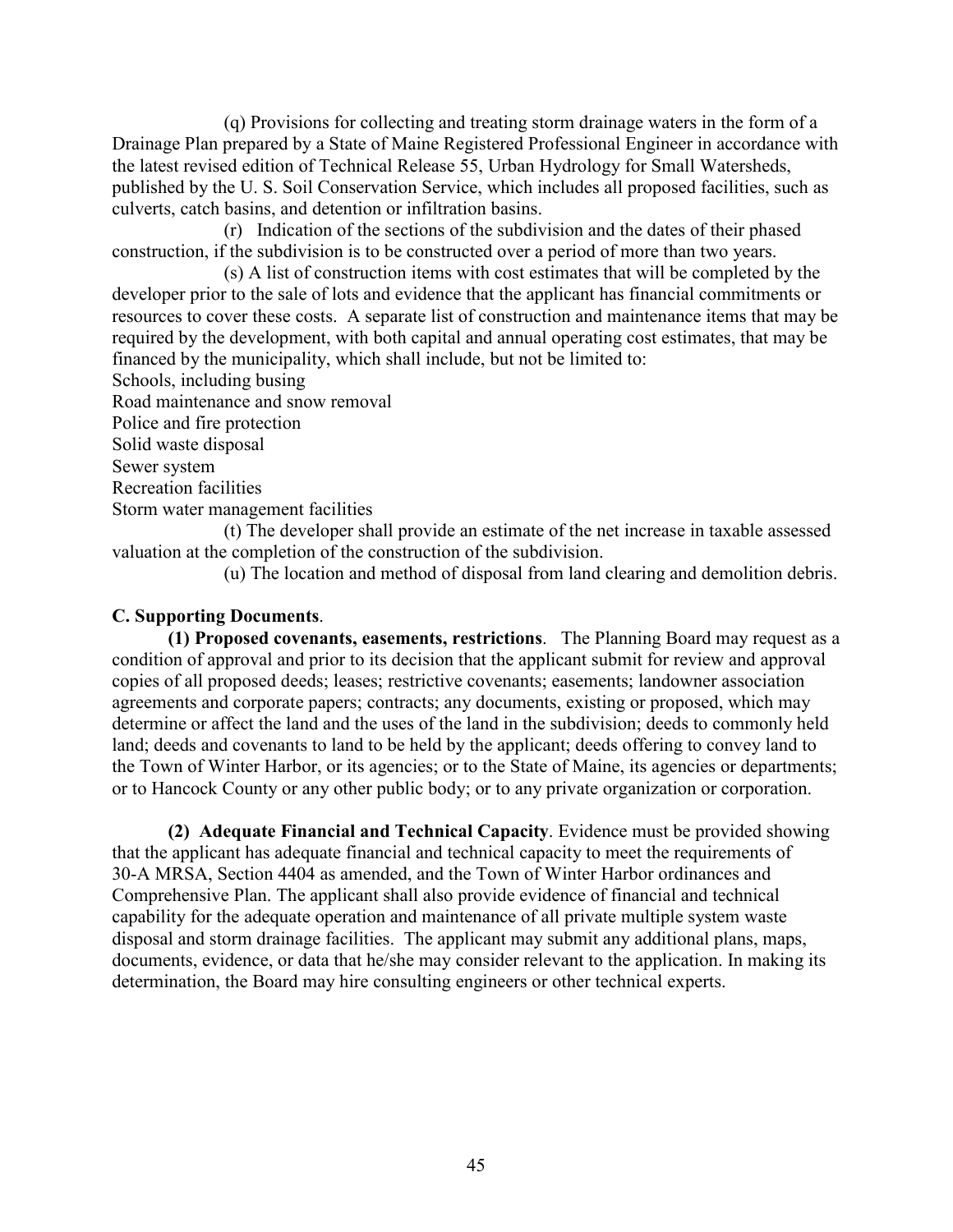(3) Guarantee, Security, or Performance Bond. The Board may require as a condition of approval that the applicant file with the Board at the time of approval and prior to any construction a performance guarantee in an amount sufficient to defray all expenses of the proposed improvements taking into account the time span of the construction schedule and the inflation rate for construction costs, including but not limited to streets, sidewalks, utilities, storm drains, landscaping, and publicly held open space. The performance guarantee shall contain a construction schedule, cost estimates for each major phase of construction taking into account inflation, construction delays provisions for inspections of each phase of construction, provisions for the release of part or all of the performance guarantee to the developer, and a date after which the applicant will be in default and the municipality shall have access to the funds to finish construction. The conditions and amount of the performance guarantee shall be determined by the Board with the advice of a municipal engineer, road builder, municipal officers, and/or municipal attorney. The Board will accept one or more of the following forms of guarantees:

(A) A performance bond payable to the Municipality issued by a surety company, approved by the Municipal Officers. A performance bond shall detail the conditions of the bond, the method for release of the bond or portions of the bond to the applicant, and the procedures for collection by the municipality. The bond documents shall specifically reference the subdivision for which approval is sought and stay in effect over the life of the project.

(B) An irrevocable letter of credit from a financial institution establishing funding for the construction of the subdivision, from which the Municipality may draw if construction is inadequate, approved by the Municipal Officers. An irrevocable letter of credit from a bank or other lending institution shall indicate that funds have been set aside for the construction of the subdivision and may not be used for any other project or loan.

(C) A conditional agreement recorded at the Registry of Deeds that limit the number of units built or lots sold until all required improvements have been constructed.

## D. Final Approval and Filing.

(1) Majority Board vote required. Upon completion of the requirements of this Ordinance, documentation through a written Findings of Fact and with an approved vote by the majority of the Planning Board members present, but no less than a quorum of three (3) members, and a notation to that effect upon the Final Plan, the Subdivision Plan shall be deemed to have final approval and shall be properly signed by a majority of the members of the Planning Board

(2) Signature Block Required. The Board Chairperson will sign the approved Plan as follows:

Approved: Town of Winter Harbor Planning Board

Signed

Chairperson

Conditions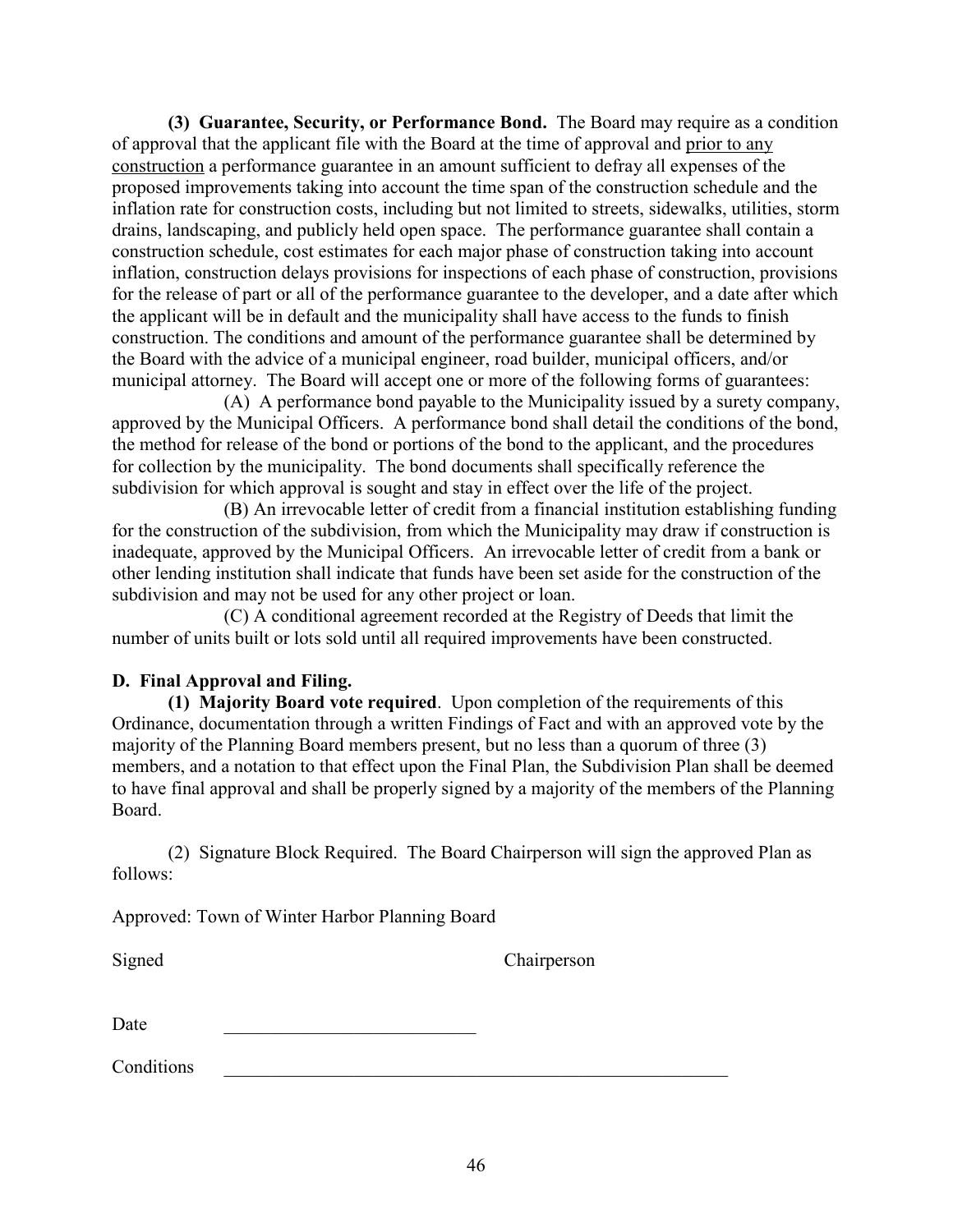(2) Filing of Plan Required. Any subdivision Final Plan not recorded with the Hancock County Registry of Deeds by the applicant within ninety (90) days of the date upon which such Plan is approved and signed by the Planning Board shall become null and void. If the approval is based upon the granting of a variance from a subdivision standard, that fact must be noted on the Plan and the variance is not valid unless it is recorded within 90 days of subdivision approval. State statute requires a notation on the Final Plan if subdivision is exempt from the Maine Subdivision Law (30-A M.R.S.A. 4401, et seq).

(3) Phased Development, Revision and Amendments. At the time the Planning Board grants Final Plan approval, it may permit the Plan to be divided into two or more sections subject to any conditions the Board deems necessary in order to insure the orderly development. The applicant may file a section of the approved Plan with the Municipal Officers and the Registry of Deeds if said section constitutes at least 10% of the total number of lots contained in the approved Plan. In these circumstances, approval of the remaining sections of the Plan shall remain in effect for three (3) years or a period of time mutually agreed to by the Municipal Officers, Planning Board and the applicant. Any application for subdivision approval which constitutes a revision or amendment to a subdivision plan which has been previously approved shall indicate that fact on the application and shall identify the original subdivision plan being revised or amended. In reviewing such an application, the Planning Board shall make findings of fact establishing that the proposed revisions do or do not meet the required criteria.

(4) Ownership Transferable. The approved Final Plan is transferable to another party provided the prospective owner provides the documentation necessary to meet the conditions of adequate financial and technical capacity in Article VII  $(C)$  (2) and the guarantee, security or performance bond Article VII (C) (3), and receives approval of the Planning Board.

**E.** Appeals. The Planning Board is designated the Municipal Review Authority for all subdivisions. An appeal from a decision of the Planning Board must be submitted to the Winter Harbor Board of Appeals within thirty (30) days of the decision. Within thirty (30) days of receipt of an application for an administrative appeal, the Board of Appeals shall conduct a hearing which, in the case of appeals of subdivision decisions, shall be purely appellate and shall not be de novo.

## F. Plan Revisions After Approval.

(1) Changes. No changes, erasures, modifications, or revisions shall be made in any Plan after approval has been given by the Planning Board and endorsed in writing on the Final Plan, unless the Plan is first resubmitted and the Planning Board approves any modifications. This notation must be included on the recorded Final Plan. This restriction includes all amendments to the subdivision project. In the event that a Plan is recorded without complying with this requirement, the same shall be considered null and void.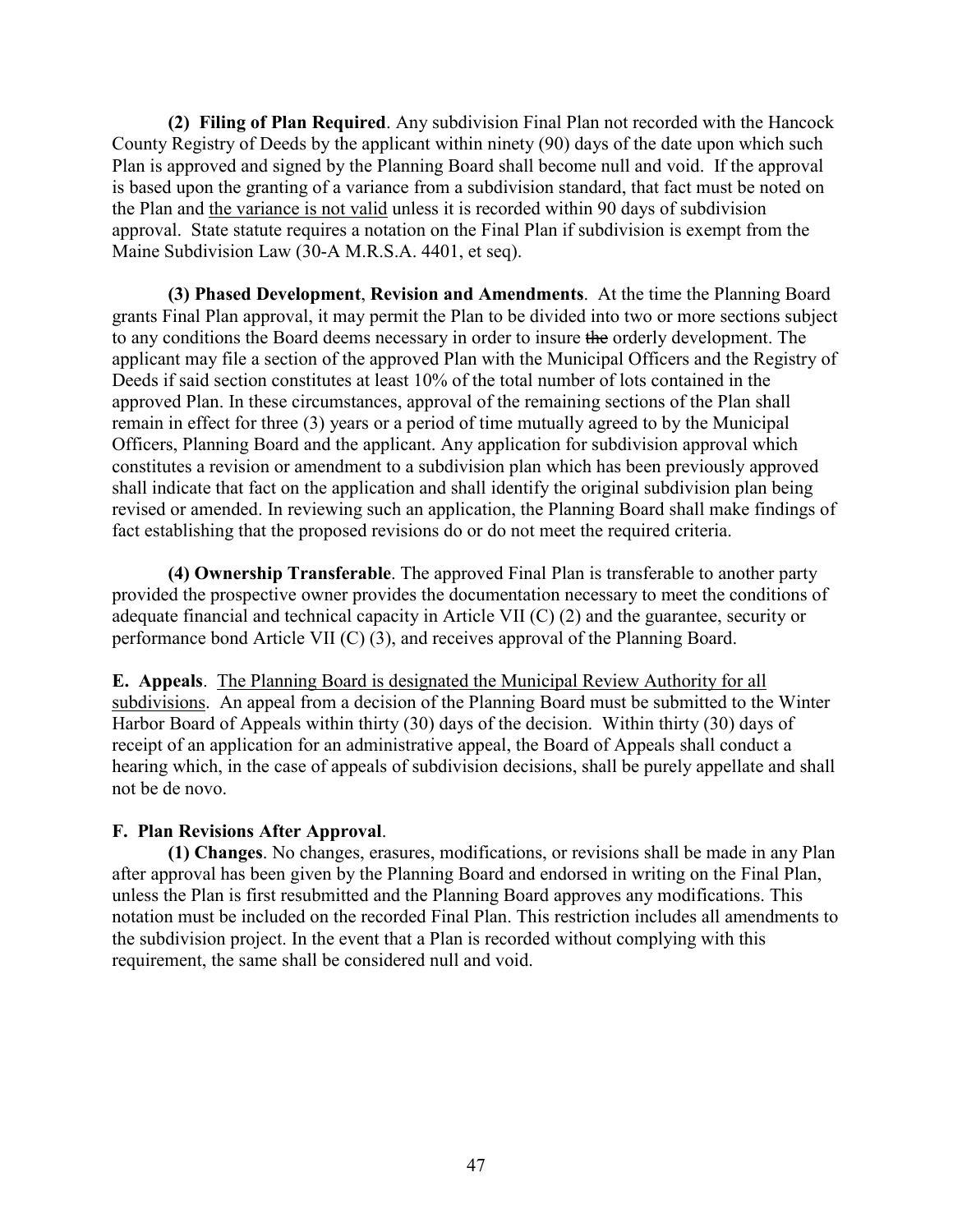(2) Plat Superseded. If a subdivision plat or plan is presented for recording to a Register of Deeds and that plat or plan is a revision or amendment to an existing plat or plan, the Register shall indicate on the index for the original plat or plan that it has been superseded by another plat or plan and shall reference the book and page or cabinet and sheet on which the new plat or plan is recorded. In addition, the register shall insure that the book and page or cabinet and sheet on which the original plat or plan is recorded are referenced on the new plat or plan.

(3) Phasing of Development. The Board may approve plans to develop a major subdivision in separate and distinct phases. This may be accomplished by limiting final approval to those lots abutting that section of the proposed subdivision street which is covered by a performance guarantee. When development is phased, road construction shall commence from an existing public way. Final approval of lots in subsequent phases shall be given only upon satisfactory completion of all requirements pertaining to previous phases.

(4) Release of Guarantee. Prior to the release of any part of the performance guarantee. the Board shall determine to its satisfaction, in part upon the report of the municipal engineer or other qualified individual retained by the municipality and any other agencies and departments who may be involved, that the proposed improvements meet or exceed the design and construction requirements for that portion or phase of the subdivision for which the release is requested.

(5) Default or Violation. If upon inspection, the municipal engineer or other qualified individual retained by the Board and paid for by the applicant's Non-Interest Bearing Escrow Account finds that any of the required improvements have not been constructed in accordance with the plans and specifications filed as part of the application, he/she shall report in writing to the Code Enforcement Officer, the Municipal Officers, the Board, and the applicant or builder. If the applicant does not respond appropriately to a notice of violation issued by the Code Enforcement Officer, the Municipal Officers are authorized to take enforcement action including prosecution by the Municipal Attorney.

(6) Extension. The Board may recommend a maximum extension of 12 months to the guaranteed performance period when the applicant can demonstrate, to the satisfaction of the Board and other interested officials or agencies, good cause for such extension. An additional extension of 12 months may be granted at the planning board's discretion for good cause, provided that at least 30 percent of the development is complete.

(7) Certification of Compliance. No parcel, lot or structure shall be conveyed, leased, occupied, or offered for sale, conveyance, lease or occupancy without certification from the Planning Board that the applicant has complied with all the terms of the subdivision's approval. This certificate may be issued for the various phases of completion.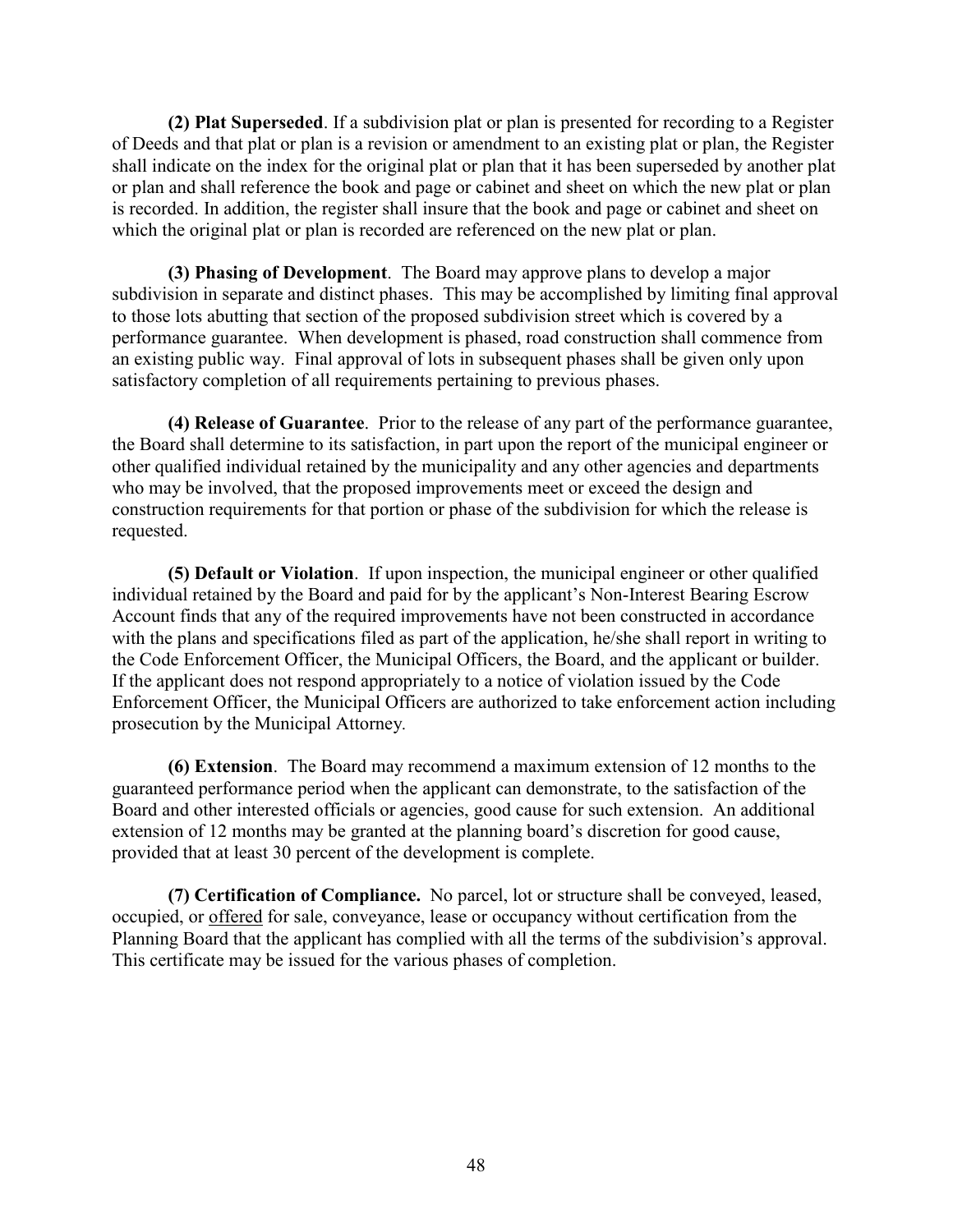# **ARTICLE VIII. INSPECTIONS, VIOLATIONS, ENFORCEMENT**

A. Inspection of Required Improvements. At least five(5) business days prior to commencing construction of required improvements, the applicant or builder shall notify the Code Enforcement Officer in writing of the date to commence construction of such improvements, so that the municipal officers can arrange for inspections to assure that all municipal specifications, requirements, and conditions of approval are met during the construction of required improvements, and to assure the satisfactory completion of improvements and utilities required by the Board.

**B. Required Improvements Not Completed.** If the inspecting official finds that any of the required improvements have not been constructed in accordance with the plans and specifications filed by the applicant, he's shall so report in writing to the municipal officers, Board, and the applicant and builder. The Municipal Officers shall take the necessary steps to ensure compliance with the approved plan.

C. Modification of Required Improvements. If at any time it appears necessary or desirable to modify the required improvements before or during the construction of the required improvements, the inspecting official is authorized to approve minor modifications due to unforeseen circumstances such as encountering hidden outcrops of bedrock, natural springs, etc. The inspecting official shall issue any approval under this section in writing and shall transmit a copy of the approval to the Board. Revised plans shall be filed with the Board. For major modifications, such as relocation of rights-of-way, property boundaries, changes of grade by more than 1%, etc., the applicant shall obtain permission from the Board to modify the plans.

D. Inspection at End of Construction Season. At the close of each summer construction season the Town shall, at the expense of the applicant, have the site inspected by a qualified individual. By December 1 of each year during which construction was done on the site, the inspector shall submit a report to the Board based on that inspection, addressing whether storm water and erosion control measures (both temporary and permanent) are in place, are properly installed, and appear adequate. The report shall also include a discussion and recommendations on any problems which were encountered.

E. Survey Required. Prior to the sale of any lot, the applicant shall provide the Board with a letter from a Registered Land Surveyor, stating that all markers shown on the plan have been installed.

F. Certification by a Professional Engineer Required. Upon completion of street construction and prior to a vote by the municipal officers to submit a proposed public way to a town meeting, a written certification signed by a professional engineer shall be submitted to the municipal officers at the expense of the applicant, certifying that the proposed public way meets or exceeds the design and construction requirements of these regulations. If there are any underground utilities, the servicing utility shall certify in writing that they have been installed in a manner acceptable to the utility. "As built" plans shall be submitted to the Municipal Officers.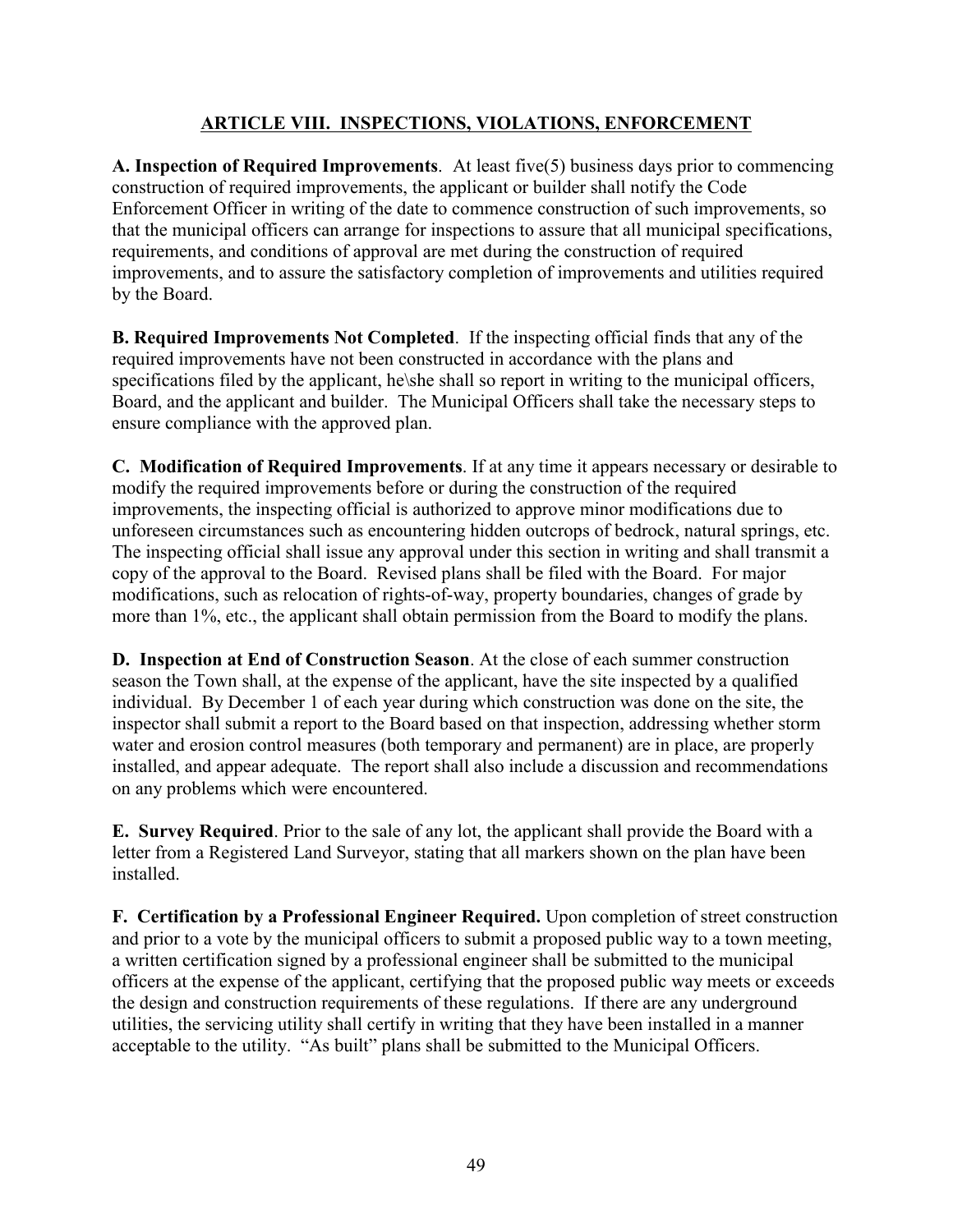G. Utility Services Permits Required. No public utility, water district, sanitary district or any utility company of any kind shall install services to any lot or dwelling unit in a subdivision for which a Final Plan has not been approved by the Planning Board. Written authorization attesting to the validity and currency of all permits is required. Following installation of service, the company or district shall forward the written authorization to the municipal officials indicating that installation has been completed.

H. Maintenance Required. The applicant shall be required to maintain all improvements and provide for snow removal on streets and sidewalks until acceptance of the improvements by the municipality or control is placed with a lot Owners Association.

I. Filing Non-Approved Final Plan Prohibited. No subdivision Final Plan shall be filed or recorded in the Registry of Deeds until it has been approved by the Planning Board in accordance with all of the requirements, design standards, and construction specifications set forth in this Ordinance

**J. Time Limit for Initiation and Completion.** Any subdivision Final Plan filed with the Hancock County Register of Deeds that is not initiated within two (2) years after approval by the Planning Board shall become null and void. Except in the case of a Phased Development Plan, failure to complete construction of the subdivision within five (5) years of the date of approval and signing of the Final Plan shall render the Plan null and void. Upon determining that a subdivision's approval has expired under this paragraph, the Board shall have a notice placed in the Registry of Deeds to that effect.

K. Sale Prior to Approval Prohibited. No person, firm, corporation or other legal entity may sell, lease, develop, build upon, convey for consideration, or offer or agree to sell, lease, develop, build upon or convey for consideration any land or dwelling unit in a subdivision which has not been approved by the Planning Board and recorded in the Registry of Deeds. Any person, firm, corporation or other legal entity who sells, leases, develops, builds upon, or conveys for consideration any land or dwelling unit in a subdivision which has not been approved as required by this section shall be penalized in accordance with Maine Statute. The Attorney General or municipal officers may institute proceedings to enjoin the violation of this section.

L. Unauthorized Changes Prohibited. Any person who, after receiving approval from the Planning Board and recording the Final Plan at the Registry of Deeds, constructs or develops the subdivision, or transfers any lot, in a manner other than depicted on the approved Final Plan or amendments shall be penalized in accordance with Maine Statute.

M. Municipal Remedies. Any person or entity that violates the regulations outlined in this Ordinance may be liable to penalties as provided in 30-A M.R.S.A. Section 4452.

Town Clerk of Winter Harbor